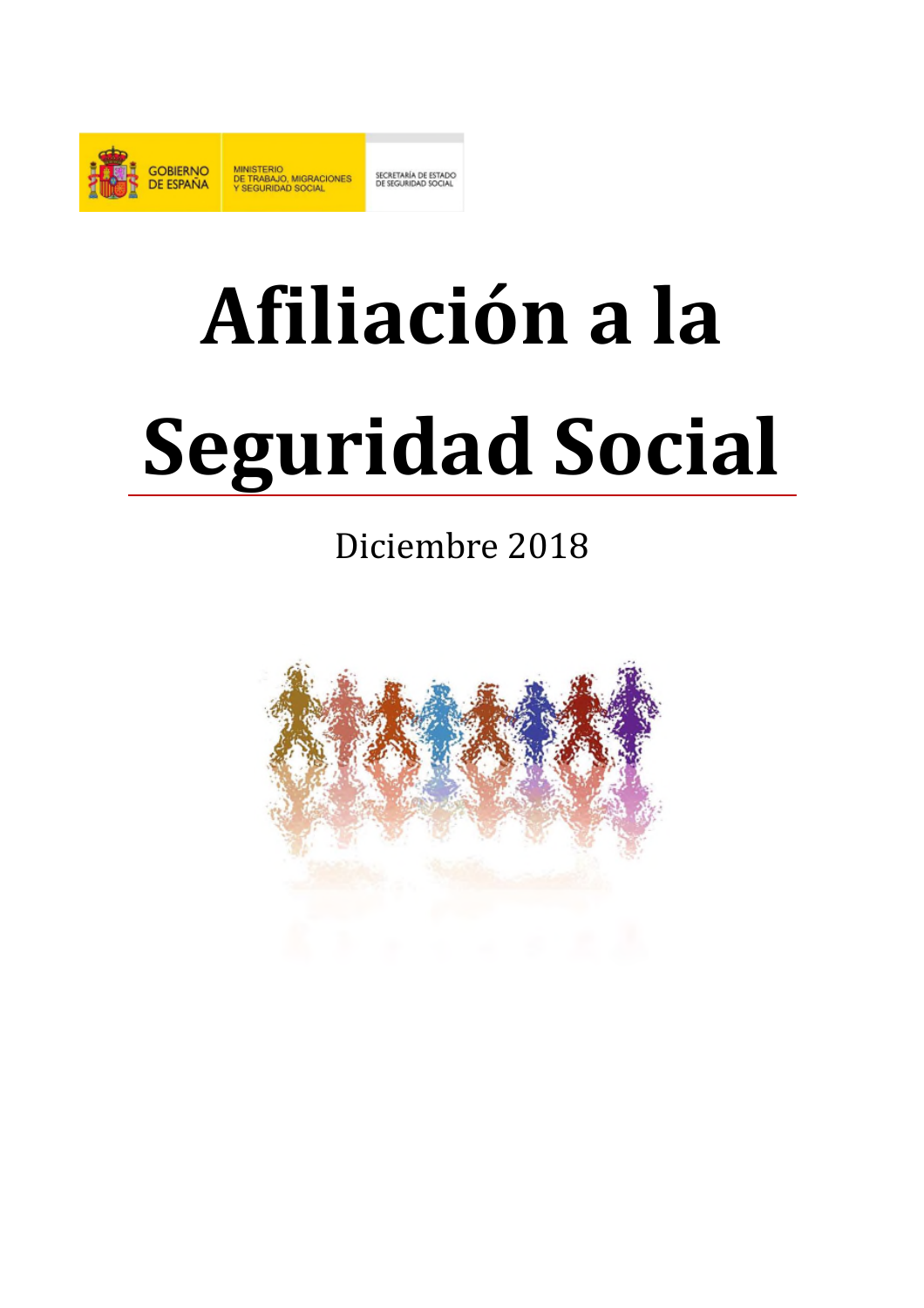# AFILIADOS OCUPADOS A LA SEGURIDAD SOCIAL

|                                                                                                                   | Página |
|-------------------------------------------------------------------------------------------------------------------|--------|
| Conceptos usados                                                                                                  | 3      |
| Radiografía de la situación actual                                                                                | 4      |
| Nota resumen de los datos mensuales de afiliación                                                                 | 5      |
| Serie histórica de afiliación media por actividad económica y relación laboral                                    | 8      |
| Serie histórica de afiliación media por actividad económica y relación laboral con                                |        |
| ajuste estacional                                                                                                 | 9      |
| Número de Convenios Especiales                                                                                    | 10     |
| Número de empresas del régimen general con trabajadores a fin de mes según                                        |        |
| tamaño de la empresa. R. General<br>Número de empresas del régimen especial del mar con trabajadores a fin de mes | 11     |
| según tamaño de la empresa. R. Mar                                                                                | 12     |
| Número de empresas del régimen especial del carbón con trabajadores a fin de                                      |        |
| mes según tamaño de la empresa. R. Carbón                                                                         | 13     |
| Número de empresas del total sistema de la empresa.                                                               | 14     |
| Evolución de la afiliación diaria.                                                                                | 15     |
| Distribución por regímenes                                                                                        | 16     |
| Evolución por regímenes                                                                                           | 17     |
| Evolución de la afiliación mensual y anual (gráfico)                                                              | 18     |
| Evolución de la afiliación por género                                                                             | 19     |
| Evolución de la afiliación de trabajadores extranjeros                                                            | 20     |
| Evolución mensual. Total Sistema                                                                                  | 21     |
| Evolución de la variación mensual y anual (gráfico)                                                               | 22     |
| Tasas de variación interanual de la afiliación (gráfico)                                                          | 23     |
| Evolución mensual . Régimen General                                                                               | 24     |
| Régimen General. Distribución por sectores de actividad                                                           | 25     |
| Número medio de afiliados en alta en Inventarios de Entes de Administraciones                                     |        |
| Públicas por Actividad (Excluidos trabajadores de Mutualidades)                                                   | 26     |
| Evolución mensual. Régimen Esp. Trabajadores Autónomos                                                            | 27     |
| Régimen Autónomos. Distribución por sectores de actividad                                                         | 28     |
| Evolución mensual. Régimen Esp. Trabajadores del Mar                                                              | 29     |
| Evolución mensual. Régimen Esp. Minería del Carbón                                                                | 30     |
| Evolución de la relación afiliados/pensionistas                                                                   | 31     |
| Distribución por Provincias, CC.AA y Regímenes                                                                    | 32     |
| Distribución por Provincias, CC.AA. (Régimen General)                                                             | 33     |
| Distribución por Provincias y CC.AA. Variaciones mensual y anual.                                                 | 34     |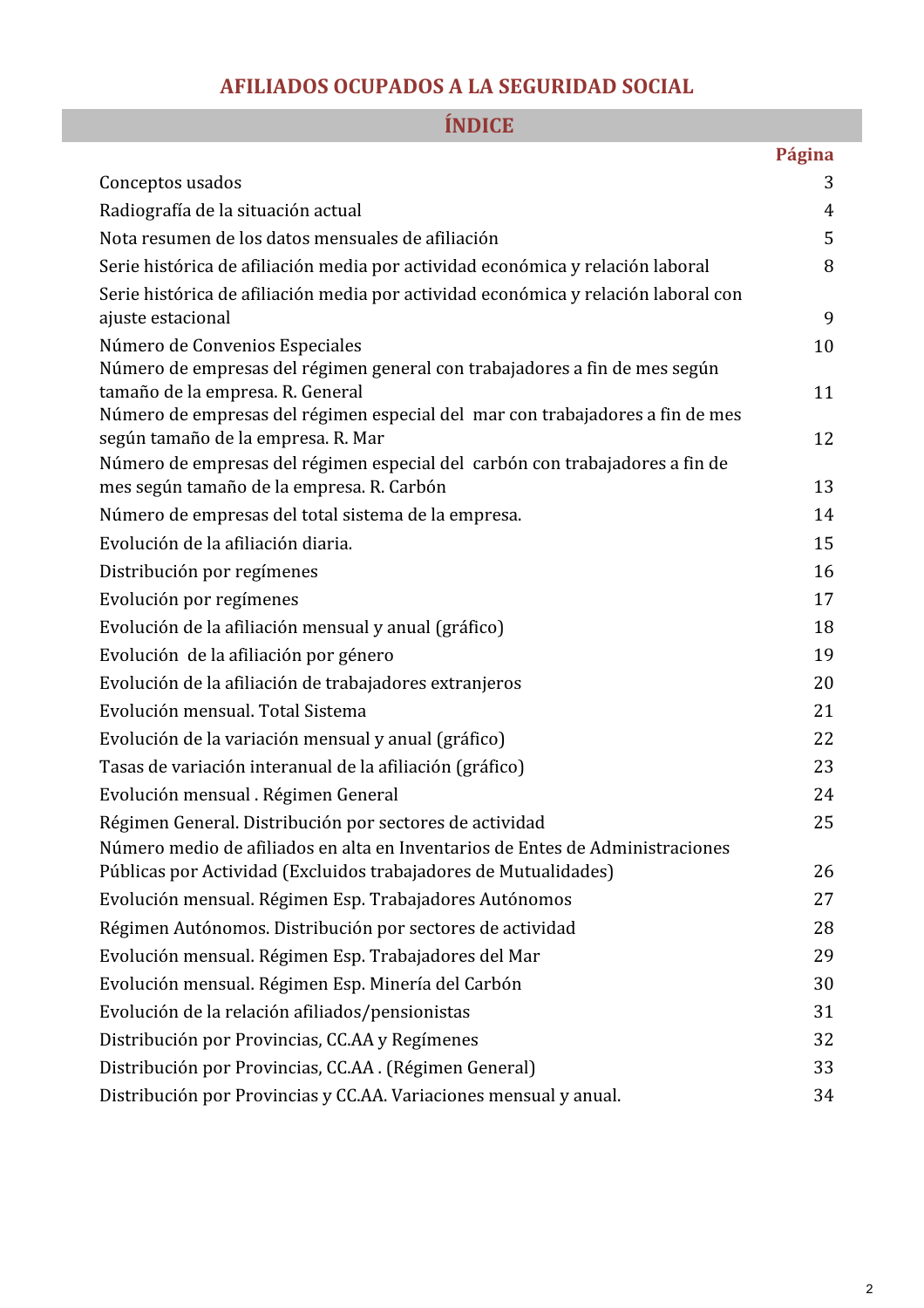Diciembre 2018

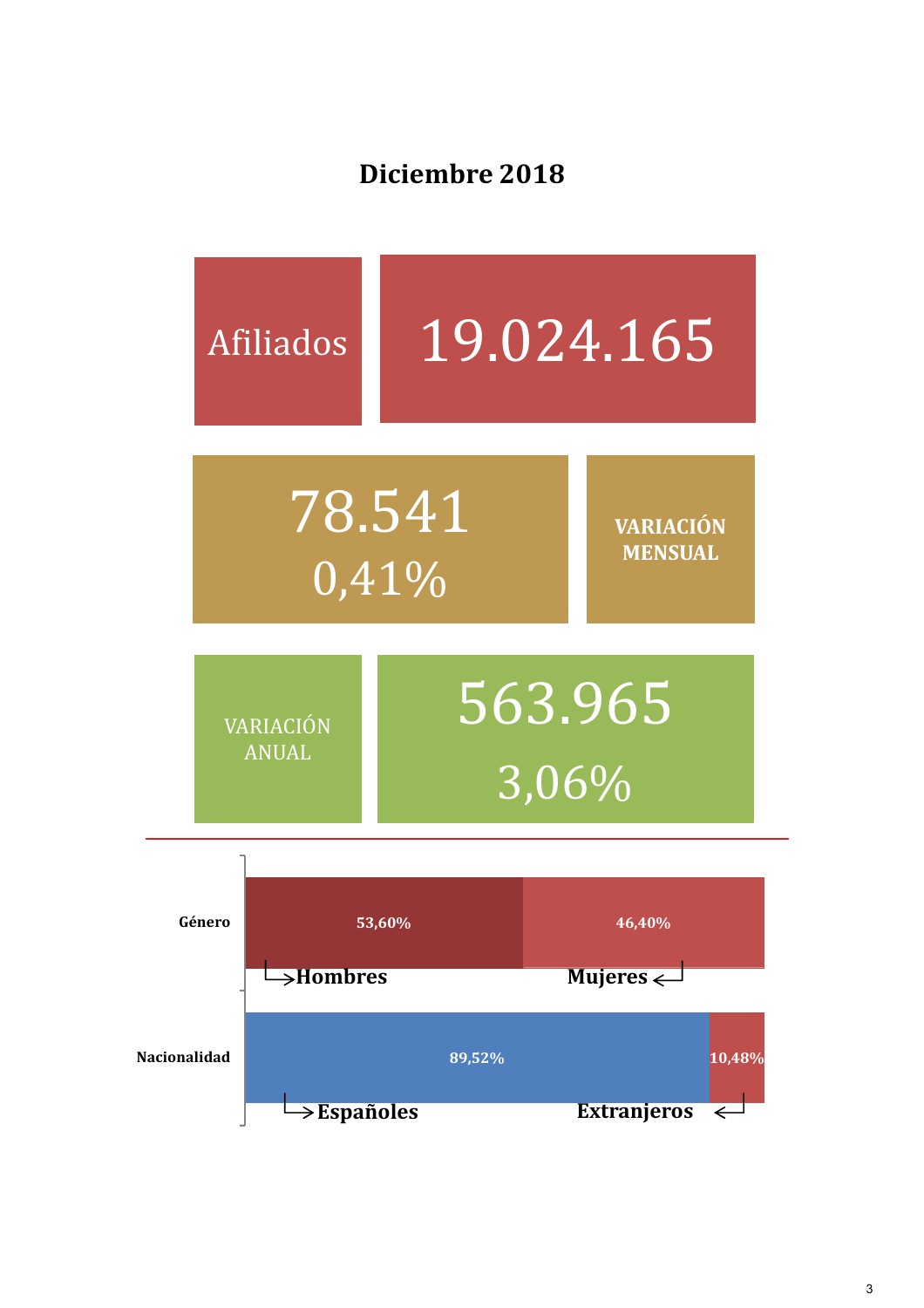# **CONCEPTOS USADOS**

Los dos tipos de datos de afiliación que se ofrecen se refieren a relaciones con la Seguridad Social que están en alta por razón de su trabajo (ocupados)

No incluven los que cotizan por otros motivos (perceptores de prestaciones de desempleo, convenios especiales, obtención de prestación sanitaria. Estos últimos sólo se incluven en la estadística que muestra la relación entre el número total de afiliados y el número total de pensionistas). Se miden relaciones más que personas: los pluriempleados aparecen contados varias veces.

### AFILIACIÓN MEDIA DEL MES

Es el promedio de los que están de alta en cada uno de los días laborables del mes.

Ventaja de este indicador: Es más estable que la cifra del último día y refleja mejor como ha sido la afiliación en el conjunto del mes.

Inconvenientes: Está influido por el momento del año. Por ejemplo, la afiliación baja habitualmente en agosto y diciembre.

### AFILIACIÓN DESESTACIONALIZADA

Es una estimación en la que se corrige la influencia del momento del año, según la experiencia de los ejercicios anteriores. El método utilizado para ello se explica en la página WEB.

Ventaja de este indicador: Es más fiable para medir la tendencia y para comparar meses consecutivos mediante variación porcentual.

Inconvenientes: No es adecuado para medir niveles absolutos de personas que efectivamente estuvieron afiliadas ese mes, ya que es una construcción estadística.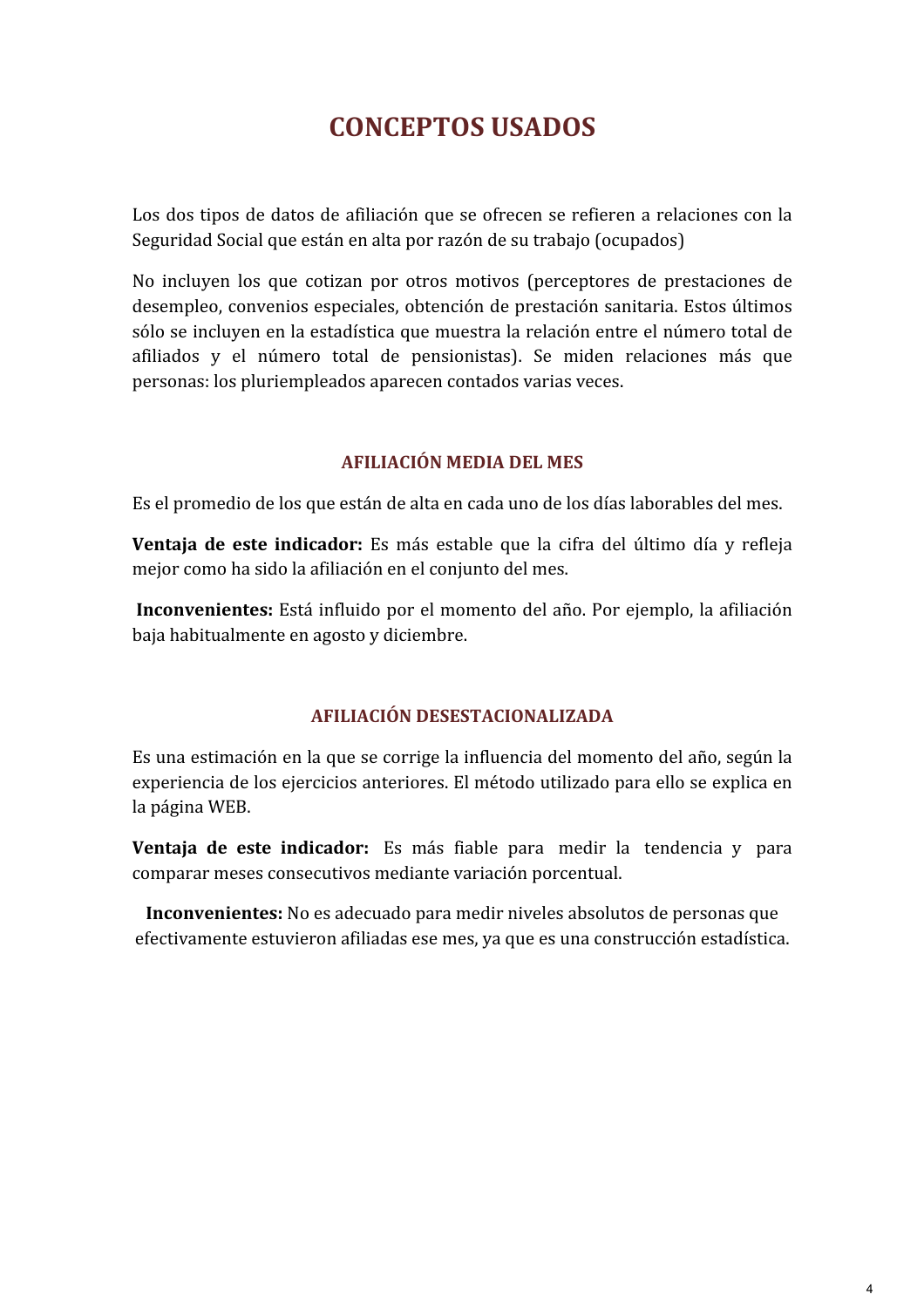# AFILIADOS OCUPADOS A LA SEGURIDAD SOCIAL **DICIEMBRE 2018**

### AFILIADOS MEDIOS MENSUALES

El número medio de afiliados al Sistema de la Seguridad Social durante el mes de diciembre ha alcanzado la cifra de 19.024.165 para el Total Sistema y 15.704.883 para el Régimen General (Incluye Sistemas Especiales Agrario y Hogar).

La tasa interanual asciende a un 3,06% para el Total Sistema y a un 3,38% para el Régimen General (Incluye Sistemas Especiales Agrario y Hogar).

La evolución interanual (DICIEMBRE sobre DICIEMBRE) de la afiliación media por regímenes ha sido:

|                  | <b>AFILIADOS MEDIOS</b> | VARIACIÓN INTERANUAL |                 |  |  |
|------------------|-------------------------|----------------------|-----------------|--|--|
| <b>REGÍMENES</b> | <b>DICIEMBRE 2018</b>   | <b>Absoluta</b>      | <b>Relativa</b> |  |  |
| Régimen General  | 15.704.883              | 513.400              | 3,38%           |  |  |
| General          | 14.482.967              | 513.573              | 3,68%           |  |  |
| S. E. Agrario    | 811.282                 | 9.382                | 1,17%           |  |  |
| S. E. Hogar      | 410.634                 | $-9.554$             | $-2,27%$        |  |  |
| R.E. Autónomos   | 3.254.663               | 49.986               | 1,56%           |  |  |
| R.E. Mar         | 62.620                  | 1.003                | 1,63%           |  |  |
| R.E. Carbón      | 1.999                   | $-425$               | $-17,52%$       |  |  |
| <b>TOTAL</b>     | 19.024.165              | 563.965              | 3,06%           |  |  |

En el R. General, cabe destacar un incremento respecto al mes de noviembre en los siguientes Sectores:

| G "Comercio; reparación de vehículos de motor y motocicletas" | 26.962 (1,11%) |
|---------------------------------------------------------------|----------------|
|                                                               | 21.265 (1,42%) |

| $-13.699$ ( $-1,12\%$ ). |
|--------------------------|
| $-13.472$ ( $-1,58\%$ )  |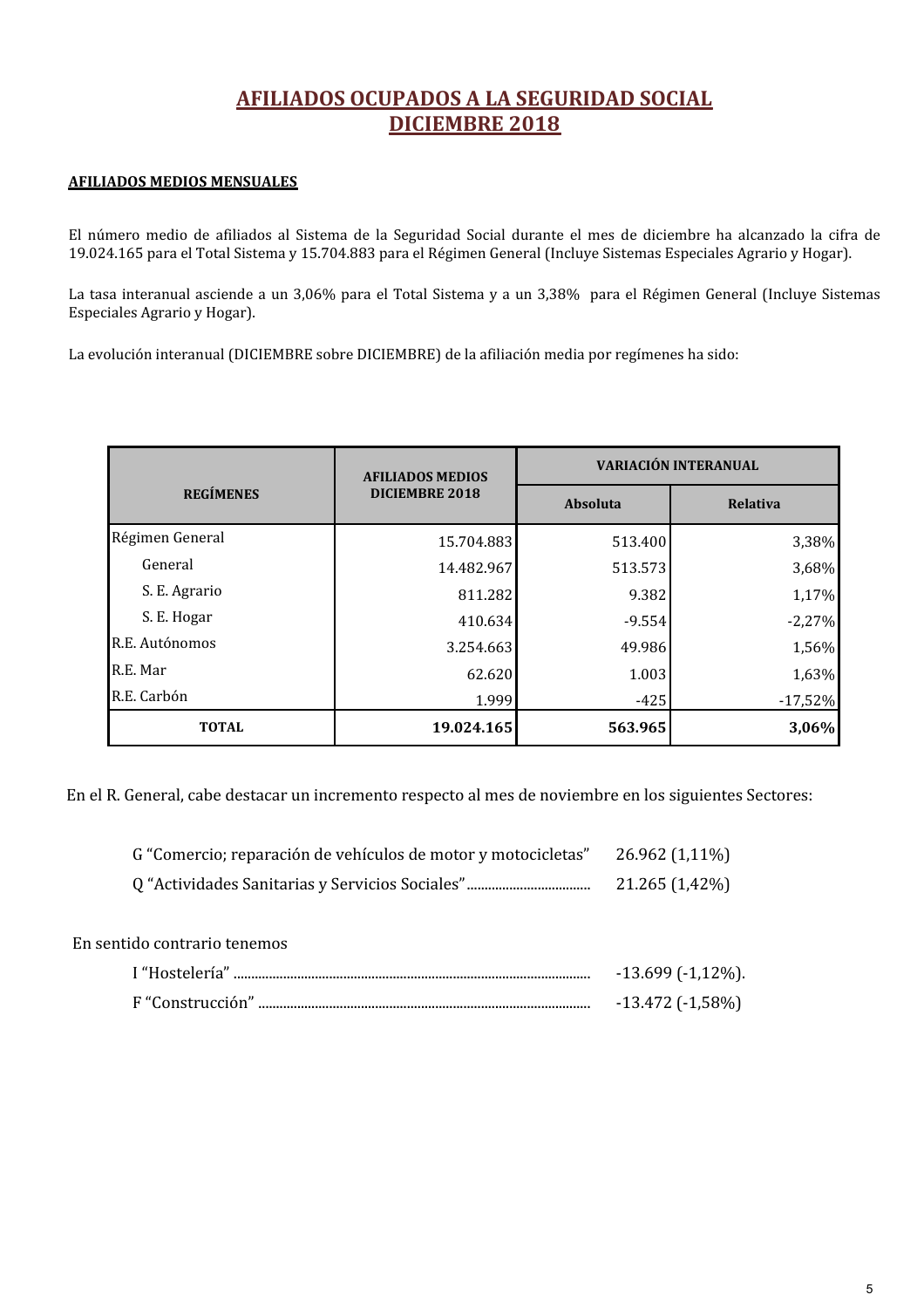Desde 2001, la evolución registrada de afiliados medios en el mes de diciembre tanto para el Total Sistema, como para el Régimen General, arroja las siguientes cifras:

| EVOLUCIÓN DE LA AFILIACIÓN MEDIA EN EL MES DE DICIEMBRE |                      |                                                           |                |                                                      |                      |          |                |          |
|---------------------------------------------------------|----------------------|-----------------------------------------------------------|----------------|------------------------------------------------------|----------------------|----------|----------------|----------|
| AÑOS                                                    |                      | <b>VARIACIÓN INTERANUAL</b><br><b>DICIEMBRE/DICIEMBRE</b> |                | <b>VARIACIÓN INTERMENSUAL</b><br>DICIEMBRE/NOVIEMBRE |                      |          |                |          |
|                                                         | <b>TOTAL SISTEMA</b> |                                                           | R. GENERAL (1) |                                                      | <b>TOTAL SISTEMA</b> |          | R. GENERAL (1) |          |
| 2001                                                    |                      |                                                           |                |                                                      | 16.141               | 0,10%    | 15.690         | 0,13%    |
| 2002                                                    | 478.282              | 3,01%                                                     | 384.212        | 3,23%                                                | 3.435                | 0,02%    | $-15.722$      | $-0,13%$ |
| 2003                                                    | 446.027              | 2,72%                                                     | 374.125        | 3,05%                                                | $-24.011$            | $-0,14%$ | $-34.733$      | $-0,27%$ |
| 2004                                                    | 514.137              | 3,06%                                                     | 468.099        | 3,70%                                                | $-9.113$             | $-0.05%$ | $-16.258$      | $-0,12%$ |
| 2005                                                    | 975.962              | 5,63%                                                     | 730.587        | 5,57%                                                | $-14.107$            | $-0,08%$ | $-20.971$      | $-0,15%$ |
| 2006                                                    | 609.673              | 3,33%                                                     | 634.083        | 4,58%                                                | 3.173                | 0,02%    | $-5.489$       | $-0,04%$ |
| 2007                                                    | 446.781              | 2,36%                                                     | 403.849        | 2,79%                                                | $-20.382$            | $-0,11%$ | $-29.353$      | $-0,20%$ |
| 2008                                                    | $-841.465$           | $-4,34%$                                                  | $-814.951$     | $-5,47%$                                             | $-190.075$           | $-1,02%$ | $-181.305$     | $-1,27%$ |
| 2009                                                    | $-727.473$           | $-3,93%$                                                  | $-644.432$     | $-4,58%$                                             | $-43.830$            | $-0,25%$ | $-62.768$      | $-0,46%$ |
| 2010                                                    | $-218.857$           | $-1,23%$                                                  | $-163.400$     | $-1,22%$                                             | $-27.728$            | $-0,16%$ | $-47.736$      | $-0,36%$ |
| 2011                                                    | $-355.060$           | $-2,02%$                                                  | $-343.445$     | $-2,59%$                                             | $-18.609$            | $-0,11%$ | $-49.393$      | $-0,38%$ |
| 2012                                                    | $-787.240$           | $-4,57%$                                                  | $-809.380$     | $-6,26%$                                             | $-88.367$            | $-0,53%$ | $-103.252$     | $-0,84%$ |
| 2013                                                    | $-85.041$            | $-0,52%$                                                  | $-90.810$      | $-0,75%$                                             | 64.097               | 0,39%    | 5.145          | 0,04%    |
| 2014                                                    | 417.574              | 2,55%                                                     | 336.477        | 2,80%                                                | 79.463               | 0,48%    | 39.373         | 0,32%    |
| 2015                                                    | 533.186              | 3,18%                                                     | 475.965        | 3,85%                                                | 85.314               | 0,50%    | 45.506         | 0,36%    |
| 2016                                                    | 540.655              | 3,12%                                                     | 508.016        | 3,96%                                                | 68.531               | 0,39%    | 22.960         | 0,17%    |
| 2017                                                    | 611.146              | 3,42%                                                     | 619.304        | 4,64%                                                | 42.444               | 0,23%    | 16.307         | 0,12%    |
| 2018                                                    | 563.965              | 3,06%                                                     | 513.573        | 3,68%                                                | 78.541               | 0,41%    | 28.270         | 0,20%    |

(1) A partir de 01.01.2012 no incluye el S.E. Agrario ni el S.E. Hogar

La tasa interanual del Régimen Especial de Trabajadores Autónomos medios se sitúa en el 1,56%.

En cuanto a los restantes Regímenes (Agrario, Mar, Carbón y Hogar), el conjunto de todos ellos supone un incremento en los últimos doce meses de 406 afiliados.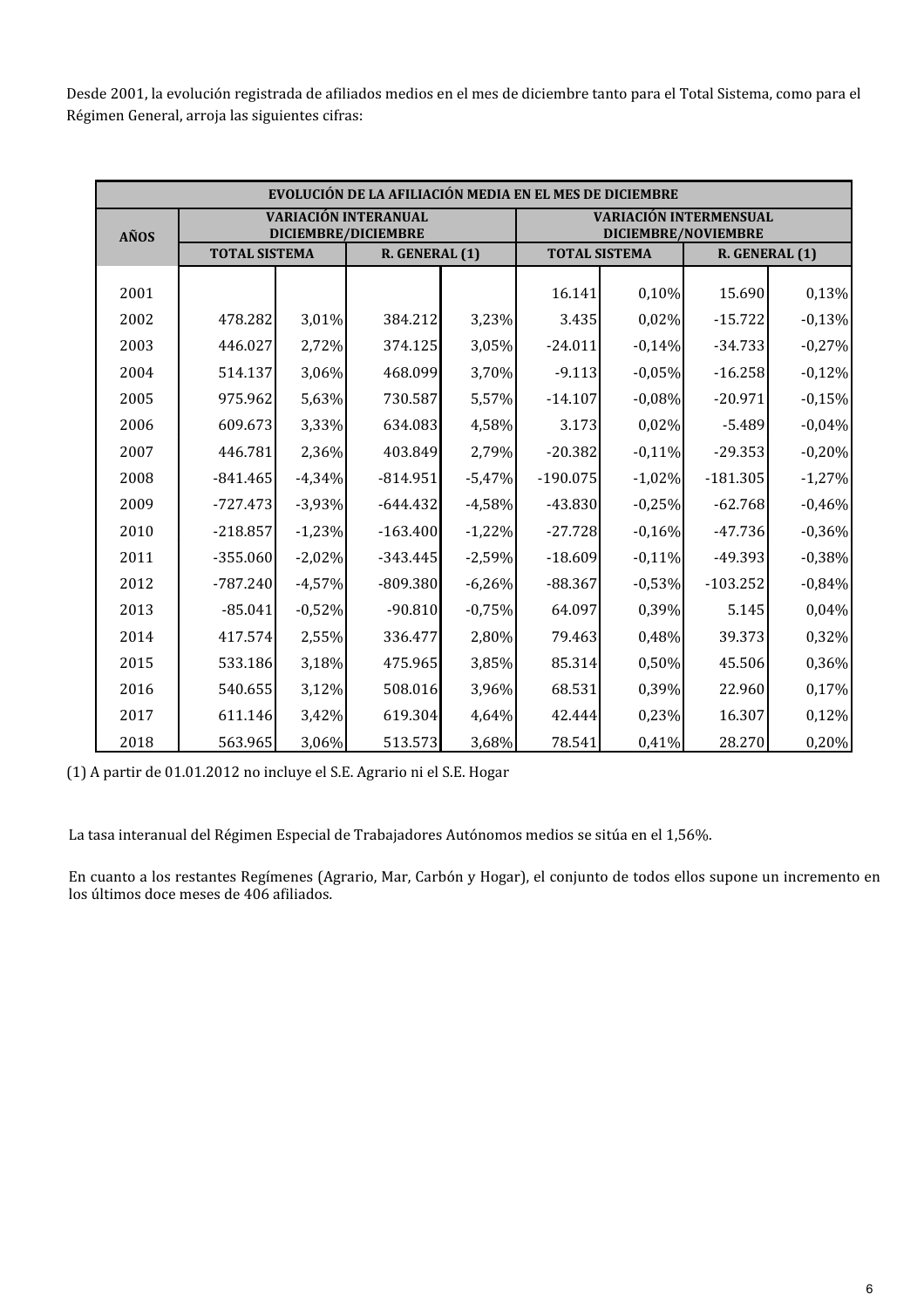### EVOLUCIÓN DURANTE EL AÑO 2018

|                  | <b>AFILIADOS</b>                        | <b>AFILIADOS</b>                                      | <b>DIFERENCIA</b> |                 |  |
|------------------|-----------------------------------------|-------------------------------------------------------|-------------------|-----------------|--|
| <b>REGÍMENES</b> | MEDIOS AÑO 2018<br>(HASTA<br>DICIEMBRE) | <b>MEDIOS AÑO</b><br><b>2017 (HASTA</b><br>DICIEMBRE) | <b>Absoluta</b>   | <b>Relativa</b> |  |
| Régimen General  | 15.473.878                              | 14.944.065                                            | 529.813           | 3,55            |  |
| General          | 14.288.823                              | 13.743.082                                            | 545.741           | 3,97            |  |
| S. E. Agrario    | 769.375                                 | 776.580                                               | $-7.205$          | $-0,93$         |  |
| S. E. Hogar (1)  | 415.679                                 | 424.403                                               | $-8.724$          | $-2,06$         |  |
| R.E. Autónomos   | 3.246.169                               | 3.211.061                                             | 35.108            | 1,09            |  |
| R.E. Mar         | 65.117                                  | 64.812                                                | 305               | 0,47            |  |
| R.E. Carbón      | 2.214                                   | 2.582                                                 | $-368$            | $-14,26$        |  |
| <b>TOTAL</b>     | 18.787.377                              | 18.222.520                                            | 564.857           | 3,10            |  |

### La comparación interanual es:

(1) En el S. E. de E. del Hogar (vigente desde 1.01.12) se incluyen los afiliados del extinguido R. E. del Hogar.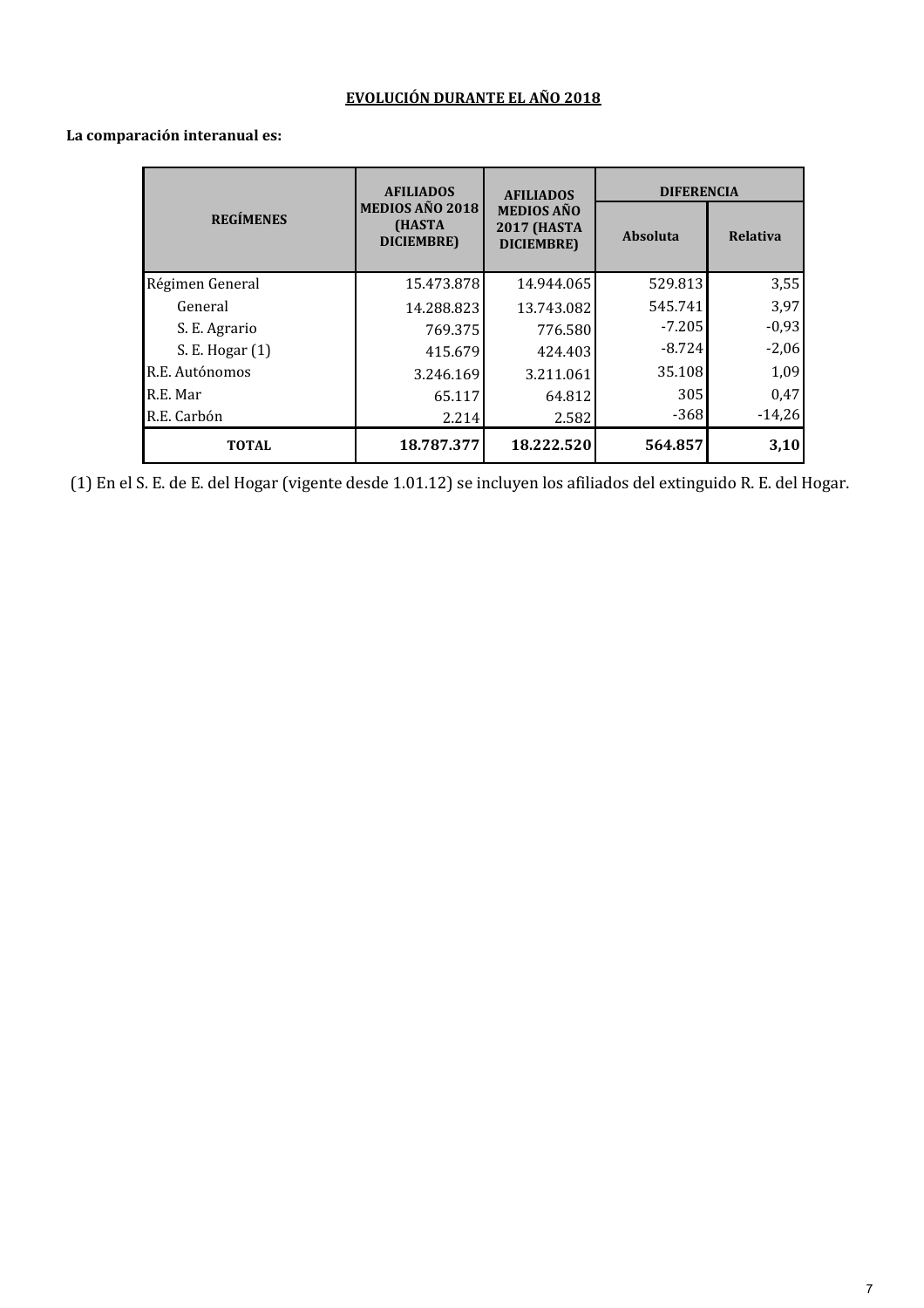### SERIE HISTÓRICA DE AFILIACIÓN MEDIA POR ACTIVIDAD ECONÓMICA Y RELACIÓN LABORAL (\*)

|                                                               | Actividad Económica                   |                        |                        |                                                    |              |                          | Tipo relación laboral    |                               |
|---------------------------------------------------------------|---------------------------------------|------------------------|------------------------|----------------------------------------------------|--------------|--------------------------|--------------------------|-------------------------------|
|                                                               | Agricultura,<br>Ganadería y<br>Pesca. | Industria              | Construcción           | <b>Servicios</b>                                   | No consta    | <b>Total</b>             | <b>Asalariados</b>       | N <sub>o</sub><br>asalariados |
| <b>SERIE HISTÓRICA</b><br>DE LOS MESES DE<br><b>DICIEMBRE</b> |                                       |                        |                        |                                                    |              |                          |                          |                               |
| 2001                                                          | 1.302.125                             | 2.684.334              | 1.759.593              | 10.145.981                                         | 9.882        | 15.901.915               | 12.909.772               | 2.992.143                     |
| 2002                                                          | 1.320.931                             | 2.683.808              | 1.849.002              | 10.517.033                                         | 9.424        | 16.380.198               | 13.335.651               | 3.044.546                     |
| 2003                                                          | 1.313.572                             | 2.663.674              | 1.922.437              | 10.915.603                                         | 10.938       | 16.826.224               | 13.694.735               | 3.131.490                     |
| 2004                                                          | 1.256.071                             | 2.650.481              | 2.045.604              | 11.382.430                                         | 5.776        | 17.340.361               | 14.108.262               | 3.232.099                     |
| 2005                                                          | 1.243.103                             | 2.640.732              | 2.268.297              | 12.160.189                                         | 4.002        | 18.316.323               | 14.925.477               | 3.390.846                     |
| 2006                                                          | 1.201.771                             | 2.653.279              | 2.421.560              | 12.649.259                                         | 127          | 18.925.996               | 15.488.656               | 3.437.340                     |
| 2007<br>2008                                                  | 1.188.236                             | 2.717.010              | 2.430.280              | 13.037.149                                         | 102<br>47    | 19.372.777               | 15.859.836               | 3.512.941                     |
|                                                               | 1.219.369                             | 2.529.137              | 1.894.545              | 12.888.214<br><b>CLASIFICACIÓN SEGÚN CNAE-2009</b> |              | 18.531.312               | 15.105.489               | 3.425.823                     |
| 2008                                                          | 1.166.992                             | 2.573.536              | 2.004.884              | 12.785.853                                         | 47           | 18.531.312               | 15.105.489               | 3.425.823                     |
| 2009                                                          | 1.230.309                             | 2.338.146              | 1.651.351              | 12.584.032                                         | $\mathbf{0}$ | 17.803.839               | 14.536.893               | 3.266.946                     |
| 2010                                                          | 1.220.809                             | 2.264.480              | 1.467.539              | 12.632.154                                         | $\mathbf{0}$ | 17.584.982               | 14.378.604               | 3.206.378                     |
| 2011                                                          | 1.225.286                             | 2.185.217              | 1.241.832              | 12.577.587                                         | $\mathbf{0}$ | 17.229.922               | 14.061.120               | 3.168.802                     |
| 2012                                                          | 1.168.246                             | 2.056.784              | 1.043.656              | 12.173.996                                         | $\mathbf{0}$ | 16.442.681               | 13.403.112               | 3.039.569                     |
| 2013                                                          | 1.140.502                             | 2.011.387              | 968.339                | 12.237.412                                         | $\mathbf{0}$ | 16.357.640               | 13.293.853               | 3.063.787                     |
| 2014                                                          | 1.143.974                             | 2.032.979              | 993.060                | 12.605.201                                         | $\bf{0}$     | 16.775.214               | 13.636.438               | 3.138.777                     |
| 2015                                                          | 1.161.833                             | 2.090.521              | 1.030.027              | 13.026.018                                         | $\bf{0}$     | 17.308.400               | 14.127.687               | 3.180.713                     |
| 2016                                                          |                                       |                        |                        |                                                    |              |                          |                          |                               |
| enero                                                         | 1.144.564                             | 2.075.166              | 1.006.444              | 12.878.184                                         | $\bf{0}$     | 17.104.357               | 13.941.901               | 3.162.456                     |
| febrero                                                       | 1.117.907                             | 2.090.256              | 1.027.600              | 12.931.949                                         | $\bf{0}$     | 17.167.712               | 14.000.239               | 3.167.473                     |
| marzo                                                         | 1.115.643                             | 2.094.151              | 1.035.162              | 13.060.843                                         | $\bf{0}$     | 17.305.798               | 14.122.176               | 3.183.622                     |
| abril                                                         | 1.127.794                             | 2.105.140              | 1.045.171              | 13.185.730                                         | $\bf{0}$     | 17.463.836               | 14.265.423               | 3.198.412                     |
| mayo                                                          | 1.144.842                             | 2.117.311              | 1.057.184              | 13.342.503                                         | $\mathbf{0}$ | 17.661.840               | 14.449.664               | 3.212.175                     |
| junio                                                         | 1.131.878                             | 2.135.281              | 1.070.776              | 13.422.337                                         | $\mathbf{0}$ | 17.760.271               | 14.536.969               | 3.223.302                     |
| julio                                                         | 1.105.494                             | 2.154.323              | 1.071.999              | 13.513.176                                         | $\mathbf{0}$ | 17.844.992               | 14.625.699               | 3.219.293                     |
| agosto                                                        | 1.086.319                             | 2.133.364              | 1.057.778              | 13.422.534                                         | $\mathbf{0}$ | 17.699.995               | 14.493.876               | 3.206.119                     |
| septiembre                                                    | 1.114.187                             | 2.143.292              | 1.058.188              | 13.396.354                                         | $\mathbf{0}$ | 17.712.021               | 14.505.766               | 3.206.255                     |
| octubre                                                       | 1.140.899                             | 2.146.984              | 1.071.123              | 13.454.350                                         | $\mathbf{0}$ | 17.813.356               | 14.604.319               | 3.209.037                     |
| noviembre                                                     | 1.127.301                             | 2.154.576              | 1.082.575              | 13.416.072                                         | $\mathbf{0}$ | 17.780.524               | 14.571.881               | 3.208.642                     |
| diciembre                                                     | 1.171.126                             | 2.146.162              | 1.062.687              | 13.469.079                                         | $\bf{0}$     | 17.849.055               | 14.640.112               | 3.208.942                     |
| 2017                                                          |                                       |                        |                        |                                                    |              |                          |                          |                               |
| enero                                                         | 1.168.457                             | 2.137.038              | 1.053.522              | 13.315.157                                         | $\bf{0}$     | 17.674.175               | 14.482.243               | 3.191.931                     |
| febrero                                                       | 1.142.403                             | 2.151.156              | 1.078.910              | 13.375.787                                         | 0            | 17.748.255               | 14.552.323               | 3.195.932                     |
| marzo                                                         | 1.139.254                             | 2.161.359              | 1.099.429              | 13.509.964                                         | $\bf{0}$     | 17.910.007               | 14.698.871               | 3.211.136                     |
| abril                                                         | 1.154.665                             | 2.168.602              | 1.106.643              | 13.692.312                                         | 0            | 18.122.222               | 14.893.940               | 3.228.282                     |
| mayo                                                          | 1.186.445                             | 2.184.600              | 1.123.413              | 13.850.956                                         | $\bf{0}$     | 18.345.414               | 15.102.143               | 3.243.271                     |
| junio                                                         | 1.158.375                             | 2.202.121              | 1.135.138              | 13.937.473                                         | 0            | 18.433.107               | 15.180.524               | 3.252.582                     |
| julio                                                         | 1.114.705<br>1.096.239                | 2.221.141<br>2.199.968 | 1.139.174<br>1.119.443 | 14.014.308<br>13.894.194                           | 0<br>0       | 18.489.329<br>18.309.844 | 15.245.198<br>15.082.424 | 3.244.131<br>3.227.420        |
| agosto<br>septiembre                                          | 1.121.454                             | 2.212.030              | 1.125.097              | 13.877.580                                         | 0            | 18.336.161               | 15.105.445               | 3.230.717                     |
| octubre                                                       | 1.122.749                             | 2.214.116              | 1.143.717              | 13.949.947                                         | 0            | 18.430.529               | 15.198.044               | 3.232.485                     |
| noviembre                                                     | 1.131.650                             | 2.223.869              | 1.159.609              | 13.902.629                                         | 0            | 18.417.756               | 15.192.200               | 3.225.556                     |
| diciembre                                                     | 1.163.148                             | 2.216.388              | 1.141.145              | 13.939.519                                         | $\bf{0}$     | 18.460.201               | 15.240.886               | 3.219.315                     |
| 2018                                                          |                                       |                        |                        |                                                    |              |                          |                          |                               |
| enero                                                         | 1.159.032                             | 2.207.618              | 1.133.306              | 13.782.075                                         | 0            | 18.282.031               | 15.073.764               | 3.208.267                     |
| febrero                                                       | 1.137.260                             | 2.223.498              | 1.156.868              | 13.845.888                                         | 0            | 18.363.514               | 15.139.336               | 3.224.178                     |
| marzo                                                         | 1.126.166                             | 2.229.832              | 1.162.613              | 13.983.436                                         | 0            | 18.502.088               | 15.257.520               | 3.244.568                     |
| abril                                                         | 1.147.698                             | 2.235.667              | 1.177.607              | 14.117.488                                         | 0            | 18.678.461               | 15.417.477               | 3.260.984                     |
| mayo                                                          | 1.177.677                             | 2.247.331              | 1.197.628              | 14.293.032                                         | 0            | 18.915.668               | 15.640.288               | 3.275.380                     |
| junio                                                         | 1.159.067                             | 2.266.172              | 1.212.769              | 14.368.982                                         | 0            | 19.006.990               | 15.719.438               | 3.287.552                     |
| julio                                                         | 1.115.841                             | 2.280.794              | 1.218.566              | 14.427.609                                         | 0            | 19.042.810               | 15.761.535               | 3.281.275                     |
| agosto                                                        | 1.087.267                             | 2.255.387              | 1.195.997              | 14.301.163                                         | 0            | 18.839.814               | 15.576.488               | 3.263.326                     |
| septiembre                                                    | 1.106.296                             | 2.266.260              | 1.204.777              | 14.285.380                                         | 0            | 18.862.713               | 15.594.833               | 3.267.880                     |
| octubre                                                       | 1.136.686                             | 2.268.241              | 1.222.335              | 14.365.811                                         | 0            | 18.993.073               | 15.720.095               | 3.272.978                     |
| noviembre                                                     | 1.127.564                             | 2.269.001              | 1.230.707              | 14.318.352                                         | 0            | 18.945.624               | 15.677.036               | 3.268.588                     |
| diciembre                                                     | 1.177.727                             | 2.261.553              | 1.215.849              | 14.369.036                                         | $\bf{0}$     | 19.024.165               | 15.755.095               | 3.269.071                     |

(\*) La suma de los Afiliados Medios de marzo y abril 2018 por Sectores de Actividad no coincide con el Total de Afiliados Medios, esto es debido a rve a lo largo del mes se han producido altas en el Régimen 111 cuyo CCC no tiene asignada Actividad Económica en la Clasificación Nacional de Actividades Económicas 2009.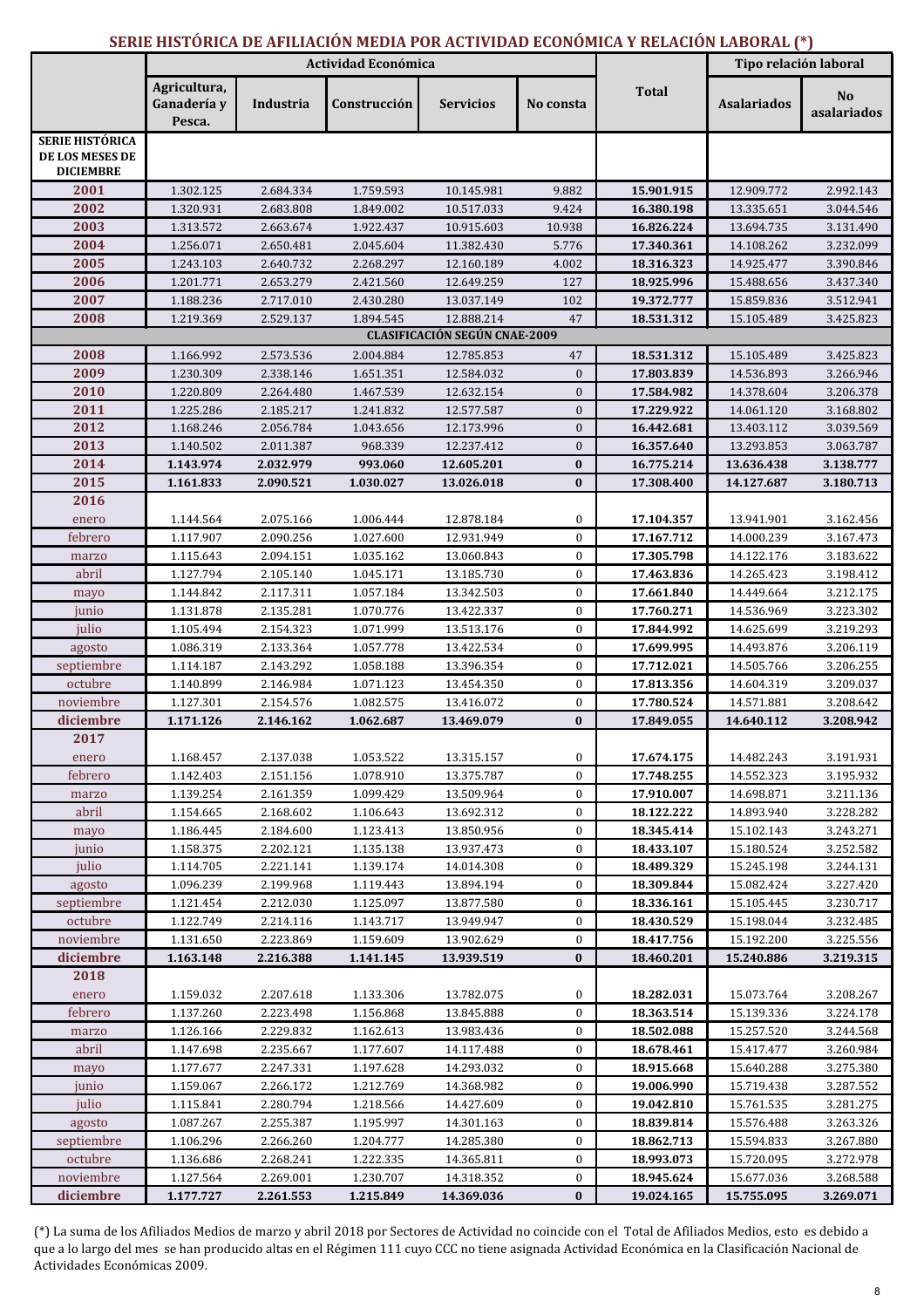### SERIE HISTORICA DE AFILIACIÓN MEDIA POR ACTIVIDAD ECONÓMICA Y RELACIÓN LABORAL CON AJUSTE ESTACIONAL

|                                                               | Actividad Económica                  |                        |                                                                    |                          |                          | Tipo relación laboral    |                        |
|---------------------------------------------------------------|--------------------------------------|------------------------|--------------------------------------------------------------------|--------------------------|--------------------------|--------------------------|------------------------|
|                                                               | Agricultura,<br>Ganadería y<br>Pesca | Industria              | Construcción                                                       | <b>Servicios</b>         | <b>Total</b>             | <b>Asalariados</b>       | No asalariados         |
|                                                               |                                      |                        | Revisión diciembre de 2014                                         |                          |                          |                          |                        |
| <b>SERIE HISTÓRICA</b><br>DE LOS MESES DE<br><b>DICIEMBRE</b> |                                      |                        |                                                                    |                          |                          |                          |                        |
| 2001                                                          | 1.298.385                            | 2.692.082              | 1.782.514                                                          | 10.141.784               | 15.924.349               | 12.928.363               | 2.997.785              |
| 2002                                                          | 1.316.197                            | 2.690.107              | 1.876.643                                                          | 10.527.516               | 16.418.808               | 13.367.940               | 3.050.846              |
| 2003                                                          | 1.308.917                            | 2.670.567              | 1.953.441                                                          | 10.934.743               | 16.878.444               | 13.739.655               | 3.137.512              |
| 2004                                                          | 1.251.839                            | 2.657.518              | 2.077.182                                                          | 11.399.274               | 17.390.461               | 14.152.458               | 3.237.985              |
| 2005                                                          | 1.237.997                            | 2.647.480              | 2.301.446                                                          | 12.171.720               | 18.362.247               | 14.967.568               | 3.396.239              |
| 2006                                                          | 1.196.889                            | 2.658.899              | 2.455.822                                                          | 12.644.846               | 18.958.122               | 15.516.106               | 3.443.009              |
| 2007                                                          | 1.183.668                            | 2.725.212              | 2.463.876                                                          | 13.037.907               | 19.411.359               | 15.896.492               | 3.518.799              |
| 2008                                                          | 1.219.568                            | 2.538.457              | 1.920.574<br>CLASIFICACIÓN SEGÚN CNAE-2009. Revisión de Enero 2018 | 12.900.472               | 18.580.741               | 15.152.908               | 3.431.955              |
| 2008                                                          | 1.160.820                            | 2.574.825              | 2.030.462                                                          | 12.786.200               | 18.551.842               | 15.122.360               | 3.427.529              |
| 2009                                                          | 1.215.499                            | 2.338.277              | 1.670.825                                                          | 12.577.902               | 17.807.500               | 14.541.567               | 3.268.965              |
| 2010                                                          | 1.198.691                            | 2.266.025              | 1.484.543                                                          | 12.633.904               | 17.590.105               | 14.380.803               | 3.208.865              |
| 2011                                                          | 1.197.760                            | 2.186.740              | 1.254.955                                                          | 12.581.520               | 17.223.857               | 14.058.235               | 3.170.303              |
| 2012                                                          | 1.139.612                            | 2.057.632              | 1.051.946                                                          | 12.180.481               | 16.435.426               | 13.397.240               | 3.041.470              |
| 2013                                                          | 1.109.300                            | 2.013.065              | 975.638                                                            | 12.249.834               | 16.353.123               | 13.289.431               | 3.065.312              |
| 2014                                                          | 1.112.436                            | 2.035.426              | 1.001.107                                                          | 12.628.855               | 16.770.980               | 13.633.399               | 3.141.443              |
| 2015                                                          | 1.128.081                            | 2.093.900              | 1.039.735                                                          | 13.056.338               | 17.310.352               | 14.129.039               | 3.183.472              |
| 2016                                                          |                                      |                        |                                                                    |                          |                          |                          |                        |
| enero                                                         | 1.121.812                            | 2.098.184              | 1.038.570                                                          | 13.088.096               | 17.345.392               | 14.159.827               | 3.184.697              |
| febrero                                                       | 1.117.737                            | 2.103.225              | 1.040.401                                                          | 13.122.885               | 17.383.452               | 14.192.328               | 3.190.256              |
| marzo                                                         | 1.118.470                            | 2.107.262              | 1.040.631                                                          | 13.158.777               | 17.428.716               | 14.236.039               | 3.194.762              |
| abril                                                         | 1.120.157                            | 2.112.552              | 1.042.308                                                          | 13.182.624               | 17.466.558               | 14.275.042               | 3.196.097              |
| mayo                                                          | 1.114.252                            | 2.117.085              | 1.045.729                                                          | 13.217.170               | 17.508.286               | 14.313.308               | 3.197.603              |
| junio                                                         | 1.123.858                            | 2.122.560              | 1.051.412                                                          | 13.262.998               | 17.571.897               | 14.374.092               | 3.199.995              |
| julio                                                         | 1.131.336                            | 2.127.654              | 1.054.901                                                          | 13.308.310               | 17.626.658               | 14.424.465               | 3.202.080              |
| agosto                                                        | 1.130.055                            | 2.131.236              | 1.059.331                                                          | 13.347.807               | 17.661.582               | 14.452.347               | 3.204.156              |
| septiembre<br>octubre                                         | 1.128.730<br>1.155.869               | 2.136.002              | 1.062.934                                                          | 13.385.084               | 17.700.930<br>17.792.689 | 14.492.821               | 3.205.216<br>3.207.568 |
| noviembre                                                     | 1.131.448                            | 2.142.540<br>2.147.424 | 1.067.541<br>1.071.423                                             | 13.429.365<br>13.466.273 | 17.815.100               | 14.584.439<br>14.602.746 | 3.210.501              |
| diciembre                                                     | 1.138.005                            | 2.151.374              | 1.075.101                                                          | 13.502.434               | 17.858.830               | 14.645.975               | 3.212.408              |
| 2017                                                          |                                      |                        |                                                                    |                          |                          |                          |                        |
| enero                                                         | 1.144.067                            | 2.159.340              | 1.085.135                                                          | 13.540.882               | 17.920.096               | 14.708.059               | 3.214.720              |
| febrero                                                       | 1.142.402                            | 2.165.388              | 1.092.160                                                          | 13.582.611               | 17.975.288               | 14.754.886               | 3.219.148              |
| marzo                                                         | 1.142.480                            | 2.171.985              | 1.099.794                                                          | 13.626.280               | 18.042.269               | 14.819.558               | 3.222.704              |
| abril                                                         | 1.145.113                            | 2.178.461              | 1.105.833                                                          | 13.680.193               | 18.120.507               | 14.900.237               | 3.225.758              |
| mayo                                                          | 1.150.532                            | 2.183.890              | 1.110.262                                                          | 13.720.501               | 18.182.418               | 14.956.228               | 3.228.286              |
| junio                                                         | 1.146.916                            | 2.188.900              | 1.114.826                                                          | 13.764.456               | 18.233.184               | 15.006.179               | 3.228.808              |
| julio                                                         | 1.140.479                            | 2.193.638              | 1.120.149                                                          | 13.797.484               | 18.260.014               | 15.033.054               | 3.226.932              |
| agosto                                                        | 1.140.243                            | 2.198.245              | 1.123.327                                                          | 13.823.673               | 18.275.801               | 15.043.138               | 3.226.458              |
| septiembre                                                    | 1.137.159                            | 2.204.184              | 1.131.016                                                          | 13.867.070               | 18.329.242               | 15.095.659               | 3.229.046              |
| octubre                                                       | 1.137.714                            | 2.210.041              | 1.140.129                                                          | 13.913.654               | 18.404.416               | 15.175.089               | 3.230.082              |
| noviembre<br>diciembre                                        | 1.136.244                            | 2.216.384              | 1.147.993                                                          | 13.946.845               | 18.449.464               | 15.222.119               | 3.227.175              |
| 2018                                                          | 1.132.075                            | 2.221.167              | 1.154.524                                                          | 13.974.017               | 18.469.854               | 15.247.534               | 3.222.813              |
| enero                                                         | 1.134.838                            | 2.230.656              | 1.167.313                                                          | 14.015.742               | 18.536.432               | 15.308.829               | 3.231.172              |
| febrero                                                       | 1.137.259                            | 2.238.209              | 1.171.076                                                          | 14.060.006               | 18.598.438               | 15.350.093               | 3.247.599              |
| marzo                                                         | 1.129.355                            | 2.242.320              | 1.165.527                                                          | 14.103.841               | 18.638.775               | 15.382.807               | 3.256.257              |
| abril                                                         | 1.138.204                            | 2.244.304              | 1.174.192                                                          | 14.104.991               | 18.676.694               | 15.423.995               | 3.258.434              |
| mayo                                                          | 1.142.029                            | 2.246.600              | 1.183.608                                                          | 14.158.400               | 18.747.592               | 15.489.159               | 3.260.247              |
| junio                                                         | 1.147.601                            | 2.252.568              | 1.191.067                                                          | 14.190.591               | 18.800.828               | 15.538.887               | 3.263.523              |
| julio                                                         | 1.141.641                            | 2.252.552              | 1.198.215                                                          | 14.204.369               | 18.806.613               | 15.542.186               | 3.263.879              |
| agosto                                                        | 1.130.911                            | 2.253.620              | 1.200.147                                                          | 14.228.569               | 18.804.783               | 15.535.912               | 3.262.353              |
| septiembre                                                    | 1.121.788                            | 2.258.222              | 1.211.115                                                          | 14.274.559               | 18.855.594               | 15.584.730               | 3.266.190              |
| octubre                                                       | 1.151.837                            | 2.264.066              | 1.218.501                                                          | 14.328.433               | 18.966.161               | 15.696.350               | 3.270.544              |
| noviembre                                                     | 1.132.142                            | 2.261.365              | 1.218.379                                                          | 14.363.894               | 18.978.243               | 15.707.911               | 3.270.229              |
| diciembre                                                     | 1.146.265                            | 2.266.429              | 1.230.104                                                          | 14.404.600               | 19.034.114               | 15.761.967               | 3.272.622              |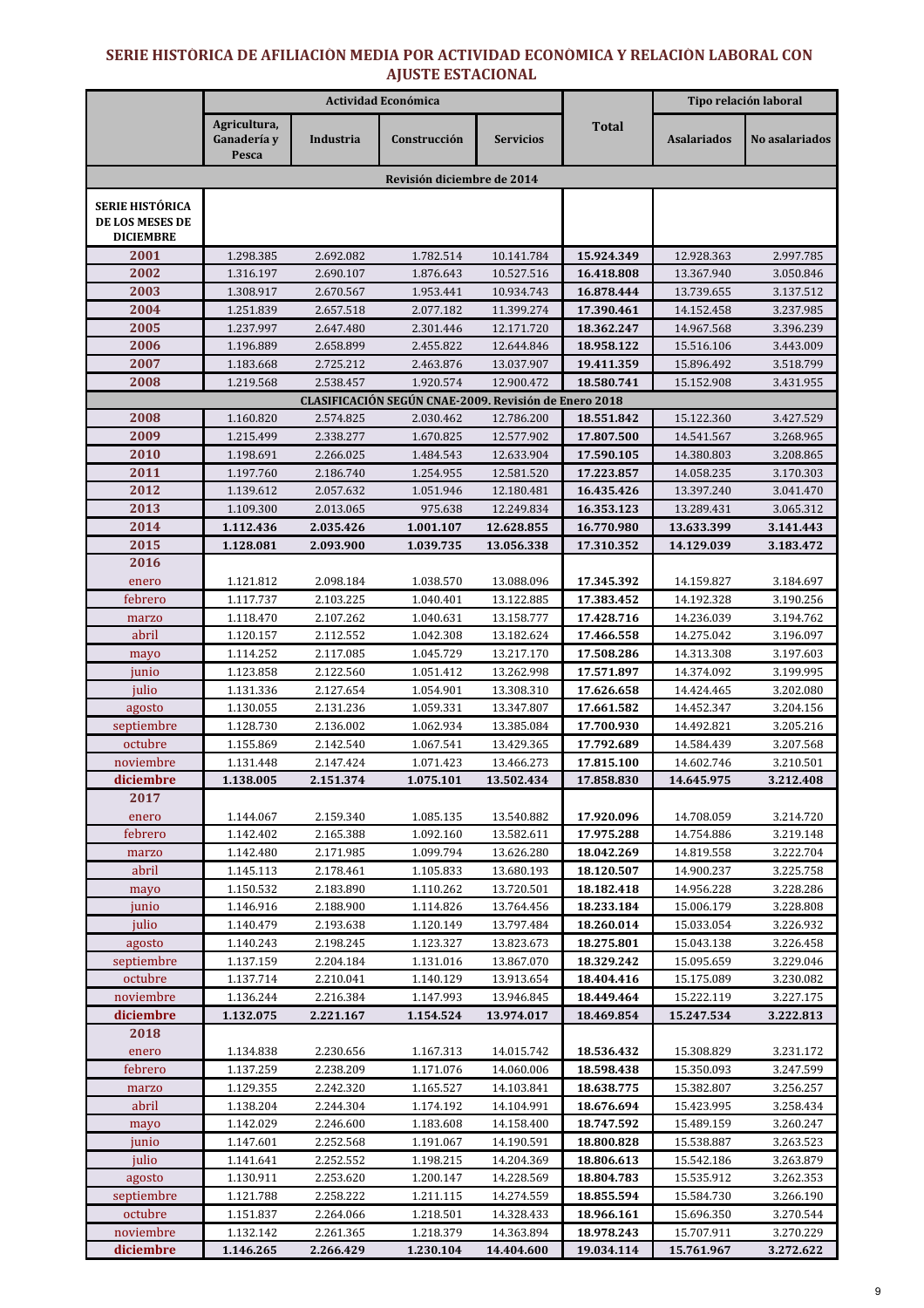# NÚMERO MEDIO DE CONVENIOS ESPECIALES. DICIEMBRE 2018

| <b>TIPO CONVENIO</b>                                                      | <b>TOTAL</b><br><b>REGÍMENES</b> | <b>ASISTENCIA</b><br><b>SANITARIA</b> |
|---------------------------------------------------------------------------|----------------------------------|---------------------------------------|
| 01 C.E. ORDINARIO                                                         | 96.694                           | $\mathbf{0}$                          |
| 02 C.E. BENEF. SUBSIDIO DESEMPLEO                                         | 9.108                            | $\bf{0}$                              |
| 04 C.E. TRABAJADORES A TIEMPO PARCIAL                                     | 6.348                            | $\mathbf{0}$                          |
| 05 C.E. REDUC. JORNADA GUARDA LEGAL                                       | 374                              | $\mathbf{0}$                          |
| 06 C.E. EMIGRANTES E HIJOS EN EL EXTRANJERO                               | 2.093                            | $\mathbf{0}$                          |
| 07 C.E. EMIGRANTES RETORNADOS                                             | 866                              | 0                                     |
| 08 C.E. FUNC/EMPL ORG INTERGUBERNAMENTALES EXTRANJERO                     | 156                              | $\mathbf{0}$                          |
| 09 C.E. TEMP.PER.INAC                                                     | $\theta$                         | $\mathbf{0}$                          |
| 10 C.E. RG MUTUALISMO L                                                   | $\theta$                         | $\mathbf{0}$                          |
| 14 C.E. ASIST. SANITARIA EMIGRANTES                                       | $\theta$                         | 611                                   |
| 15 C.E. ASIST. SANITARIA PENSIONISTAS SUIZOS                              | $\theta$                         | 7.128                                 |
| 16 C.E. TRAB. TEMPORADA OM 25                                             | 4                                | $\bf{0}$                              |
| 17 C.E. DEPORTISTAS DE ALTO NIVEL                                         | 259                              | $\mathbf{0}$                          |
| 18 C.E. FIJOS DISCONTINUOS OM                                             | 2                                | 0                                     |
| 19 C.E. EMIGRANTES R.E. MAR ANTERIORES 1995                               | 4                                | $\mathbf{0}$                          |
| 20 C.E. EMIGRANTES RETOR. ESTANCIA TEMPORAL                               | $\theta$                         | 3                                     |
| 21 C.E. FUNC/AGENTES COMUNIDAD EUROPEA                                    | 12                               | $\bf{0}$                              |
| 22 C.E. EMIGRANTES EXTRANJERO PAGO MENSUAL                                | 431                              | $\bf{0}$                              |
| 23 C.E. FUNC/EMPL ORG INTERGUBERNAMENTAL SEDE EN ESPAÑA                   | 37                               | $\bf{0}$                              |
| 24 C.E. ASANITARIA FUNC/EMPL ORGAN NTERGUBERNAMENTAL SEDE EN ESPAÑA       | $\theta$                         | 4                                     |
| 25 C.E. ASIST, SANITARIA EMIGRANTES CUENTA PROPIA                         | $\theta$                         | 61                                    |
| 26 EXPEDIENTE REGULACION EMPLEO MÁS 55 AÑOS                               | 6.020                            | $\mathbf{0}$                          |
| 27 EXPEDIENTE REGULACION EMPLEO MAS 61 AÑOS                               | 2.874                            | $\mathbf{0}$                          |
| 28 EXP REG EMPLEO SUB DESEMPLEO MÁS 55 AÑOS                               | 1.241                            | $\mathbf{0}$                          |
| 29 EXP REG EMPLEO SUB DESEMPLEO MÁS 61 AÑOS                               | 157                              | $\mathbf{0}$                          |
| <b>30 C.E. ALTA SIN RETRIBUCION</b>                                       | 12                               | $\mathbf{0}$                          |
| 31 C.E. CESE DE SERVICIO O ACTIVIDAD                                      | 664                              | $\mathbf{0}$                          |
| 32 C.E. CLAUSULA ADICIONAL CONVENIO ERE                                   | 2.466                            | $\mathbf{0}$                          |
| 33 C.E. OBLIGATORIO CUIDADOR NO PROFESIONAL                               | 7.460                            | $\mathbf{0}$                          |
| 34 C.E. OBLIG.CUIDADOR NO PROFESIONAL PERCEPTOR SUBSIDIO FEBRERO 52 AÑOS  | 88                               | 0                                     |
| 35 C.E. VOLUNTARIO CUIDADOR NO PROFESIONAL                                | $\theta$                         | $\mathbf{0}$                          |
| 36 C.E. VOLUNT.CUIDADOR NO PROFESIONAL PERCEPTOR SUBSIDIO FEBRERO 52 AÑOS | $\theta$                         | $\mathbf{0}$                          |
| 37 C.E. COTIZ. ADIC, ERE 76/2                                             | 335                              | $\mathbf{0}$                          |
| 39 C.E. TRABAJADORES AGENCIAS                                             | 116                              | $\mathbf{0}$                          |
| 40 C.E. PROGRAMAS DE FORMACIÓN                                            | 1.138                            | $\mathbf{0}$                          |
| 41 C.E. DISC. DIF. INS.LAB                                                | 115                              | $\bf{0}$                              |
| <b>TOTAL CONVENIOS</b>                                                    | 139.074                          | 7.807                                 |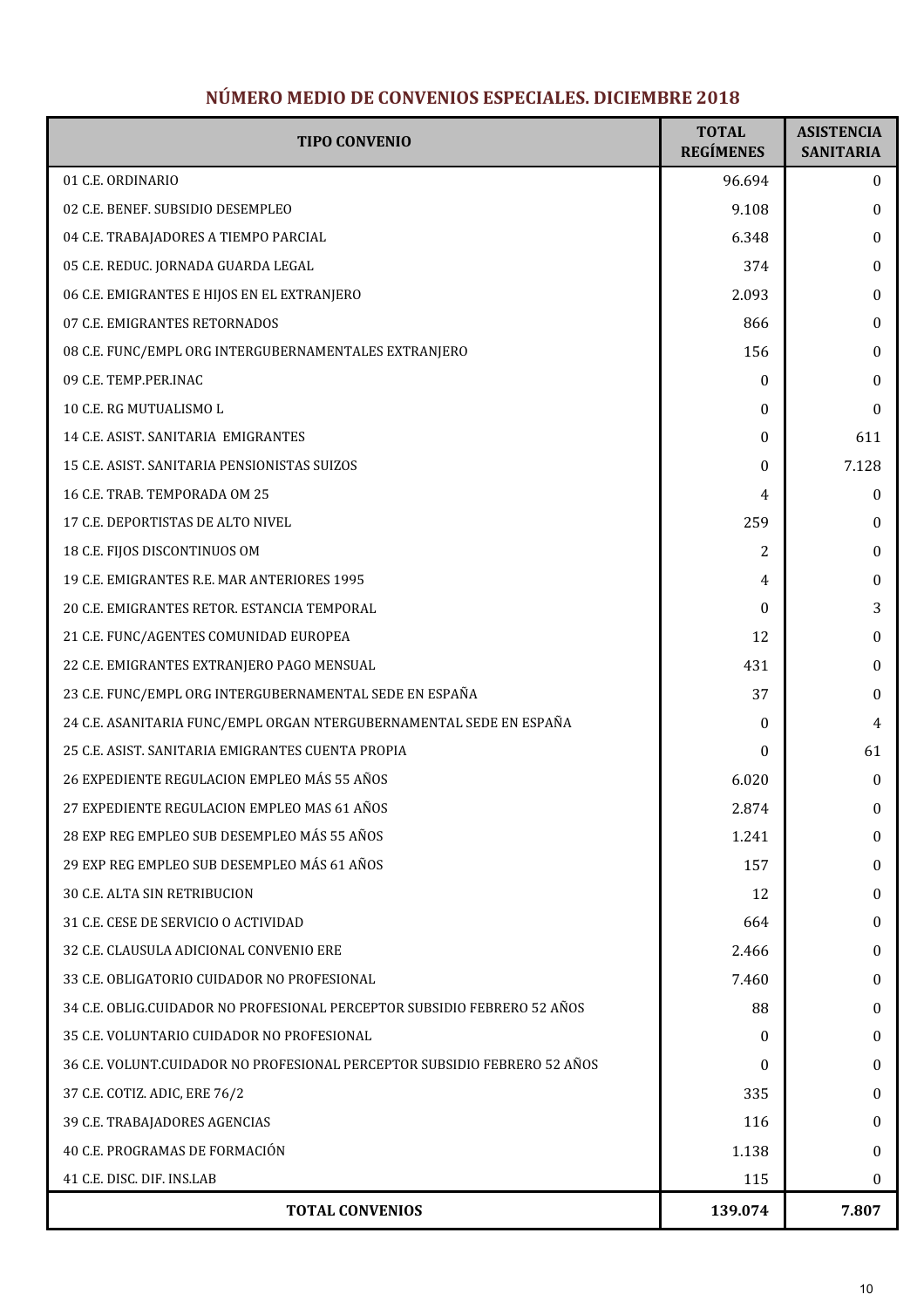### NÚMERO DE EMPRESAS EN EL RÉGIMEN GENERAL CON TRABAJADORES A FIN DE MES (1) Código de Cuenta de Cotización

|                                                                      | $\mathbf{1}$<br><b>TRABAJADOR</b> | <b>DE 2 A 5</b><br>TRAB. | <b>DE 6 A 50</b><br>TRAB. | <b>DE 51 A 100</b><br>TRAB. | <b>DE 101 A</b><br><b>500 TRAB.</b> | <b>MAS DE 500</b><br>TRAB. | <b>TOTAL</b> |
|----------------------------------------------------------------------|-----------------------------------|--------------------------|---------------------------|-----------------------------|-------------------------------------|----------------------------|--------------|
| <b>SERIE HISTÓRICA DE</b><br><b>LOS MESES DE</b><br><b>NOVIEMBRE</b> |                                   |                          |                           |                             |                                     |                            |              |
| 2009                                                                 | 566.905                           | 566.184                  | 310.574                   | 19.038                      | 13.726                              | 2.029                      | 1.478.456    |
| 2010                                                                 | 557.445                           | 557.171                  | 300.901                   | 18.778                      | 13.526                              | 2.060                      | 1.449.881    |
| 2011                                                                 | 555.372                           | 546.948                  | 289.109                   | 18.091                      | 13.129                              | 2.020                      | 1.424.669    |
| 2012                                                                 | 553.599                           | 526.130                  | 270.009                   | 16.850                      | 12.439                              | 1.929                      | 1.380.956    |
| 2013                                                                 | 563.863                           | 525.562                  | 267.723                   | 16.606                      | 12.368                              | 1.939                      | 1.388.061    |
| 2014                                                                 | 577.750                           | 533.418                  | 270.997                   | 16.915                      | 12.696                              | 1.984                      | 1.413.760    |
| 2015                                                                 | 589.225                           | 548.645                  | 286.234                   | 17.605                      | 13.095                              | 2.054                      | 1.456.858    |
| 2016                                                                 |                                   |                          |                           |                             |                                     |                            |              |
| Enero                                                                | 586.503                           | 543.824                  | 284.285                   | 17.417                      | 13.108                              | 2.035                      | 1.447.172    |
| Febrero                                                              | 585.655                           | 545.383                  | 286.266                   | 17.595                      | 13.114                              | 2.023                      | 1.450.036    |
| Marzo                                                                | 588.052                           | 550.822                  | 289.743                   | 17.682                      | 13.211                              | 2.040                      | 1.461.550    |
| Abril                                                                | 591.368                           | 559.461                  | 296.429                   | 18.015                      | 13.500                              | 2.064                      | 1.480.837    |
| Mayo                                                                 | 590.982                           | 561.441                  | 298.599                   | 18.219                      | 13.458                              | 2.065                      | 1.484.764    |
| Junio                                                                | 587.619                           | 564.409                  | 301.568                   | 18.151                      | 13.342                              | 2.061                      | 1.487.150    |
| Julio                                                                | 584.057                           | 569.488                  | 307.728                   | 18.512                      | 13.669                              | 2.106                      | 1.495.560    |
| Agosto                                                               | 579.177                           | 557.093                  | 299.363                   | 18.073                      | 13.415                              | 2.041                      | 1.469.162    |
| Septiembre                                                           | 580.057                           | 555.539                  | 297.465                   | 18.331                      | 13.634                              | 2.080                      | 1.467.106    |
| Octubre                                                              | 580.029                           | 556.879                  | 299.505                   | 18.311                      | 13.743                              | 2.099                      | 1.470.566    |
| <b>Noviembre</b>                                                     | 579.015                           | 556.519                  | 299.478                   | 18.296                      | 13.777                              | 2.125                      | 1.469.210    |
| Diciembre                                                            | 577.463                           | 555.088                  | 297.763                   | 18.258                      | 13.704                              | 2.108                      | 1.464.384    |
| 2017<br>Enero                                                        | 572.271                           | 549.887                  | 296.400                   | 18.219                      | 13.644                              | 2.088                      | 1.452.509    |
| Febrero                                                              | 573.556                           | 553.621                  | 300.532                   | 18.453                      | 13.821                              | 2.086                      | 1.462.069    |
| Marzo                                                                | 574.732                           | 558.420                  | 304.941                   | 18.550                      | 13.897                              | 2.094                      | 1.472.634    |
| Abril                                                                | 578.540                           | 567.636                  | 312.151                   | 19.059                      | 14.146                              | 2.154                      | 1.493.686    |
| Mayo                                                                 | 577.756                           | 569.153                  | 314.255                   | 19.249                      | 14.216                              | 2.149                      | 1.496.778    |
| Junio                                                                | 573.981                           | 570.378                  | 316.935                   | 19.250                      | 14.045                              | 2.131                      | 1.496.720    |
| Julio                                                                | 568.030                           | 570.281                  | 318.873                   | 19.406                      | 14.195                              | 2.179                      | 1.492.964    |
| Agosto                                                               | 564.997                           | 561.587                  | 312.816                   | 19.082                      | 14.068                              | 2.154                      | 1.474.704    |
| Septiembre                                                           | 569.129                           | 566.496                  | 315.033                   | 19.606                      | 14.550                              | 2.223                      | 1.487.037    |
| Octubre                                                              | 566.039                           | 562.794                  | 313.183                   | 19.379                      | 14.446                              | 2.203                      | 1.478.044    |
| <b>Noviembre</b>                                                     | 565.272                           | 562.653                  | 314.058                   | 19.363                      | 14.467                              | 2.228                      | 1.478.041    |
| Diciembre                                                            | 563.903                           | 560.945                  | 312.025                   | 19.264                      | 14.441                              | 2.187                      | 1.472.765    |
| 2018                                                                 |                                   |                          |                           |                             |                                     |                            |              |
| Enero                                                                | 559.867                           | 555.596                  | 310.575                   | 19.273                      | 14.348                              | 2.172                      | 1.461.831    |
| Febrero                                                              | 561.166                           | 558.993                  | 313.700                   | 19.468                      | 14.486                              | 2.186                      | 1.469.999    |
| Marzo                                                                | 565.050                           | 567.025                  | 319.671                   | 19.794                      | 14.645                              | 2.199                      | 1.488.384    |
| Abril                                                                | 565.876                           | 570.648                  | 323.165                   | 20.019                      | 14.735                              | 2.204                      | 1.496.647    |
| Mayo                                                                 | 566.381                           | 574.246                  | 326.172                   | 20.361                      | 14.832                              | 2.247                      | 1.504.239    |
| Junio                                                                | 566.230                           | 579.649                  | 332.148                   | 20.580                      | 14.888                              | 2.260                      | 1.515.755    |
| Julio                                                                | 558.681                           | 574.170                  | 329.991                   | 20.389                      | 14.746                              | 2.251                      | 1.500.228    |
| Agosto                                                               | 554.385                           | 565.627                  | 323.954                   | 20.064                      | 14.600                              | 2.207                      | 1.480.837    |
| Septiembre                                                           | 558.936                           | 571.133                  | 326.723                   | 20.618                      | 15.151                              | 2.297                      | 1.494.858    |
| Octubre                                                              | 557.097                           | 566.200                  | 323.296                   | 20.406                      | 15.034                              | 2.265                      | 1.484.298    |
| <b>Noviembre</b>                                                     | 556.766                           | 566.058                  | 324.007                   | 20.441                      | 15.060                              | 2.285                      | 1.484.617    |
| Diciembre                                                            |                                   |                          |                           |                             |                                     |                            |              |

(1) Excluidos el Sistema Especial Agrario y el Sistema Especial de Empleados de Hogar.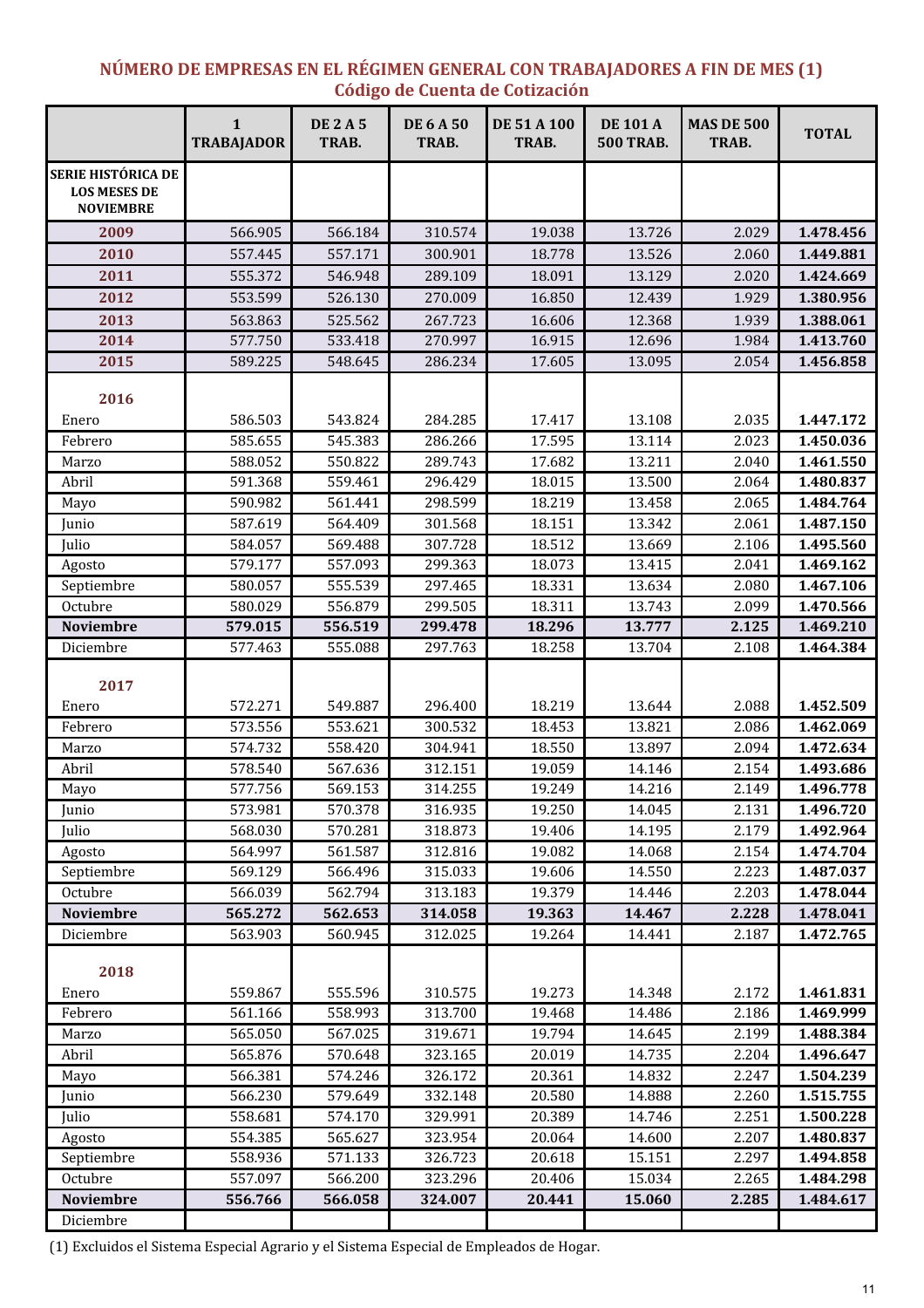# NÚMERO DE EMPRESAS EN EL RÉGIMEN ESPECIAL DEL MAR CON TRABAJADORES A FIN DE MES Código de Cuenta de Cotización

|                                                               | $\mathbf{1}$<br><b>TRABAJADOR</b> | <b>DE 2 A 5</b><br>TRAB. | <b>DE 6 A 50</b><br>TRAB. | <b>DE 51 A 100</b><br>TRAB. | DE 101 A 500<br>TRAB. | <b>MAS DE 500</b><br>TRAB.   | <b>TOTAL</b>   |
|---------------------------------------------------------------|-----------------------------------|--------------------------|---------------------------|-----------------------------|-----------------------|------------------------------|----------------|
| SERIE HISTÓRICA DE<br><b>LOS MESES DE</b><br><b>NOVIEMBRE</b> |                                   |                          |                           |                             |                       |                              |                |
| 2009                                                          | 4.673                             | 4.347                    | 1.842                     | 50                          | 12                    | $\overline{4}$               | 10.928         |
| 2010                                                          | 4.624                             | 4.176                    | 1.785                     | 44                          | 14                    | 3                            | 10.646         |
| 2011                                                          | 4.585                             | 4.139                    | 1.764                     | 42                          | 13                    | 3                            | 10.546         |
| 2012                                                          | 4.485                             | 4.167                    | 1.750                     | 39                          | 15                    | 3                            | 10.459         |
| 2013                                                          | 4.458                             | 4.185                    | 1.750                     | 41                          | 15                    | 3                            | 10.452         |
| 2014                                                          | 4.348                             | 4.140                    | 1.786                     | 43                          | 14                    | 3                            | 10.334         |
| 2015                                                          | 4.333                             | 4.073                    | 1.689                     | 43                          | 16                    | 3                            | 10.157         |
| 2016                                                          |                                   |                          |                           |                             |                       |                              |                |
| Enero                                                         | 3.069                             | 3.530                    | 1.645                     | 48                          | 22                    | 3                            | 8.317          |
| Febrero                                                       | 3.133                             | 3.462                    | 1.801                     | 49                          | 22                    | 3                            | 8.470          |
| Marzo                                                         | 3.116                             | 3.615                    | 1.887                     | 54                          | 23                    | 3                            | 8.698          |
| Abril                                                         | 3.223                             | 3.673                    | 1.919                     | 55                          | 22                    | 3                            | 8.895          |
| Mayo                                                          | 3.235                             | 3.474                    | 2.012                     | 53                          | 23                    | 3                            | 8.800          |
| Junio                                                         | 3.279                             | 3.640                    | 2.051                     | 58                          | 24                    | 3                            | 9.055          |
| Julio                                                         | 3.405                             | 4.048                    | 2.123                     | 68                          | 25                    | 3                            | 9.672          |
| Agosto                                                        | 3.444                             | 4.084                    | 2.096                     | 60                          | 25                    | 3                            | 9.712          |
| Septiembre                                                    | 3.280                             | 3.695                    | 1.989                     | 58                          | 24                    | 3                            | 9.049          |
| Octubre                                                       | 3.412                             | 3.658                    | 1.933                     | 57                          | 21                    | 3                            | 9.084          |
| Noviembre                                                     | 3.353                             | 3.680                    | 1.756                     | 59                          | 24                    | 3                            | 8.875          |
| Diciembre                                                     | 3.348                             | 3.544                    | 1.447                     | 55                          | 23                    | 3                            | 8.420          |
| 2017                                                          |                                   |                          |                           |                             |                       |                              |                |
| Enero                                                         | 3.209                             | 3.453                    | 1.634                     | 54                          | 23                    | 3                            | 8.376          |
| Febrero                                                       | 3.211                             | 3.419                    | 1.759                     | 61                          | 22                    | 3                            | 8.475          |
| Marzo                                                         | 3.117                             | 3.605                    | 1.869                     | 65                          | 22                    | 3                            | 8.681          |
| Abril                                                         | 3.210                             | 3.654                    | 1.945                     | 64                          | 20                    | 3                            | 8.896          |
| Mayo                                                          | 3.217                             | 3.653                    | 1.973                     | 64                          | 21                    | 3                            | 8.931          |
| Junio                                                         | 3.320                             | 3.785                    | 2.041                     | 67                          | 22                    | 3                            | 9.238          |
| Julio                                                         | 3.398                             | 4.063                    | 2.110                     | 65                          | 24                    | 3                            | 9.663          |
| Agosto                                                        | 3.394                             | 3.958                    | 2.066                     | 66                          | 24                    | 3                            | 9.511          |
| Septiembre                                                    | 3.451                             | 3.928                    | 1.972                     | 65                          | 21                    | 3                            | 9.440          |
| Octubre<br><b>Noviembre</b>                                   | 3.339                             | 3.720<br>3.789           | 1.832<br>1.752            | 66<br>62                    | 19<br>21              | 3<br>$\overline{\mathbf{3}}$ | 8.979<br>8.942 |
| Diciembre                                                     | 3.315<br>3.301                    | 3.626                    | 1.474                     | 59                          | 23                    | $\overline{3}$               | 8.486          |
| 2018                                                          |                                   |                          |                           |                             |                       |                              |                |
|                                                               | 3.138                             | 3.485                    | 1.610                     | 60                          | 21                    |                              | 8.317          |
| Enero<br>Febrero                                              | 3.178                             | 3.374                    | 1.683                     | 66                          | 22                    | 3<br>$\overline{3}$          | 8.326          |
|                                                               | 3.185                             |                          |                           |                             | 22                    |                              |                |
| Marzo                                                         |                                   | 3.585                    | 1.853                     | 65                          |                       | 3                            | 8.713          |
| Abril                                                         | 3.102                             | 3.566                    | 1.901                     | 68                          | $21\,$                | 3                            | 8.661          |
| Mayo                                                          | 3.132<br>3.283                    | 3.557<br>3.819           | 1.994<br>2.071            | 73<br>78                    | 19<br>21              | 3<br>3                       | 8.778<br>9.275 |
| Junio                                                         | 3.414                             | 3.922                    | 2.088                     | 71                          | 24                    | $\overline{3}$               | 9.522          |
| Julio                                                         |                                   |                          |                           |                             | 23                    |                              |                |
| Agosto                                                        | 3.418                             | 3.827                    | 2.046                     | 70                          |                       | 3                            | 9.387          |
| Septiembre                                                    | 3.513                             | 3.724                    | 1.967                     | 63                          | 24                    | 3                            | 9.294          |
| Octubre                                                       | 3.329                             | 3.631                    | 1.848                     | 67                          | 20                    | 3<br>3                       | 8.898          |
| Noviembre                                                     | 3.381                             | 3.715                    | 1.716                     | 66                          | 21                    |                              | 8.902          |
| Diciembre                                                     |                                   |                          |                           |                             |                       |                              |                |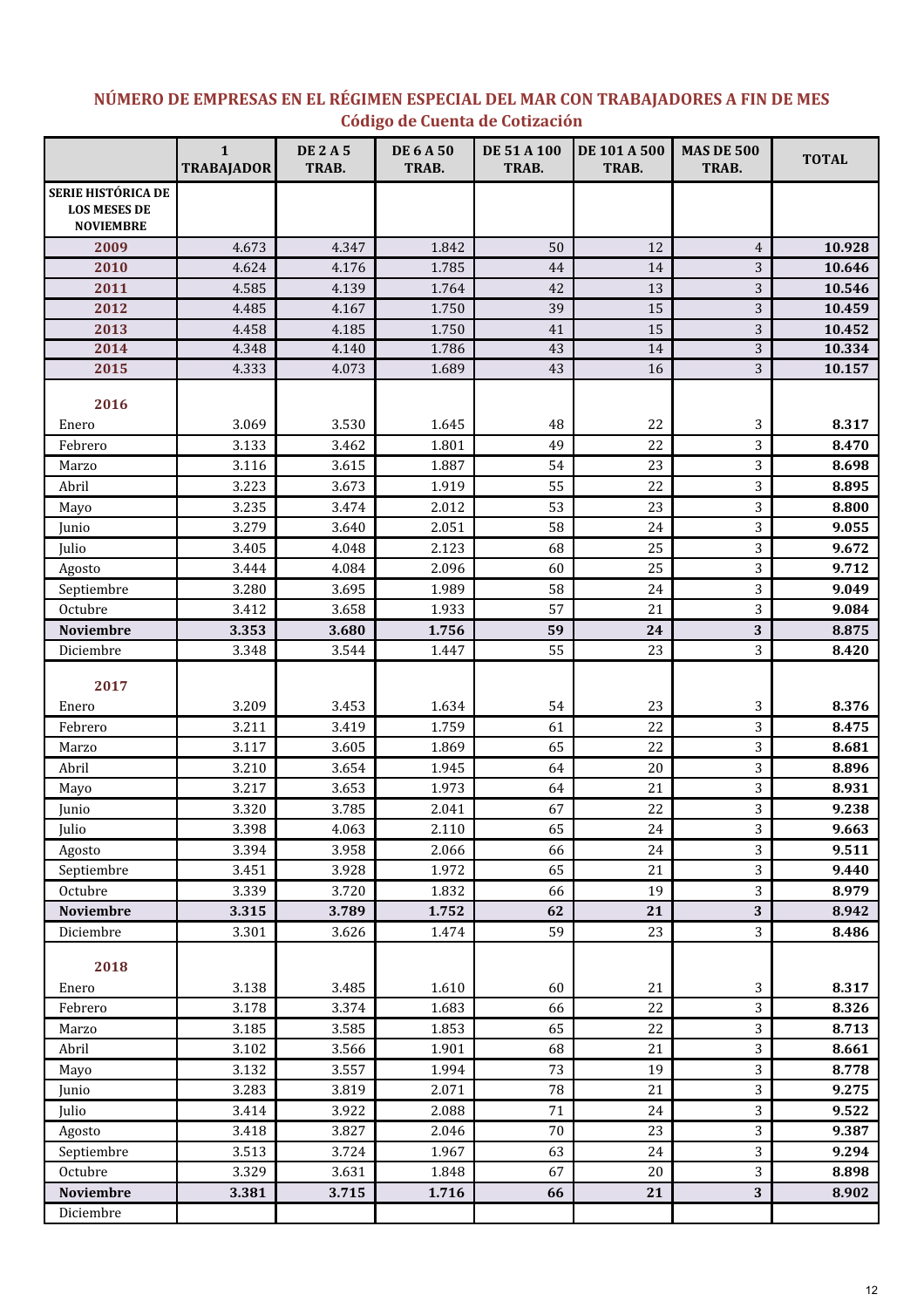# NÚMERO DE EMPRESAS EN EL RÉG. ESP. DEL CARBÓN CON TRABAJADORES A FIN DE MES Código de Cuenta de Cotización

|                                                                      | $\mathbf{1}$<br><b>TRABAJADOR</b> | <b>DE2A5</b><br>TRAB. | <b>DE 6 A 50</b><br>TRAB. | DE 51 A 100<br>TRAB.    | DE 101 A 500<br>TRAB. | <b>MAS DE 500</b><br>TRAB. | <b>TOTAL</b> |
|----------------------------------------------------------------------|-----------------------------------|-----------------------|---------------------------|-------------------------|-----------------------|----------------------------|--------------|
| <b>SERIE HISTÓRICA DE</b><br><b>LOS MESES DE</b><br><b>NOVIEMBRE</b> |                                   |                       |                           |                         |                       |                            |              |
| 2009                                                                 | 10                                | 11                    | 37                        | 13                      | 14                    | $\overline{2}$             | 87           |
| 2010                                                                 | 6                                 | 17                    | 33                        | 11                      | 11                    | $\overline{a}$             | 80           |
| 2011                                                                 | $\overline{7}$                    | 14                    | 29                        | 15                      | $\overline{9}$        | $\overline{c}$             | 76           |
| 2012                                                                 | 11                                | 14                    | 31                        | 9                       | 9                     | $\mathbf{1}$               | 75           |
| 2013                                                                 | 10                                | 10                    | 23                        | $10\,$                  | $\, 8$                | $\mathbf{1}$               | 62           |
| 2014                                                                 | 9                                 | 10                    | 24                        | 8                       | $\sqrt{ }$            | $\mathbf{1}$               | 59           |
| 2015                                                                 | $\, 8$                            | $\, 8$                | 25                        | $\overline{7}$          | $6\,$                 | $\mathbf 1$                | 55           |
| 2016                                                                 |                                   |                       |                           |                         |                       |                            |              |
| Enero                                                                | $10\,$                            | 9                     | 25                        | 6                       | 6                     | 1                          | 57           |
| Febrero                                                              | 9                                 | 8                     | 24                        | 6                       | 6                     | $\mathbf{1}$               | 54           |
| Marzo                                                                | $10\,$                            | 10                    | 21                        | 6                       | 6                     | $\mathbf{1}$               | 54           |
| Abril                                                                | 11                                | 9                     | 22                        | 5                       | 6                     | $\mathbf{1}$               | 54           |
| Mayo                                                                 | 11                                | 9                     | 23                        | $\overline{4}$          | 6                     | $\mathbf{1}$               | 54           |
| Junio                                                                | 11                                | 8                     | 23                        | 4                       | 6                     | $\mathbf{1}$               | 53           |
| Julio                                                                | 15                                | 9                     | 20                        | 6                       | $\mathsf S$           | $\mathbf{1}$               | 56           |
| Agosto                                                               | 15                                | 9                     | 19                        | 6                       | $\mathsf S$           | $\mathbf{1}$               | 55           |
| Septiembre                                                           | 15                                | 10                    | 16                        | 5                       | 6                     | $\mathbf{1}$               | 53           |
| Octubre                                                              | 15                                | 9                     | 17                        | 4                       | 6                     | $\mathbf{1}$               | 52           |
| <b>Noviembre</b>                                                     | 14                                | 9                     | 17                        | 3                       | 7                     | $\mathbf{1}$               | 51           |
| Diciembre                                                            | 13                                | 10                    | 17                        | 4                       | 6                     | $\mathbf{1}$               | 51           |
| 2017                                                                 |                                   |                       |                           |                         |                       |                            |              |
| Enero                                                                | $10\,$                            | 8                     | 18                        | 6                       | 4                     | $\mathbf{1}$               | 47           |
| Febrero                                                              | 13                                | 9                     | 17                        | 7                       | $\overline{4}$        | $\mathbf{1}$               | 51           |
| Marzo                                                                | 14                                | 8                     | 15                        | $\boldsymbol{7}$        | $\overline{4}$        | $\mathbf{1}$               | 49           |
| Abril                                                                | 11                                | 7                     | 16                        | $\sqrt{ }$              | $\overline{4}$        | $\mathbf{1}$               | 46           |
| Mayo                                                                 | 11                                | 6                     | 16                        | 9                       | 3                     | $\mathbf{1}$               | 46           |
| Junio                                                                | 12                                | 5                     | 17                        | 8                       | $\overline{3}$        | $\mathbf{1}$               | 46           |
| Julio                                                                | $10\,$                            | 7                     | 18                        | $\boldsymbol{7}$        | 3                     | $\mathbf{1}$               | 46           |
| Agosto                                                               | $10\,$                            | 6                     | $20\,$                    | $\overline{7}$          | $\sqrt{2}$            | $\mathbf{1}$               | 46           |
| Septiembre                                                           | $\, 8$                            | 5                     | 19                        | $\overline{7}$          | $\overline{2}$        | $\mathbf{1}$               | 42           |
| Octubre                                                              | $\, 8$                            | 4                     | 18                        | $\overline{7}$          | $\sqrt{2}$            | $\mathbf{1}$               | 40           |
| <b>Noviembre</b>                                                     | $\boldsymbol{9}$                  | $\boldsymbol{4}$      | 17                        | $\overline{\mathbf{7}}$ | $\bf 2$               | $\mathbf{1}$               | 40           |
| Diciembre                                                            | $\, 8$                            | 5                     | 16                        | $\overline{7}$          | $\sqrt{2}$            | $\mathbf{1}$               | 39           |
| 2018                                                                 |                                   |                       |                           |                         |                       |                            |              |
| Enero                                                                | $10\,$                            | $\overline{4}$        | 18                        | 6                       | 3                     | $\mathbf{1}$               | 42           |
| Febrero                                                              | 13                                | 2                     | 17                        | $\overline{4}$          | $\overline{4}$        | $\mathbf 1$                | 41           |
| Marzo                                                                | 14                                | 2                     | 16                        | $\overline{4}$          | $\pmb{4}$             | $\mathbf{1}$               | 41           |
| Abril                                                                | 13                                | $\overline{c}$        | 16                        | $\overline{4}$          | $\overline{4}$        | $\mathbf{1}$               | 40           |
| Mayo                                                                 | 13                                | $\mathbf{1}$          | 17                        | $\overline{4}$          | $\overline{4}$        | $\mathbf{1}$               | 40           |
| Junio                                                                | $10\,$                            | $\overline{c}$        | 16                        | $\overline{4}$          | $\overline{4}$        | $\mathbf{1}$               | 37           |
| Julio                                                                | $10\,$                            | 3                     | 13                        | 5                       | 4                     | $\mathbf{1}$               | 36           |
| Agosto                                                               | 9                                 | 4                     | 13                        | 5                       | $\overline{4}$        | $\mathbf{1}$               | 36           |
| Septiembre                                                           | 9                                 | 5                     | 12                        | 6                       | $\pmb{4}$             | $\mathbf{1}$               | 37           |
| Octubre                                                              | $10\,$                            | 5                     | 12                        | $\sqrt{2}$              | $\sqrt{2}$            | $\mathbf{1}$               | 37           |
| <b>Noviembre</b>                                                     | 10                                | 4                     | 10                        | 7                       | $\bf 2$               | $\mathbf{1}$               | 34           |
| Diciembre                                                            |                                   |                       |                           |                         |                       |                            |              |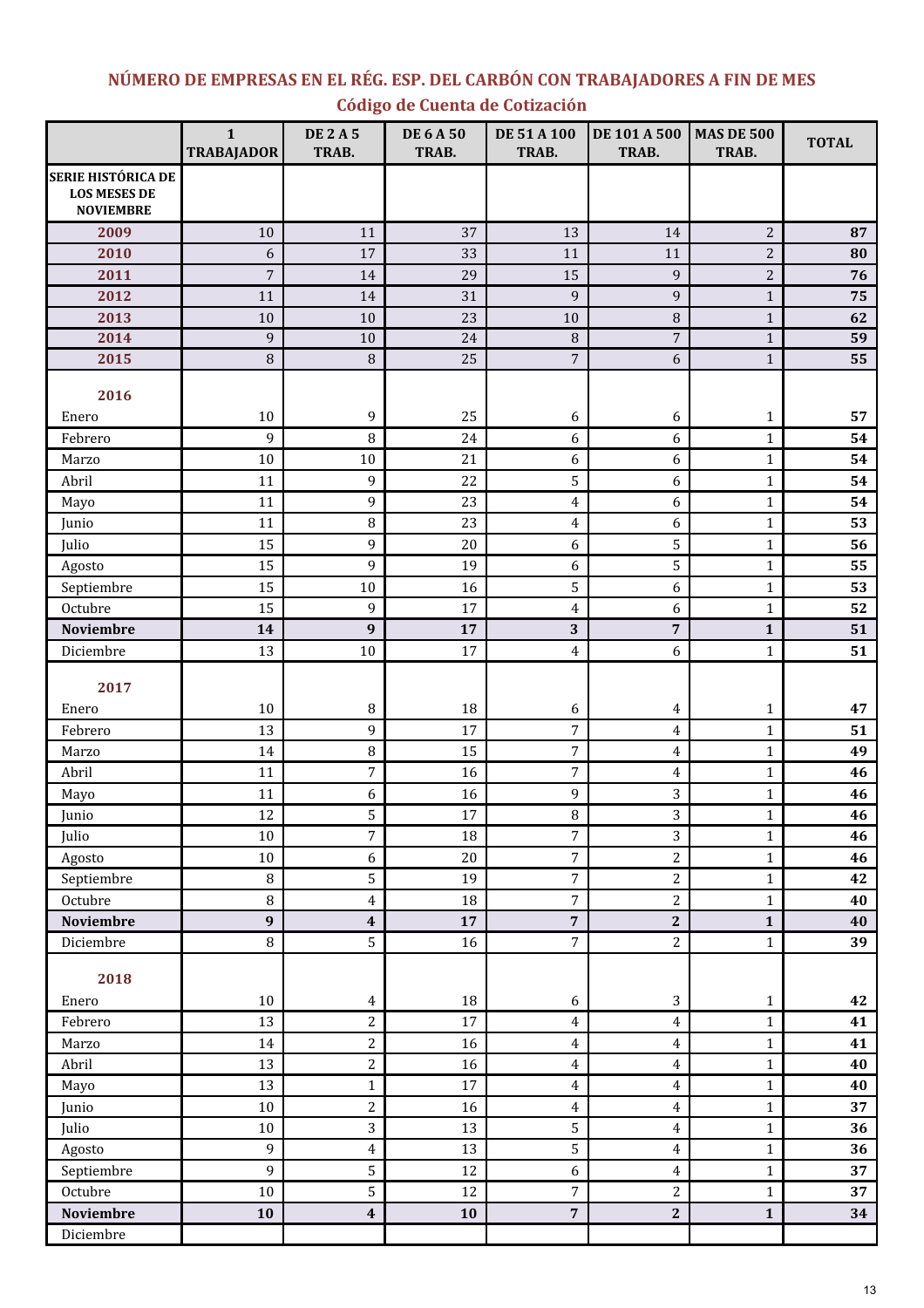# NÚMERO DE EMPRESAS TOTAL SISTEMA (1)

# Código de Cuenta de Cotización

|                                                                      |                        | <b>VARIACIÓN MENSUAL</b> |                |                  | <b>VARIACIÓN ANUAL</b> |  |
|----------------------------------------------------------------------|------------------------|--------------------------|----------------|------------------|------------------------|--|
|                                                                      | <b>TOTAL</b>           | Absoluta                 | Relativa       | <b>Absoluta</b>  | Relativa               |  |
| <b>SERIE HISTÓRICA DE</b><br><b>LOS MESES DE</b><br><b>NOVIEMBRE</b> |                        |                          |                |                  |                        |  |
| 2009                                                                 | 1.489.471              | $-12.215$                | $-0,81%$       | $-92.463$        | $-5,84%$               |  |
| 2010                                                                 | 1.460.607              | $-13.029$                | $-0,88%$       | $-28.864$        | $-1,94%$               |  |
| 2011                                                                 | 1.435.291              | $-3.883$                 | $-0,27%$       | $-25.316$        | $-1,73%$               |  |
| 2012                                                                 | 1.391.490              | $-4.558$                 | $-0,33%$       | $-43.801$        | $-3,05%$               |  |
| 2013                                                                 | 1.398.575              | 6.002                    | 0,43%          | 7.085            | 0,51%                  |  |
| 2014                                                                 | 1.430.760              | 5.824                    | 0,41%          | 32.185           | 2,30%                  |  |
| 2015                                                                 | 1.467.070              | $-6.111$                 | $-0,41%$       | 36.310           | 2,54%                  |  |
| 2016                                                                 |                        |                          |                |                  |                        |  |
| Enero                                                                | 1.455.546              | $-8.007$                 | $-0,55%$       | 37.253           | 2,63%                  |  |
| Febrero                                                              | 1.458.560              | 3.014                    | 0,21%          | 30.704           | 2,15%                  |  |
| Marzo<br>Abril                                                       | 1.470.302<br>1.489.786 | 11.742<br>19.484         | 0,81%          | 29.535<br>33.896 | 2,05%                  |  |
|                                                                      | 1.493.618              | 3.832                    | 1,33%<br>0,26% | 17.563           | 2,33%<br>1,19%         |  |
| Mayo<br>Junio                                                        | 1.496.258              | 2.640                    | 0,18%          | 19.096           | 1,29%                  |  |
| Julio                                                                | 1.505.288              | 9.030                    | 0,60%          | 27.224           | 1,84%                  |  |
| Agosto                                                               | 1.478.929              | $-26.359$                | $-1,75%$       | 14.775           | 1,01%                  |  |
| Septiembre                                                           | 1.476.208              | $-2.721$                 | $-0,18%$       | 14.938           | 1,02%                  |  |
| Octubre                                                              | 1.479.702              | 3.494                    | 0,24%          | 6.521            | 0,44%                  |  |
| <b>Noviembre</b>                                                     | 1.478.136              | $-1.566$                 | $-0,11%$       | 11.066           | 0,75%                  |  |
| Diciembre                                                            | 1.472.855              | $-5.281$                 | $-0,36%$       | 9.302            | 0,64%                  |  |
| 2017                                                                 |                        |                          |                |                  |                        |  |
| Enero                                                                | 1.460.932              | $-11.923$                | $-0,81%$       | 5.386            | 0,37%                  |  |
| Febrero                                                              | 1.470.595              | 9.663                    | 0,66%          | 12.035           | 0,83%                  |  |
| Marzo                                                                | 1.481.364              | 10.769                   | 0,73%          | 11.062           | 0,75%                  |  |
| Abril                                                                | 1.502.628              | 21.264                   | 1,44%          | 12.842           | 0,86%                  |  |
| Mayo                                                                 | 1.505.755              | 3.127                    | 0,21%          | 12.137           | 0,81%                  |  |
| Junio                                                                | 1.506.004              | 249                      | 0,02%          | 9.746            | 0,65%                  |  |
| Julio                                                                | 1.502.673              | $-3.331$                 | $-0,22%$       | $-2.615$         | $-0,17%$               |  |
| Agosto                                                               | 1.484.261              | $-18.412$                | $-1,23%$       | 5.332            | 0,36%                  |  |
| Septiembre                                                           | 1.496.519              | 12.258                   | 0,83%          | 20.311           | 1,38%                  |  |
| Octubre                                                              | 1.487.063              | $-9.456$                 | $-0,63%$       | 7.361            | 0,50%                  |  |
| <b>Noviembre</b>                                                     | 1.487.023              | $-40$                    | 0,00%          | 8.887            | 0,60%                  |  |
| Diciembre                                                            | 1.481.290              | $-5.733$                 | $-0,39%$       | 8.435            | 0,57%                  |  |
| 2018                                                                 |                        |                          |                |                  |                        |  |
| Enero                                                                | 1.470.190              | $-11.100$                | $-0,75%$       | 9.258            | 0,63%                  |  |
| Febrero                                                              | 1.478.366              | 8.176                    | 0,56%          | 7.771            | 0,53%                  |  |
| Marzo                                                                | 1.497.138              | 18.772                   | 1,27%          | 15.774           | 1,06%                  |  |
| Abril                                                                | 1.505.348              | 8.210                    | 0,55%          | 2.720            | 0,18%                  |  |
| Mayo                                                                 | 1.513.057              | 7.709                    | 0,51%          | 7.302            | 0,48%                  |  |
| Junio                                                                | 1.525.067              | 12.010                   | 0,79%          | 19.063           | 1,27%                  |  |
| Julio                                                                | 1.509.786              | $-15.281$                | $-1,00%$       | 7.113            | 0,47%                  |  |
| Agosto                                                               | 1.490.260              | $-19.526$                | $-1,29%$       | 5.999            | 0,40%                  |  |
| Septiembre                                                           | 1.504.189              | 13.929                   | 0,93%          | 7.670            | 0,51%                  |  |
| Octubre                                                              | 1.493.233              | $-10.956$                | $-0,73%$       | 6.170            | 0,41%                  |  |
| Noviembre                                                            | 1.493.553              | 320                      | 0,02%          | 6.530            | 0,44%                  |  |
| Diciembre                                                            |                        |                          |                |                  |                        |  |

(1) No incluye los Sistemas Especiales de Agrario y de Empleados de Hogar.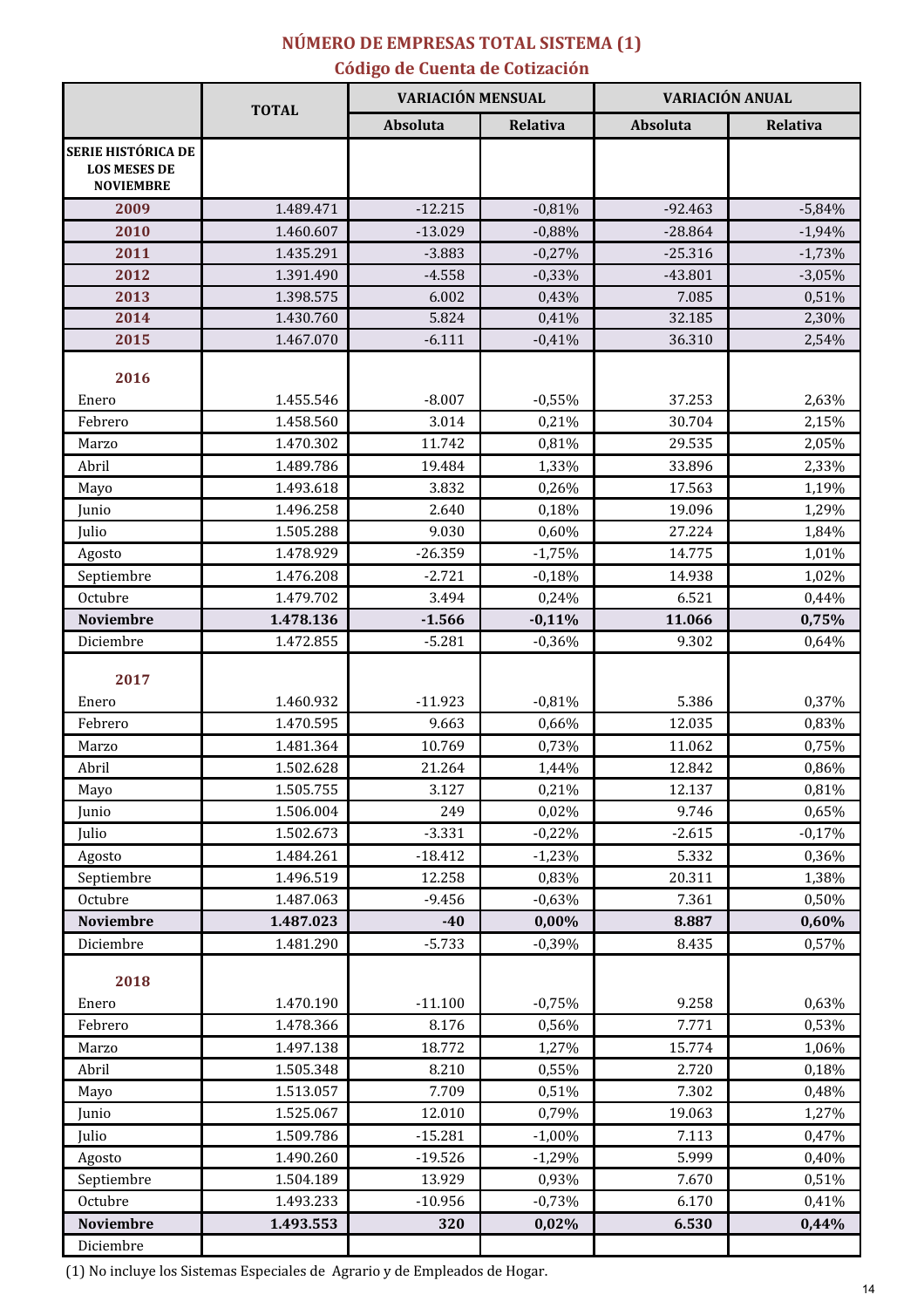| <b>DÍA</b>                       | <b>TOTAL</b><br><b>AFILIADOS</b> | <b>ALTAS DIARIAS</b> | <b>BAJAS</b><br><b>DIARIAS</b> | EN EL DÍA | VARIACIÓN NETA VARIACIÓN NETA<br><b>EN EL MES</b> |
|----------------------------------|----------------------------------|----------------------|--------------------------------|-----------|---------------------------------------------------|
| 30-nov.                          | 18.871.968                       |                      |                                |           |                                                   |
| 3-dic.                           | 18.995.408                       | 376.435              | 229.168                        | 147.267   | 147.267                                           |
| 4-dic.                           | 19.006.916                       | 103.442              | 83.493                         | 19.949    | 167.216                                           |
| 5-dic.                           | 18.998.670                       | 93.893               | 96.187                         | $-2.294$  | 164.922                                           |
| 7-dic.                           | 19.011.684                       | 126.279              | 103.953                        | 22.326    | 187.248                                           |
| 10-dic.                          | 19.038.838                       | 217.913              | 174.339                        | 43.574    | 230.822                                           |
| 11-dic.                          | 19.046.355                       | 91.257               | 76.805                         | 14.452    | 245.274                                           |
| 12-dic.                          | 19.058.104                       | 79.983               | 63.834                         | 16.149    | 261.423                                           |
| 13-dic.                          | 19.065.310                       | 70.748               | 63.862                         | 6.886     | 268.309                                           |
| 14-dic.                          | 19.082.314                       | 104.124              | 90.479                         | 13.645    | 281.954                                           |
| 17-dic.                          | 19.074.951                       | 209.488              | 208.745                        | 743       | 282.697                                           |
| 18-dic.                          | 19.074.011                       | 83.442               | 81.250                         | 2.192     | 284.889                                           |
| 19-dic.                          | 19.076.470                       | 73.675               | 70.071                         | 3.604     | 288.493                                           |
| 20-dic.                          | 19.072.258                       | 76.362               | 78.628                         | $-2.266$  | 286.227                                           |
| 21-dic.                          | 18.995.343                       | 93.796               | 171.036                        | $-77.240$ | 208.987                                           |
| 26-dic.                          | 18.949.295                       | 231.170              | 274.073                        | $-42.903$ | 166.084                                           |
| 27-dic.                          | 18.950.318                       | 69.480               | 68.861                         | 619       | 166.703                                           |
| 28-dic.                          | 18.914.563                       | 63.315               | 102.159                        | $-38.844$ | 127.859                                           |
| <b>MEDIA</b><br><b>DICIEMBRE</b> | 19.024.165                       |                      |                                |           |                                                   |

### AFILIACIÓN DIARIA EN EL MES DE DICIEMBRE Y MEDIA MENSUAL

.<br>Nota: La diferencia de altas y bajas no coincide con la variación en el saldo. En altas y bajas se cuentan relaciones laborales y en saldo personas fisicas (para los sistemas especiales de Agrario y Hogar)

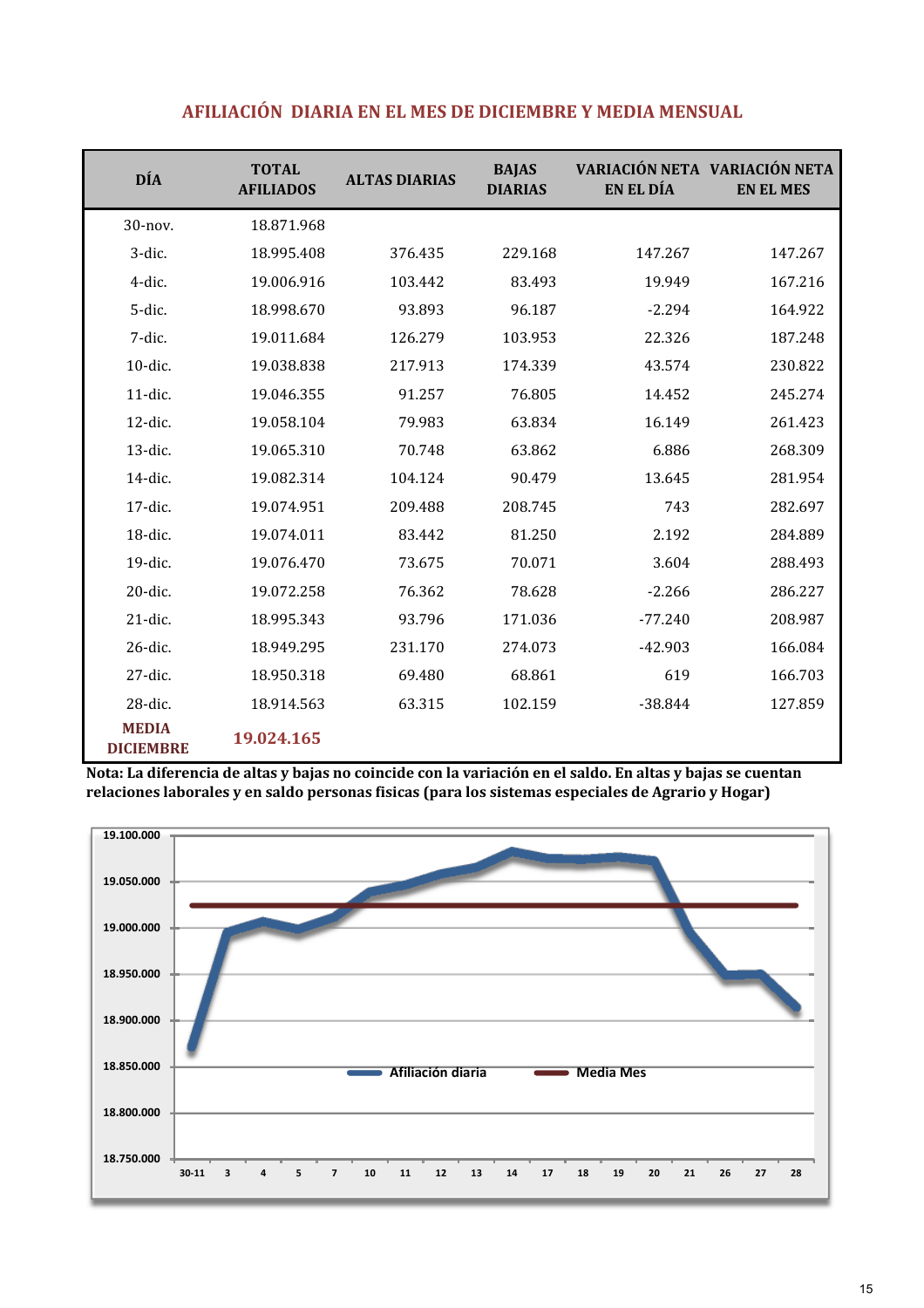# **AFILIACIÓN MEDIA POR REGÍMENES**

| <b>REGÍMENES</b>     |            | <b>VARIACIÓN MENSUAL</b><br>VARIACIÓN ANUAL<br>Diciembre 2018 |          |          |                 |
|----------------------|------------|---------------------------------------------------------------|----------|----------|-----------------|
|                      |            | Absoluta                                                      | Relativa | Absoluta | <b>Relativa</b> |
| <b>GENERAL</b>       | 15.704.883 | 80.395                                                        | 0,51%    | 513.400  | 3,38%           |
| - R. General $(1)$   | 14.482.967 | 28.270                                                        | 0,20%    | 513.573  | 3,68%           |
| - S.E. Agrario       | 811.282    | 52.843                                                        | 6,97%    | 9.382    | 1,17%           |
| - S.E. Hogar         | 410.634    | $-718$                                                        | $-0,17%$ | $-9.554$ | $-2,27%$        |
| <b>AUTÓNOMOS</b>     | 3.254.663  | 526                                                           | 0,02%    | 49.986   | 1,56%           |
| - Sistema no S.E.T.A | 3.067.367  | 721                                                           | 0,02%    | 51.288   | 1,70%           |
| $-S.E.T.A.$          | 187.296    | $-196$                                                        | $-0,10%$ | $-1.302$ | $-0,69%$        |
| <b>MAR</b>           | 62.620     | $-2.333$                                                      | $-3,59%$ | 1.003    | 1,63%           |
| - C. AJENA           | 48.213     | $-2.289$                                                      | $-4,53%$ | 1.233    | 2,62%           |
| - C. PROPIA          | 14.407     | $-43$                                                         | $-0,30%$ | $-230$   | $-1,57%$        |
| <b>CARBÓN</b>        | 1.999      | $-47$                                                         | $-2,29%$ | $-425$   | $-17,52%$       |
| <b>TOTAL</b>         | 19.024.165 | 78.541                                                        | 0,41%    | 563.965  | 3,06%           |

(1) No incluye el S. E. Agrario ni el S. E. Hogar

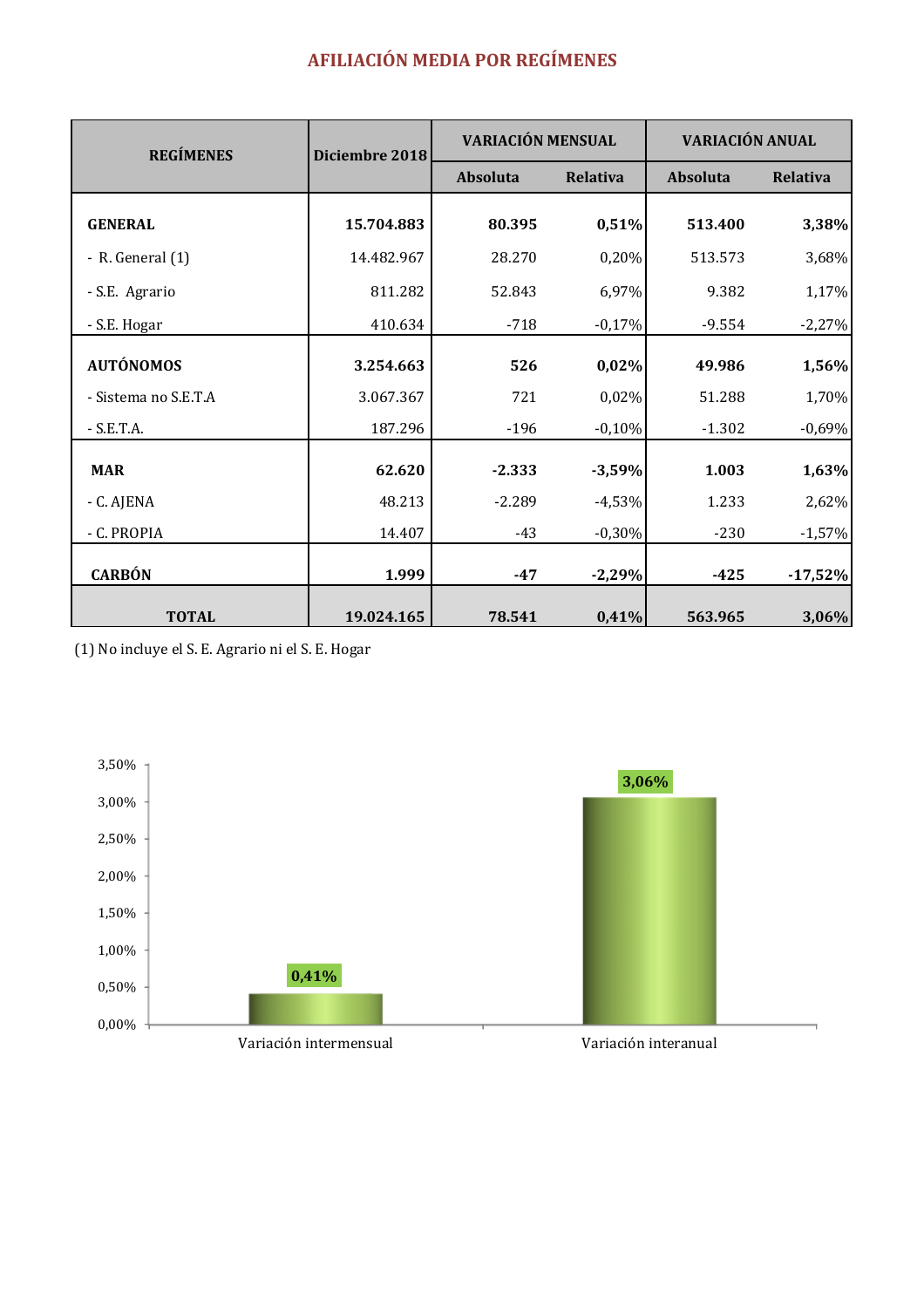# EVOLUCIÓN DE LA AFILIACIÓN MEDIA POR REGÍMENES

|                                    | General    | <b>Autónomos</b> | <b>Agrario</b> | Mar    | Carbón | <b>Hogar</b> | <b>Total</b> |
|------------------------------------|------------|------------------|----------------|--------|--------|--------------|--------------|
| <b>Medias</b><br><b>Anuales</b>    |            |                  |                |        |        |              |              |
| 2001                               | 11.700.935 | 2.606.309        | 1.126.021      | 78.428 | 16.621 | 155.971      | 15.684.284   |
| 2002                               | 11.610.266 | 2.540.105        | 1.073.062      | 73.316 | 14.263 | 168.015      | 15.479.028   |
| 2003                               | 12.551.212 | 2.730.964        | 1.134.980      | 76.239 | 13.496 | 185.258      | 16.692.150   |
| 2004                               | 12.958.484 | 2.837.998        | 1.088.276      | 75.054 | 12.031 | 181.208      | 17.153.051   |
| 2005                               | 13.570.179 | 2.933.844        | 1.045.732      | 73.357 | 10.518 | 279.003      | 17.912.634   |
| 2006                               | 14.232.610 | 3.017.462        | 1.003.300      | 72.147 | 9.411  | 339.073      | 18.674.003   |
| 2007                               | 14.783.144 | 3.119.916        | 971.529        | 71.183 | 8.683  | 277.369      | 19.231.824   |
| 2008                               | 14.654.539 | 3.384.156        | 743.301        | 69.772 | 7.990  | 279.970      | 19.139.727   |
| 2009                               | 13.634.776 | 3.220.769        | 801.725        | 67.089 | 7.434  | 288.677      | 18.020.470   |
| 2010                               | 13.354.277 | 3.130.330        | 819.981        | 65.217 | 6.778  | 293.793      | 17.670.376   |
| 2011                               | 13.152.496 | 3.092.617        | 822.266        | 63.493 | 5.997  | 296.293      | 17.433.161   |
| 2012                               | 13.629.669 | 3.049.049        | -------        | 62.421 | 5.159  | 106.912      | 16.853.210   |
| 2013                               | 13.204.321 | 3.029.164        |                | 61.757 | 4.273  |              | 16.299.515   |
| 2014                               | 13.394.283 | 3.095.813        |                | 61.680 | 4.212  |              | 16.555.988   |
| 2015                               | 13.865.989 | 3.156.261        |                | 61.301 | 3.797  |              | 17.087.348   |
| 2016                               | 14.347.031 | 3.186.613        | -------        | 64.033 | 3.124  |              | 17.600.801   |
| 2017                               | 14.944.065 | 3.211.061        | -------        | 64.812 | 2.582  | -------      | 18.222.519   |
| <b>Medias</b><br>mensuales<br>2018 |            |                  |                |        |        |              |              |
| enero                              | 15.025.514 | 3.193.892        |                | 60.224 | 2.401  |              | 18.282.031   |
| febrero                            | 15.090.156 | 3.209.919        | -------        | 61.092 | 2.347  | -------      | 18.363.514   |
| marzo                              | 15.206.427 | 3.230.400        | -------        | 62.967 | 2.293  | -------      | 18.502.088   |
| abril                              | 15.364.491 | 3.246.854        | -------        | 64.853 | 2.263  | -------      | 18.678.461   |
| mayo                               | 15.586.623 | 3.261.398        | -------        | 65.382 | 2.265  |              | 18.915.668   |
| junio                              | 15.664.100 | 3.273.558        | -------        | 67.081 | 2.251  |              | 19.006.990   |
| julio                              | 15.704.129 | 3.267.169        |                | 69.303 | 2.209  |              | 19.042.810   |
| agosto                             | 15.519.469 | 3.249.275        |                | 68.884 | 2.185  |              | 18.839.814   |
| septiembre                         | 15.539.604 | 3.253.670        | -------        | 67.271 | 2.168  | -------      | 18.862.713   |
| octubre                            | 15.666.453 | 3.258.612        |                | 65.907 | 2.101  |              | 18.993.073   |
| noviembre                          | 15.624.488 | 3.254.138        |                | 64.953 | 2.046  | -------      | 18.945.624   |
| diciembre                          | 15.704.883 | 3.254.663        | -------        | 62.620 | 1.999  | -------      | 19.024.165   |
| <b>Media 2018</b>                  | 15.457.024 | 3.245.549        |                | 65.299 | 2.229  |              | 18.770.100   |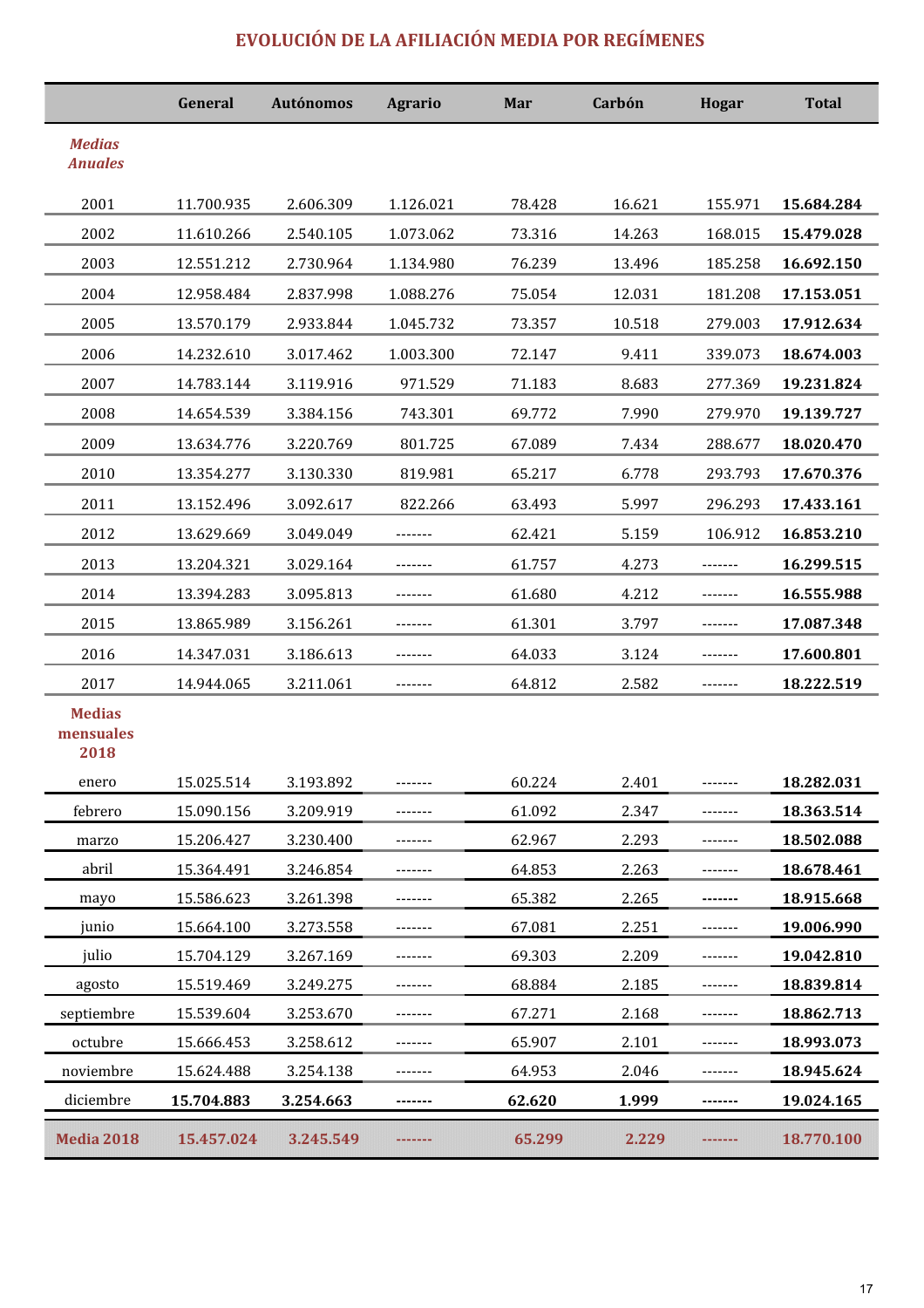### EVOLUCIÓN DE LA AFILIACIÓN

### . MEDIAS MENSUALES MES DE DICIEMBRE



### . MEDIAS ANUALES

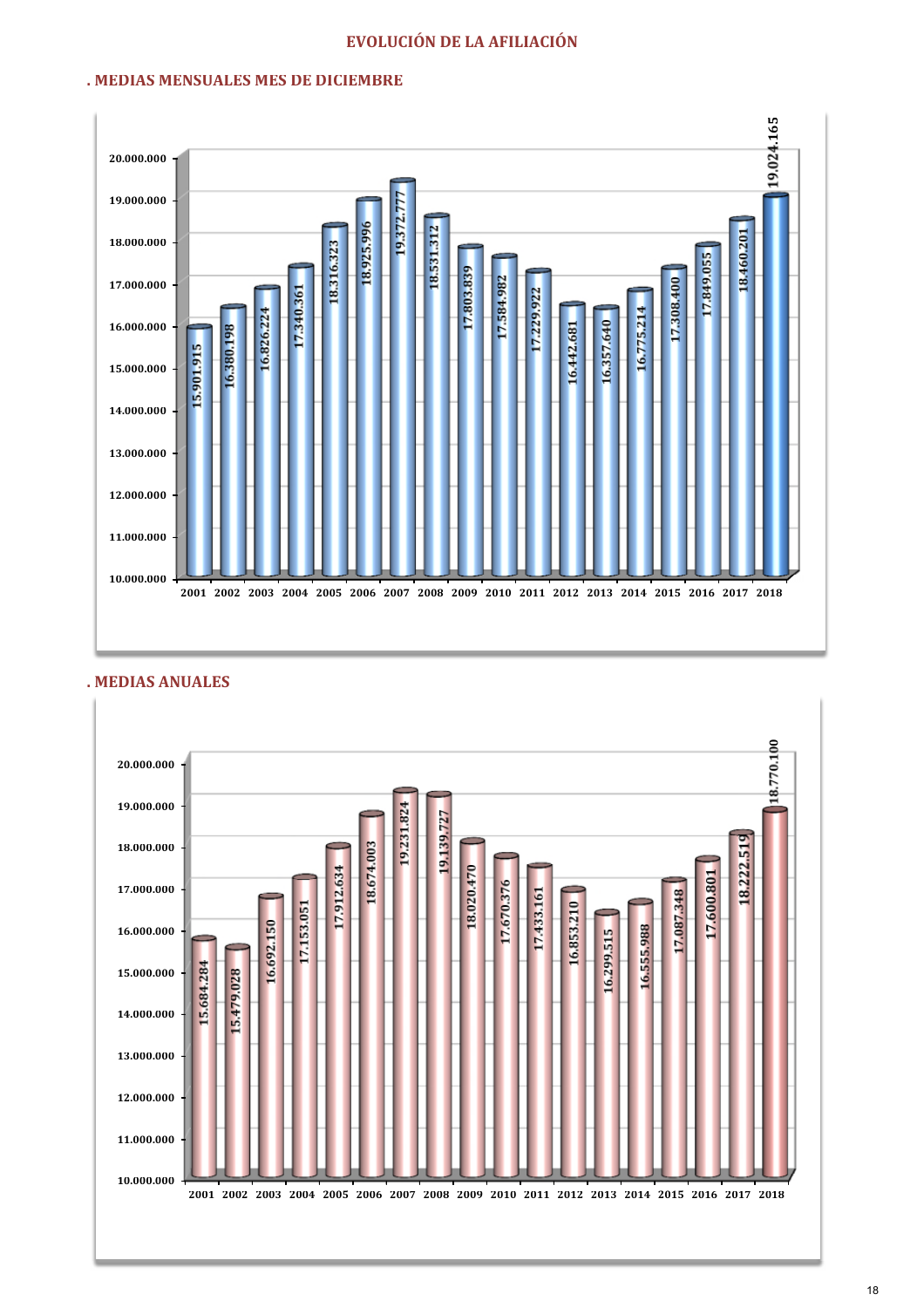### EVOLUCIÓN DE LA AFILIACIÓN MEDIA POR GÉNERO

|                                                                      | <b>HOMBRES</b> |           | <b>MUJERES</b> |           |              | Variación Interanual en % |                |              |
|----------------------------------------------------------------------|----------------|-----------|----------------|-----------|--------------|---------------------------|----------------|--------------|
|                                                                      | Número         | % s/total | Número         | % s/total | <b>TOTAL</b> | <b>Hombres</b>            | <b>Mujeres</b> | <b>Total</b> |
| <b>SERIE HISTÓRICA</b><br><b>DE LOS MESES DE</b><br><b>DICIEMBRE</b> |                |           |                |           |              |                           |                |              |
| 2.007                                                                | 11.201.694     | 57,82%    | 8.171.083      | 42,18%    | 19.372.777   | 1,34                      | 3,93           | 2,36         |
| 2.008                                                                | 10.438.161     | 56,33%    | 8.093.151      | 43,67%    | 18.531.312   | $-6,82$                   | $-0,95$        | $-4,34$      |
| 2.009                                                                | 9.863.489      | 55,40%    | 7.940.350      | 44,60%    | 17.803.839   | $-5,51$                   | $-1,89$        | $-3,93$      |
| 2.010                                                                | 9.638.734      | 54,81%    | 7.946.248      | 45,19%    | 17.584.982   | $-2,28$                   | 0,07           | $-1,23$      |
| 2.011                                                                | 9.337.120      | 54,19%    | 7.892.802      | 45,81%    | 17.229.922   | $-3,13$                   | $-0,67$        | $-2,02$      |
| 2.012                                                                | 8.842.105      | 53,78%    | 7.600.576      | 46,22%    | 16.442.681   | $-5,30$                   | $-3,70$        | $-4,57$      |
| 2.013                                                                | 8.765.925      | 53,59%    | 7.591.715      | 46,41%    | 16.357.640   | $-0,86$                   | $-0,12$        | $-0,52$      |
| 2.014                                                                | 8.991.095      | 53,60%    | 7.784.120      | 46,40%    | 16.775.214   | 2,57                      | 2,53           | 2,55         |
| 2.015                                                                | 9.287.654      | 53,66%    | 8.020.746      | 46,34%    | 17.308.400   | 3,30                      | 3,04           | 3,18         |
| 2.016                                                                |                |           |                |           |              |                           |                |              |
| Enero                                                                | 9.174.618      | 53,64%    | 7.929.739      | 46,36%    | 17.104.357   | 3,37                      | 2,99           | 3,19         |
| Febrero                                                              | 9.205.512      | 53,62%    | 7.962.200      | 46,38%    | 17.167.712   | 3,01                      | 2,92           | 2,97         |
| Marzo                                                                | 9.268.688      | 53,56%    | 8.037.110      | 46,44%    | 17.305.798   | 2,74                      | 2,89           | 2,81         |
| Abril                                                                | 9.352.343      | 53,55%    | 8.111.492      | 46,45%    | 17.463.836   | 2,61                      | 2,75           | 2,68         |
| Mayo                                                                 | 9.462.769      | 53,58%    | 8.199.071      | 46,42%    | 17.661.840   | 2,42                      | 2,72           | 2,56         |
| Junio                                                                | 9.554.967      | 53,80%    | 8.205.304      | 46,20%    | 17.760.271   | 2,83                      | 3,02           | 2,92         |
| Julio                                                                | 9.647.715      | 54,06%    | 8.197.276      | 45,94%    | 17.844.992   | 2,98                      | 3,15           | 3,06         |
| Agosto                                                               | 9.577.712      | 54,11%    | 8.122.283      | 45,89%    | 17.699.995   | 3,00                      | 3,05           | 3,02         |
| Septiembre                                                           | 9.548.392      | 53,91%    | 8.163.629      | 46,09%    | 17.712.021   | 2,96                      | 3,13           | 3,04         |
| Octubre                                                              | 9.566.570      | 53,70%    | 8.246.786      | 46,30%    | 17.813.356   | 3,44                      | 3,44           | 3,44         |
| Noviembre                                                            | 9.546.541      | 53,69%    | 8.233.983      | 46,31%    | 17.780.524   | 3,15                      | 3,34           | 3,24         |
| <b>Diciembre</b>                                                     | 9.571.565      | 53,63%    | 8.277.490      | 46,37%    | 17.849.055   | 3,06                      | 3,20           | 3,12         |
| 2.017                                                                |                |           |                |           |              |                           |                |              |
| Enero                                                                | 9.491.224      | 53,70%    | 8.182.950      | 46,30%    | 17.674.175   | 3,45                      | 3,19           | 3,33         |
| Febrero                                                              | 9.529.242      | 53,69%    | 8.219.013      | 46,31%    | 17.748.255   | 3,52                      | 3,23           | 3,38         |
| Marzo                                                                | 9.609.790      | 53,66%    | 8.300.216      | 46,34%    | 17.910.007   | 3,68                      | 3,27           | 3,49         |
| Abril                                                                | 9.713.794      | 53,60%    | 8.408.428      | 46,40%    | 18.122.222   | 3,86                      | 3,66           | 3,77         |
| Mayo                                                                 | 9.842.957      | 53,65%    | 8.502.457      | 46,35%    | 18.345.414   | 4,02                      | 3,70           | 3,87         |
| Junio                                                                | 9.926.626      | 53,85%    | 8.506.480      | 46,15%    | 18.433.107   | 3,89                      | 3,67           | 3,79         |
| Julio                                                                | 10.005.192     | 54,11%    | 8.484.137      | 45,89%    | 18.489.329   | 3,71                      | 3,50           | 3,61         |
| Agosto                                                               | 9.911.460      | 54,13%    | 8.398.384      | 45,87%    | 18.309.844   | 3,48                      | 3,40           | 3,45         |
| Septiembre                                                           | 9.889.510      | 53,93%    | 8.446.651      | 46,07%    | 18.336.161   | 3,57                      | 3,47           | 3,52         |
| Octubre                                                              | 9.897.255      | 53,70%    | 8.533.274      | 46,30%    | 18.430.529   | 3,46                      | 3,47           | 3,46         |
| Noviembre                                                            | 9.895.930      | 53,73%    | 8.521.826      | 46,27%    | 18.417.756   | 3,66                      | 3,50           | 3,58         |
| <b>Diciembre</b>                                                     | 9.906.179      | 53,66%    | 8.554.022      | 46,34%    | 18.460.201   | 3,50                      | 3,34           | 3,42         |
| 2.018                                                                |                |           |                |           |              |                           |                |              |
| Enero                                                                | 9.821.705      | 53,72%    | 8.460.326      | 46,28%    | 18.282.031   | 3,48                      | 3,39           | 3,44         |
| Febrero                                                              | 9.863.981      | 53,72%    | 8.499.533      | 46,28%    | 18.363.514   | 3,51                      | 3,41           | 3,47         |
| Marzo                                                                | 9.919.904      | 53,62%    | 8.582.183      | 46,38%    | 18.502.088   | 3,23                      | 3,40           | 3,31         |
| Abril                                                                | 10.013.519     | 53,61%    | 8.664.942      | 46,39%    | 18.678.461   | 3,09                      | 3,05           | 3,07         |
| Mayo                                                                 | 10.142.615     | 53,62%    | 8.773.053      | 46,38%    | 18.915.668   | 3,04                      | 3,18           | 3,11         |
| Junio                                                                | 10.227.861     | 53,81%    | 8.779.129      | 46,19%    | 19.006.990   | 3,03                      | 3,21           | 3,11         |
| Julio                                                                | 10.302.794     | 54,10%    | 8.740.016      | 45,90%    | 19.042.810   | 2,97                      | 3,02           | 2,99         |
| Agosto                                                               | 10.192.692     | 54,10%    | 8.647.122      | 45,90%    | 18.839.814   | 2,84                      | 2,96           | 2,89         |
| Septiembre                                                           | 10.164.384     | 53,89%    | 8.698.329      | 46,11%    | 18.862.713   | 2,78                      | 2,98           | 2,87         |
| Octubre                                                              | 10.193.655     | 53,67%    | 8.799.418      | 46,33%    | 18.993.073   | 2,99                      | 3,12           | 3,05         |
| Noviembre                                                            | 10.162.372     | 53,64%    | 8.783.252      | 46,36%    | 18.945.624   | 2,69                      | 3,07           | 2,87         |
| <b>Diciembre</b>                                                     | 10.197.695     | 53,60%    | 8.826.470      | 46,40%    | 19.024.165   | 2,94                      | 3,19           | 3,06         |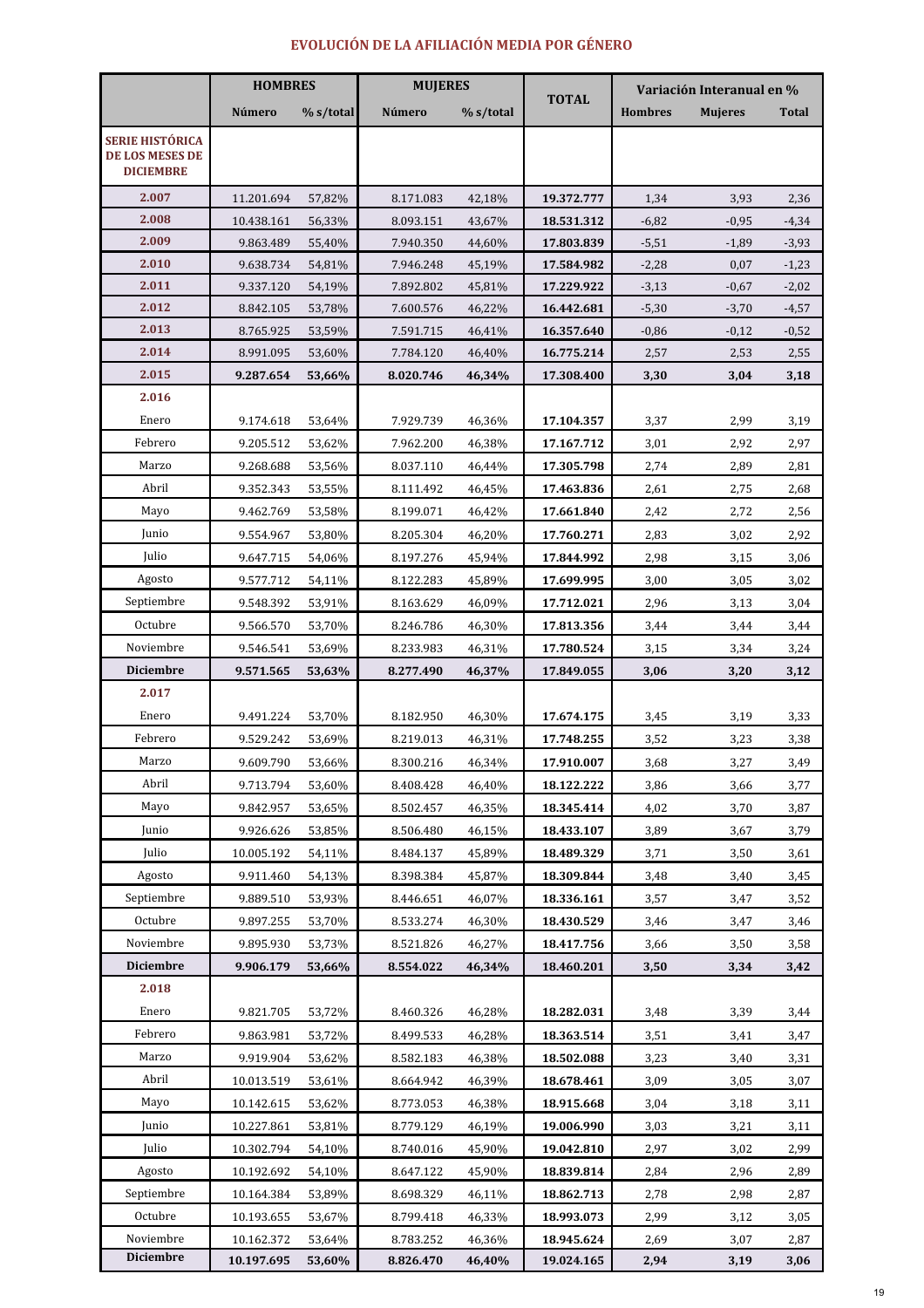### EVOLUCIÓN DE LA AFILIACIÓN MEDIA DE TRABAJADORES EXTRANJEROS

|                                                                      | General   | <b>Autónomos</b> | <b>Agrario</b> | Mar   | Carbón | <b>Hogar</b>             | <b>Total</b> |
|----------------------------------------------------------------------|-----------|------------------|----------------|-------|--------|--------------------------|--------------|
| <b>SERIE HISTÓRICA</b><br><b>DE LOS MESES DE</b><br><b>DICIEMBRE</b> |           |                  |                |       |        |                          |              |
| 2.007                                                                | 1.493.481 | 223.426          | 158.692        | 4.108 | 674    | 152.657                  | 2.033.036    |
| 2.008                                                                | 1.337.572 | 224.156          | 201.379        | 4.400 | 679    | 170.446                  | 1.938.632    |
| 2.009                                                                | 1.210.693 | 197.625          | 259.429        | 4.119 | 692    | 175.490                  | 1.848.047    |
| 2.010                                                                | 1.169.962 | 198.932          | 262.607        | 3.960 | 586    | 178.932                  | 1.814.979    |
| 2.011                                                                | 1.084.633 | 208.512          | 258.608        | 3.871 | 603    | 182.695                  | 1.738.922    |
| 2.012                                                                | 1.426.191 | 215.065          | $---$          | 3.764 | 470    | 362                      | 1.645.851    |
| 2.013                                                                | 1.315.540 | 223.978          | $---$          | 3.487 | 300    | ----                     | 1.543.306    |
| 2.014                                                                | 1.307.472 | 241.377          | $---$          | 3.530 | 261    | ----                     | 1.552.639    |
| 2.015                                                                | 1.362.610 | 261.613          | ----           | 3.370 | 245    | ----                     | 1.627.838    |
| 2.016                                                                |           |                  |                |       |        |                          |              |
| Enero                                                                | 1.337.039 | 260.022          | $---$          | 3.521 | 239    | $---$                    | 1.600.822    |
| Febrero                                                              | 1.347.171 | 261.518          | $---$          | 3.753 | 239    | $- - - -$                | 1.612.681    |
| Marzo                                                                | 1.373.140 | 265.537          | $- - - -$      | 4.150 | 238    | ----                     | 1.643.064    |
| Abril                                                                | 1.408.690 | 269.823          | $---$          | 4.344 | 234    | ----                     | 1.683.092    |
| Mayo                                                                 | 1.452.567 | 273.680          | $- - - -$      | 4.541 | 230    | ----                     | 1.731.018    |
| Junio                                                                | 1.465.964 | 276.989          | ----           | 4.620 | 228    | $---$                    | 1.747.801    |
| Julio                                                                | 1.464.525 | 277.581          | ----           | 4.783 | 225    | ----                     | 1.747.114    |
| Agosto                                                               | 1.445.398 | 277.009          | $---$          | 4.936 | 212    | ----                     | 1.727.555    |
| Septiembre                                                           | 1.444.000 | 278.035          | $- - - -$      | 4.787 | 212    | ----                     | 1.727.034    |
| Octubre                                                              | 1.450.065 | 278.787          | $---$          | 4.568 | 206    | ----                     | 1.733.626    |
| Noviembre                                                            | 1.422.070 | 278.351          | $- - - -$      | 4.298 | 201    | ----                     | 1.704.921    |
| <b>Diciembre</b>                                                     | 1.429.728 | 278.567          | ----           | 3.363 | 199    | ----                     | 1.711.858    |
| 2.017                                                                |           |                  |                |       |        |                          |              |
| Enero                                                                | 1.406.595 | 277.304          | $---$          | 3.519 | 166    | ----                     | 1.687.585    |
| Febrero                                                              | 1.418.765 | 279.504          | $---$          | 3.816 | 163    | $- - - -$                | 1.702.248    |
| Marzo                                                                | 1.451.212 | 284.077          | $---$          | 4.270 | 161    | ----                     | 1.739.720    |
| Abril                                                                | 1.503.767 | 289.400          | $\cdots$       | 4.547 | 158    | $---$                    | 1.797.872    |
| Mayo                                                                 | 1.562.600 | 294.174          | ----           | 4.668 | 150    | ----                     | 1.861.591    |
| Junio                                                                | 1.572.877 | 297.601          | $\cdots$       | 4.789 | 146    | ----                     | 1.875.413    |
| Julio                                                                | 1.567.067 | 298.184          | ----           | 4.995 | 150    | ----                     | 1.870.397    |
| Agosto                                                               | 1.545.359 | 297.752          | ----           | 5.071 | 147    | ----                     | 1.848.329    |
| Septiembre                                                           | 1.548.400 | 299.596          | ----           | 4.972 | 140    | $---$                    | 1.853.108    |
| Octubre                                                              | 1.544.931 | 301.218          | $\cdots$       | 4.728 | 136    | ----                     | 1.851.014    |
| Noviembre                                                            | 1.531.208 | 300.752          | $\cdots$       | 4.402 | 135    | ----                     | 1.836.498    |
| <b>Diciembre</b>                                                     | 1.533.825 | 300.303          | ----           | 3.637 | 135    | ----                     | 1.837.901    |
| 2.018                                                                |           |                  |                |       |        |                          |              |
| Enero                                                                | 1.511.311 | 300.123          | ----           | 3.524 | 133    | ----                     | 1.815.092    |
| Febrero                                                              | 1.527.931 | 304.318          | $\overline{a}$ | 3.793 | 131    | $\overline{\phantom{a}}$ | 1.836.173    |
| Marzo                                                                | 1.559.712 | 309.771          | $- - - -$      | 4.210 | 121    | ----                     | 1.873.813    |
| Abril                                                                | 1.610.494 | 315.447          | $\cdots$       | 4.566 | 116    | $---$                    | 1.930.622    |
| Mayo                                                                 | 1.679.106 | 320.167          | ----           | 4.672 | 116    | ----                     | 2.004.062    |
| Junio                                                                | 1.697.734 | 323.848          | ----           | 4.864 | 113    | ----                     | 2.026.559    |
| Julio                                                                | 1.690.762 | 324.471          | $\cdots$       | 5.104 | 93     | ----                     | 2.020.430    |
| Agosto                                                               | 1.658.596 | 323.507          | $\cdots$       | 5.014 | 91     | ----                     | 1.987.207    |
| Septiembre                                                           | 1.663.617 | 324.637          | ----           | 4.867 | 88     | ----                     | 1.993.210    |
| Octubre                                                              | 1.679.275 | 326.529          | $\cdots$       | 4.754 | 76     | ----                     | 2.010.634    |
| Noviembre                                                            | 1.650.745 | 325.856          | $\cdots$       | 4.410 | 69     | ----                     | 1.981.080    |
| <b>Diciembre</b>                                                     | 1.662.671 | 326.376          | ----           | 3.735 | 68     | ----                     | 1.992.849    |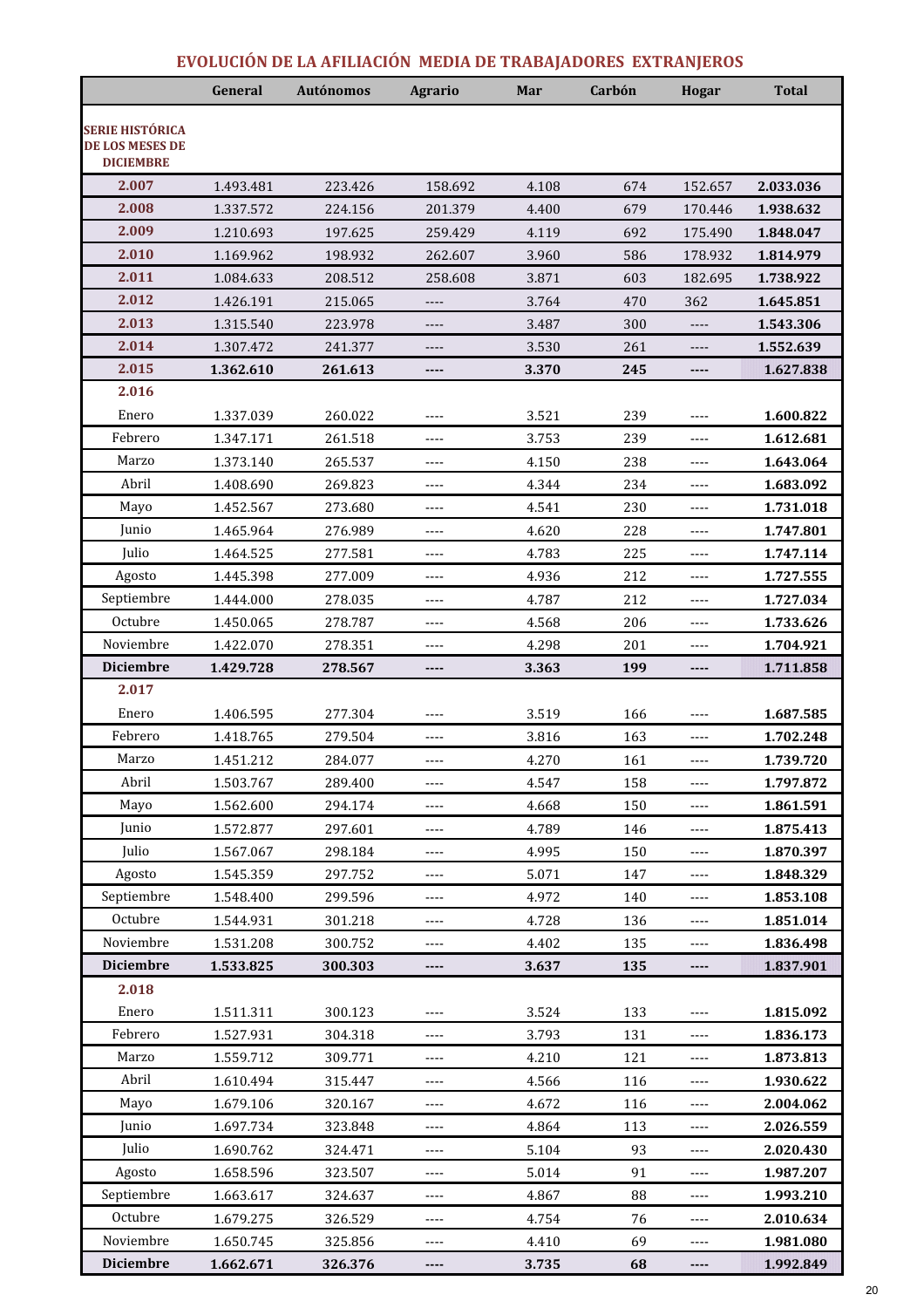### EVOLUCIÓN DE LA AFILIACIÓN MEDIA TOTAL SISTEMA

| <b>SERIE HISTÓRICA DE</b><br><b>LOS MESES DE</b><br><b>DICIEMBRE</b><br>2001<br>2002<br>2003<br>2004<br>2005<br>2006<br>2007<br>2008<br>2009<br>2010<br>2011<br>2012<br>2013<br>2014<br>2015<br>2016<br>Enero<br>Febrero<br>Marzo<br>Abril<br>Mayo<br>Junio<br>Julio<br>Agosto<br>Septiembre | <b>ALTA</b>              | <b>ABSOLUTA</b>      | <b>RELATIVA</b> | <b>ABSOLUTA</b>    | <b>RELATIVA</b> |
|----------------------------------------------------------------------------------------------------------------------------------------------------------------------------------------------------------------------------------------------------------------------------------------------|--------------------------|----------------------|-----------------|--------------------|-----------------|
|                                                                                                                                                                                                                                                                                              |                          |                      |                 |                    |                 |
|                                                                                                                                                                                                                                                                                              |                          |                      |                 |                    |                 |
|                                                                                                                                                                                                                                                                                              | 15.901.915               | 16.141               | 0,10            | 536.636            | 3,49            |
|                                                                                                                                                                                                                                                                                              | 16.380.198               | 3.435                | 0,02            | 478.282            | 3,01            |
|                                                                                                                                                                                                                                                                                              | 16.826.224               | $-24.011$            | $-0.14$         | 446.027            | 2,72            |
|                                                                                                                                                                                                                                                                                              | 17.340.361               | $-9.113$             | $-0,05$         | 514.137            | 3,06            |
|                                                                                                                                                                                                                                                                                              | 18.316.323               | $-14.107$            | $-0,08$         | 975.962            | 5,63            |
|                                                                                                                                                                                                                                                                                              | 18.925.996               | 3.173                | 0,02            | 609.673            | 3,33            |
|                                                                                                                                                                                                                                                                                              | 19.372.777               | $-20.382$            | $-0,11$         | 446.781            | 2,36            |
|                                                                                                                                                                                                                                                                                              | 18.531.312               | $-190.075$           | $-1,02$         | $-841.465$         | $-4,34$         |
|                                                                                                                                                                                                                                                                                              | 17.803.839               | $-43.830$            | $-0,25$         | -727.473           | $-3,93$         |
|                                                                                                                                                                                                                                                                                              | 17.584.982               | $-27.728$            | $-0,16$         | $-218.857$         | $-1,23$         |
|                                                                                                                                                                                                                                                                                              | 17.229.922               | $-18.609$            | $-0,11$         | $-355.060$         | $-2,02$         |
|                                                                                                                                                                                                                                                                                              | 16.442.681               | $-88.367$            | $-0,53$         | $-787.240$         | $-4,57$         |
|                                                                                                                                                                                                                                                                                              | 16.357.640               | 64.097               | 0,39            | $-85.041$          | $-0,52$         |
|                                                                                                                                                                                                                                                                                              | 16.775.214               | 79.463               | 0,48            | 417.574            | 2,55            |
|                                                                                                                                                                                                                                                                                              | 17.308.400               | 85.314               | 0,50            | 533.186            | 3,18            |
|                                                                                                                                                                                                                                                                                              |                          |                      |                 |                    |                 |
|                                                                                                                                                                                                                                                                                              | 17.104.357               | $-204.043$           | $-1,18$         | 529.045            | 3,19            |
|                                                                                                                                                                                                                                                                                              | 17.167.712               | 63.355               | 0,37            | 495.490            | 2,97            |
|                                                                                                                                                                                                                                                                                              | 17.305.798               | 138.086              | 0,80            | 472.998            | 2,81            |
|                                                                                                                                                                                                                                                                                              | 17.463.836               | 158.038              | 0,91            | 455.540            | 2,68            |
|                                                                                                                                                                                                                                                                                              | 17.661.840               | 198.004              | 1,13            | 440.529            | 2,56            |
|                                                                                                                                                                                                                                                                                              | 17.760.271               | 98.432               | 0,56            | 503.876            | 2,92            |
|                                                                                                                                                                                                                                                                                              | 17.844.992               | 84.721               | 0,48            | 529.804            | 3,06            |
|                                                                                                                                                                                                                                                                                              | 17.699.995               | $-144.997$           | $-0,81$         | 519.096            | 3,02            |
|                                                                                                                                                                                                                                                                                              | 17.712.021               | 12.025               | 0,07            | 522.206            | 3,04            |
| Octubre                                                                                                                                                                                                                                                                                      | 17.813.356               | 101.335              | 0,57            | 591.889            | 3,44            |
| Noviembre                                                                                                                                                                                                                                                                                    | 17.780.524               | $-32.832$            | $-0,18$         | 557.437            | 3,24            |
| <b>Diciembre</b>                                                                                                                                                                                                                                                                             | 17.849.055               | 68.531               | 0,39            | 540.655            | 3,12            |
| 2017                                                                                                                                                                                                                                                                                         |                          |                      |                 |                    |                 |
| Enero                                                                                                                                                                                                                                                                                        | 17.674.175               | $-174.880$           | $-0,98$         | 569.817            | 3,33            |
| Febrero                                                                                                                                                                                                                                                                                      | 17.748.255               | 74.080               | 0,42            | 580.543            | 3,38            |
| Marzo                                                                                                                                                                                                                                                                                        | 17.910.007               | 161.752              | 0,91            | 604.209            | 3,49            |
| Abril                                                                                                                                                                                                                                                                                        | 18.122.222               | 212.216              | 1,18            | 658.387            | 3,77            |
| Mayo                                                                                                                                                                                                                                                                                         | 18.345.414               | 223.192              | 1,23            | 683.575            | 3,87            |
| Junio                                                                                                                                                                                                                                                                                        | 18.433.107               | 87.692               | 0,48            | 672.835            | 3,79            |
| Julio                                                                                                                                                                                                                                                                                        | 18.489.329               | 56.222               | 0,31            | 644.337            | 3,61            |
| Agosto                                                                                                                                                                                                                                                                                       | 18.309.844               | $-179.485$           | $-0,97$         | 609.849            | 3,45            |
| Septiembre                                                                                                                                                                                                                                                                                   | 18.336.161               | 26.318               | 0,14            | 624.141            | 3,52            |
| Octubre                                                                                                                                                                                                                                                                                      | 18.430.529               | 94.368               | 0,51            | 617.173            | 3,46            |
| Noviembre                                                                                                                                                                                                                                                                                    | 18.417.756               | $-12.773$            | $-0,07$         | 637.232            | 3,58            |
| <b>Diciembre</b>                                                                                                                                                                                                                                                                             | 18.460.201               | 42.444               | 0,23            | 611.146            | 3,42            |
| 2018                                                                                                                                                                                                                                                                                         |                          |                      |                 |                    |                 |
| Enero                                                                                                                                                                                                                                                                                        | 18.282.031               | $-178.170$<br>81.483 | $-0,97$         | 607.856<br>615.259 | 3,44            |
| Febrero                                                                                                                                                                                                                                                                                      | 18.363.514<br>18.502.088 | 138.573              | 0,45            | 592.081            | 3,47            |
| Marzo<br>Abril                                                                                                                                                                                                                                                                               | 18.678.461               | 176.373              | 0,75<br>0,95    | 556.239            | 3,31<br>3,07    |
|                                                                                                                                                                                                                                                                                              | 18.915.668               | 237.207              | 1,27            | 570.254            | 3,11            |
| Mayo                                                                                                                                                                                                                                                                                         | 19.006.990               | 91.322               |                 | 573.884            |                 |
| Junio                                                                                                                                                                                                                                                                                        |                          | 35.819               | 0,48            |                    | 3,11            |
| Julio                                                                                                                                                                                                                                                                                        | 19.042.810<br>18.839.814 |                      | 0,19            | 553.481            | 2,99            |
| Agosto<br>Septiembre                                                                                                                                                                                                                                                                         |                          | $-202.996$           | $-1,07$         | 529.970<br>526.551 | 2,89<br>2,87    |
| Octubre                                                                                                                                                                                                                                                                                      |                          |                      |                 |                    |                 |
| Noviembre                                                                                                                                                                                                                                                                                    | 18.862.713               | 22.899               | 0,12            |                    |                 |
| <b>Diciembre</b>                                                                                                                                                                                                                                                                             | 18.993.073<br>18.945.624 | 130.360<br>$-47.449$ | 0,69<br>$-0,25$ | 562.544<br>527.868 | 3,05<br>2,87    |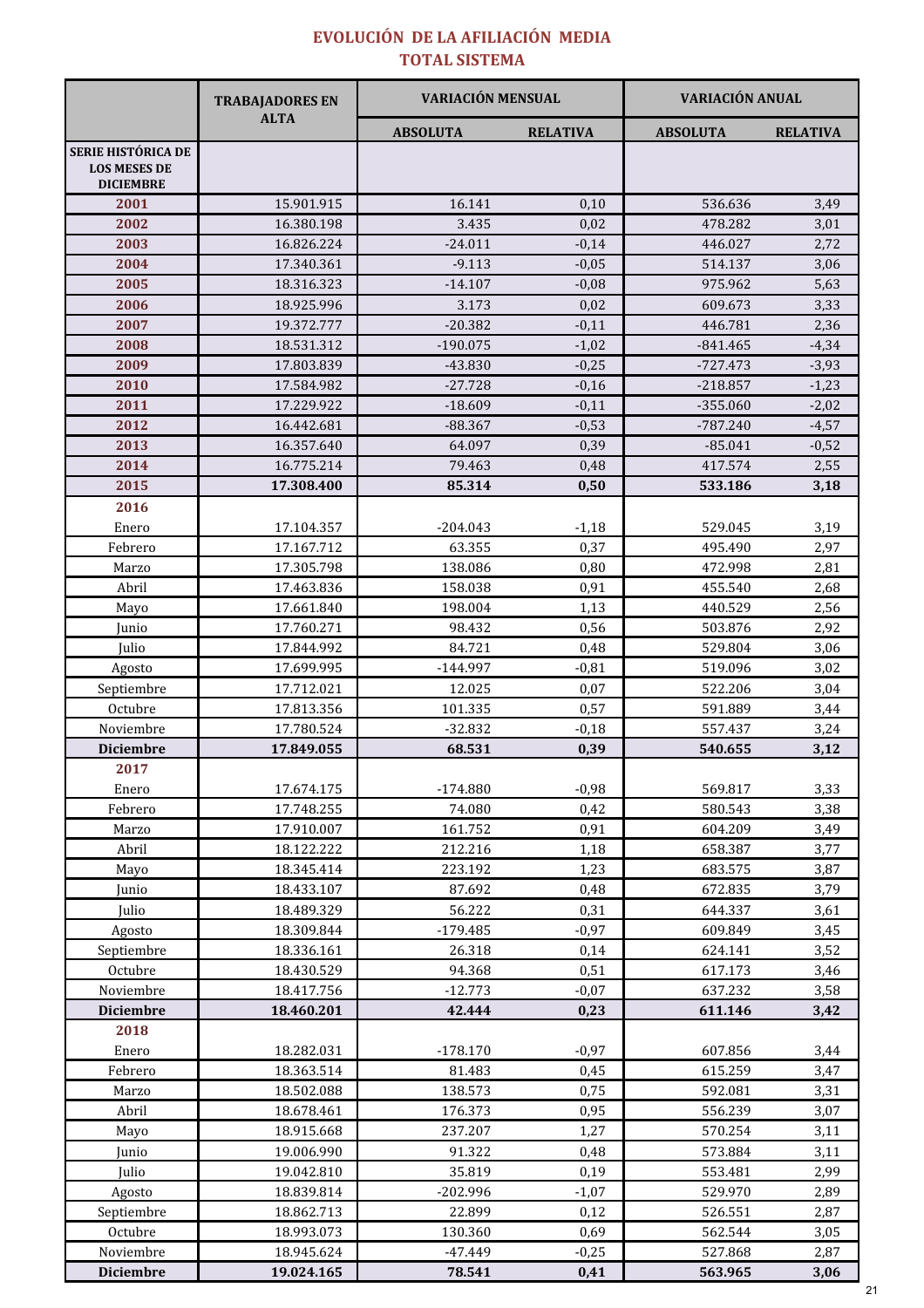



. VARIACIÓN ANUAL (mes de diciembre)

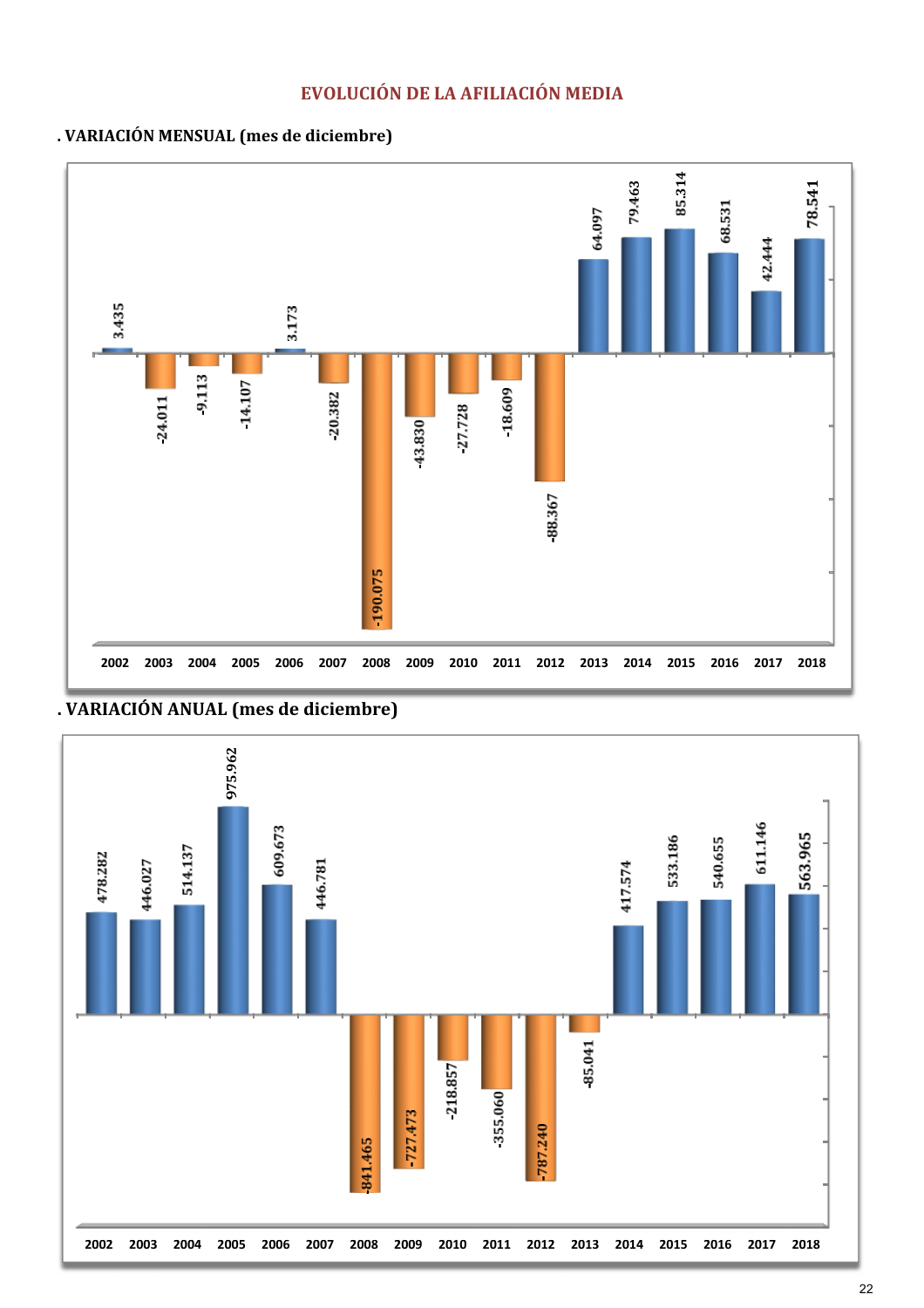### EVOLUCIÓN DEL NÚMERO DE AFILIADOS Y DE LA TASA INTERANUAL

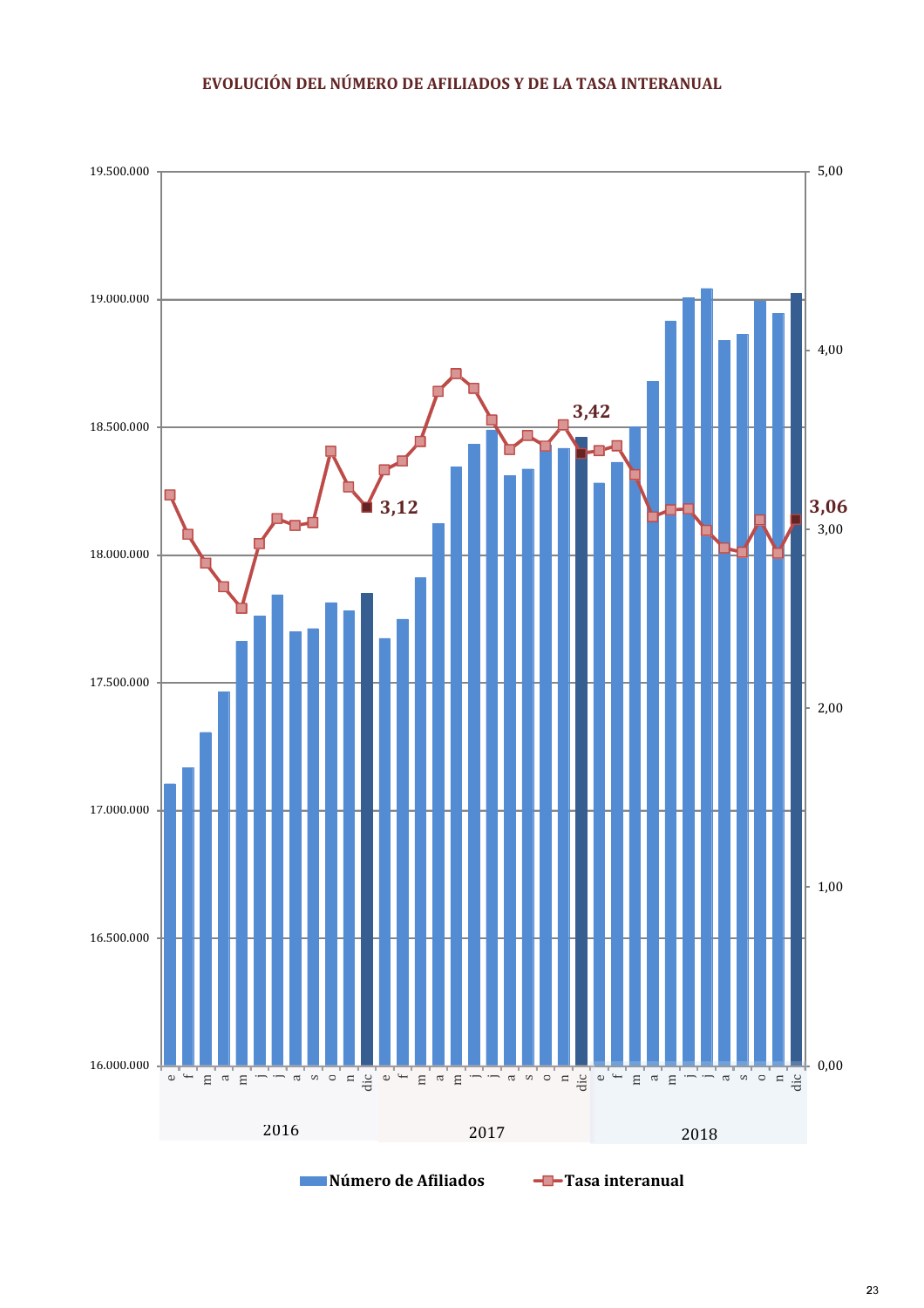### RÉGIMEN GENERAL EVOLUCIÓN DE LA AFILIACIÓN MEDIA

|                                                                      | <b>TRABAJADORES EN</b> | <b>VARIACIÓN MENSUAL</b> |                 | VARIACIÓN ANUAL |                 |  |
|----------------------------------------------------------------------|------------------------|--------------------------|-----------------|-----------------|-----------------|--|
|                                                                      | <b>ALTA</b>            | <b>ABSOLUTA</b>          | <b>RELATIVA</b> | <b>ABSOLUTA</b> | <b>RELATIVA</b> |  |
| <b>SERIE HISTÓRICA DE</b><br><b>LOS MESES DE</b><br><b>DICIEMBRE</b> |                        |                          |                 |                 |                 |  |
| 2001                                                                 | 11.901.095             | 15.690                   | 0,13            | 507.582         | 4,46            |  |
| 2002                                                                 | 12.285.307             | $-15.722$                | $-0,13$         | 384.212         | 3,23            |  |
| 2003                                                                 | 12.659.432             | $-34.733$                | $-0,27$         | 374.125         | 3,05            |  |
| 2004                                                                 | 13.127.531             | $-16.258$                | $-0,12$         | 468.099         | 3,70            |  |
| 2005                                                                 | 13.858.117             | $-20.971$                | $-0,15$         | 730.587         | 5,57            |  |
| 2006                                                                 | 14.492.201             | $-5.489$                 | $-0,04$         | 634.083         | 4,58            |  |
| 2007                                                                 | 14.896.049             | $-29.353$                | $-0,20$         | 403.849         | 2,79            |  |
| 2008                                                                 | 14.081.098             | $-181.305$               | $-1,27$         | $-814.951$      | $-5,47$         |  |
| 2009                                                                 | 13.436.667             | $-62.768$                | $-0,46$         | $-644.432$      | $-4,58$         |  |
| 2010                                                                 | 13.273.267             | $-47.736$                | $-0,36$         | $-163.400$      | $-1,22$         |  |
| 2011                                                                 | 12.929.822             | -49.393                  | $-0,38$         | $-343.445$      | $-2,59$         |  |
| 2012                                                                 | 13.352.736             | $-80.726$                | $-0,60$         | 422.913         | 3,27            |  |
| 2013                                                                 | 13.243.868             | 59.014                   | 0,45            | $-110.172$      | $-0,83$         |  |
| 2014                                                                 | 13.586.517             | 76.499                   | 0,57            | 342.649         | 2,59            |  |
| 2015                                                                 | 14.079.175             | 86.527                   | 0,62            | 492.658         | 3,63            |  |
| 2016                                                                 |                        |                          |                 |                 |                 |  |
| Enero                                                                | 13.892.446             | $-186.729$               | $-1,33$         | 493.142         | 3,68            |  |
| Febrero                                                              | 13.950.613             | 58.167                   | 0,42            | 455.426         | 3,37            |  |
| Marzo                                                                | 14.070.204             | 119.591                  | 0,86            | 432.970         | 3,17            |  |
| Abril                                                                | 14.212.846             | 142.642                  | 1,01            | 420.996         | 3,05            |  |
| Mayo                                                                 | 14.396.508             | 183.662                  | 1,29            | 408.779         | 2,92            |  |
| Junio                                                                | 14.482.695             | 86.187                   | 0,60            | 473.967         | 3,38            |  |
| Julio                                                                | 14.568.947             | 86.252                   | 0,60            | 500.372         | 3,56            |  |
| Agosto                                                               | 14.436.705             | $-132.243$               | $-0,91$         | 489.117         | 3,51            |  |
| Septiembre                                                           | 14.450.629             | 13.924                   | 0,10            | 493.943         | 3,54            |  |
| Octubre                                                              | 14.551.149             | 100.520                  | 0,70            | 560.817         | 4,01            |  |
| Noviembre                                                            | 14.519.796             | $-31.353$                | $-0,22$         | 527.147         | 3,77            |  |
| <b>Diciembre</b>                                                     | 14.591.908             | 72.112                   | 0,50            | 512.733         | 3,64            |  |
| 2017                                                                 |                        |                          |                 |                 |                 |  |
| Enero                                                                | 14.434.274             | $-157.634$               | $-1,08$         | 541.828         | 3,90            |  |
| Febrero                                                              | 14.502.781             | 68.506                   | 0,47            | 552.168         | 3,96            |  |
| Marzo                                                                | 14.647.117             | 144.337                  | 1,00            | 576.914         | 4,10            |  |
| Abril                                                                | 14.841.054             | 193.937                  | 1,32            | 628.208         | 4,42            |  |
| Mayo                                                                 | 15.048.625             | 207.571                  | 1,40            | 652.116         | 4,53            |  |
| Junio                                                                | 15.125.719             | 77.094                   | 0,51            | 643.024         | 4,44            |  |
| Julio                                                                | 15.188.083             | 62.364                   | 0,41            | 619.135         | 4,25            |  |
| Agosto                                                               | 15.025.349             | $-162.734$               | $-1,07$         | 588.644         | 4,08            |  |
| Septiembre                                                           | 15.049.860             | 24.511                   | 0,16            | 599.232         | 4,15            |  |
| Octubre                                                              | 15.144.839             | 94.979                   | 0,63            | 593.690         | 4,08            |  |
| Noviembre                                                            | 15.139.984             | $-4.855$                 | $-0,03$         | 620.189         | 4,27            |  |
| <b>Diciembre</b>                                                     | 15.191.483             | 51.498                   | 0,34            | 599.575         | 4,11            |  |
| 2018                                                                 |                        |                          |                 |                 |                 |  |
| Enero                                                                | 15.025.514             | $-165.969$               | $-1,09$         | 591.240         | 4,10            |  |
| Febrero                                                              | 15.090.156             | 64.643                   | 0,43            | 587.376         | 4,05            |  |
| Marzo                                                                | 15.206.427             | 116.271                  | 0,77            | 559.310         | 3,82            |  |
| Abril                                                                | 15.364.491             | 158.064                  | 1,04            | 523.436         | 3,53            |  |
| Mayo                                                                 | 15.586.623             | 222.133                  | 1,45            | 537.998         | 3,58            |  |
| Junio                                                                | 15.664.100             | 77.477                   | 0,50            | 538.381         | 3,56            |  |
| Julio                                                                | 15.704.129             | 40.029                   | 0,26            | 516.046         | 3,40            |  |
| Agosto                                                               | 15.519.469             | $-184.660$               | $-1,18$         | 494.120         | 3,29            |  |
| Septiembre                                                           | 15.539.604             | 20.135                   | 0,13            | 489.743         | 3,25            |  |
| Octubre                                                              | 15.666.453             | 126.850                  | 0,82            | 521.614         | 3,44            |  |
| Noviembre                                                            | 15.624.488             | $-41.965$                | $-0,27$         | 484.504         | 3,20            |  |
| <b>Diciembre</b>                                                     | 15.704.883             | 80.395                   | 0,51            | 513.400         | 3,38            |  |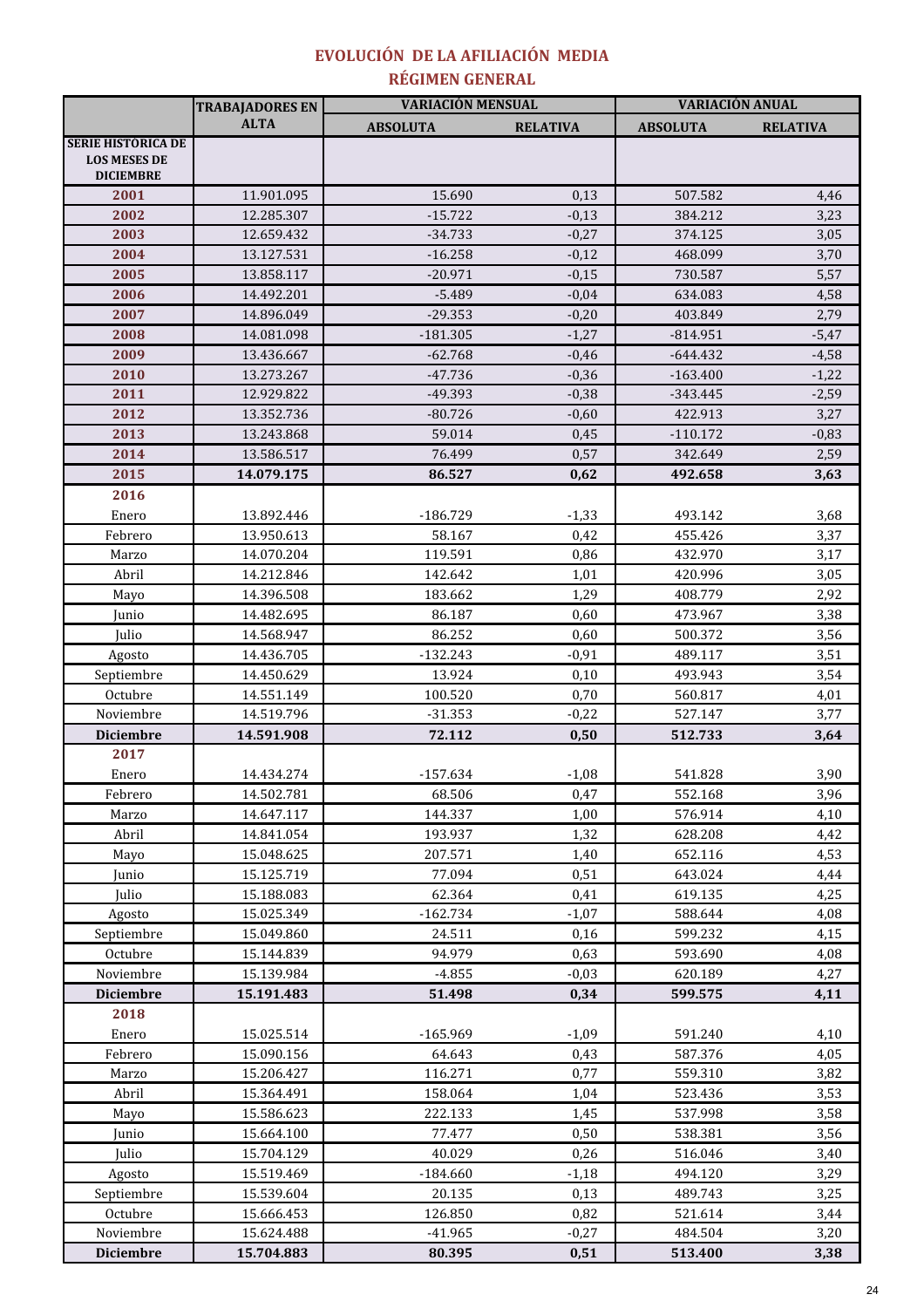# RÉGIMEN GENERAL AFILIACIÓN POR SECTORES DE ACTIVIDAD

| <b>SECTOR ACTIVIDAD</b>                                                                                                        | <b>Diciembre</b> | Variación mensual |               | Variación anual |               |  |
|--------------------------------------------------------------------------------------------------------------------------------|------------------|-------------------|---------------|-----------------|---------------|--|
|                                                                                                                                | 2018             | Absoluta          | $\frac{0}{0}$ | Absoluta        | $\frac{0}{0}$ |  |
| Agricultura, Ganadería, Caza, Selvicultura y<br>Pesca                                                                          | 66.753           | $-345$            | $-0,51%$      | 4.466           | 7,17%         |  |
| Industrias Extractivas                                                                                                         | 18.996           | $-125$            | $-0,65%$      | 464             | 2,50%         |  |
| Industria Manufacturera                                                                                                        | 1.829.762        | $-7.617$          | $-0,41%$      | 46.067          | 2,58%         |  |
| Suministro de Energía Eléctrica, Gas, Vapor y<br>Aire Acondicionado                                                            | 35.360           | 35                | 0,10%         | $-1.208$        | $-3,30%$      |  |
| Suministro de Agua, Actividades de<br>Saneamiento, Gestión de Residuos y<br>Descontaminación                                   | 141.113          | 1.189             | 0,85%         | 3.814           | 2,78%         |  |
| Construcción                                                                                                                   | 837.890          | $-13.472$         | $-1,58%$      | 65.411          | 8,47%         |  |
| Comercio; Reparación de Vehículos de Motor<br>y Motocicletas                                                                   | 2.458.045        | 26.962            | 1,11%         | 44.596          | 1,85%         |  |
| Transporte y Almacenamiento                                                                                                    | 716.703          | 3.582             | 0,50%         | 34.772          | 5,10%         |  |
| Hostelería                                                                                                                     | 1.213.918        | $-13.699$         | $-1,12%$      | 45.569          | 3,90%         |  |
| Información y Comunicaciones                                                                                                   | 481.892          | 335               | 0,07%         | 36.547          | 8,21%         |  |
| Actividades Financieras y de Seguros                                                                                           | 322.545          | 429               | 0,13%         | 1.064           | 0,33%         |  |
| Actividades Inmobiliarias                                                                                                      | 94.874           | $-109$            | $-0,11%$      | 6.106           | 6,88%         |  |
| Actividades Profesionales Científicas y<br>Técnicas                                                                            | 742.707          | 216               | 0,03%         | 33.362          | 4,70%         |  |
| Actividades Administrativas y Servicios<br>Auxiliares                                                                          | 1.311.892        | $-3.419$          | $-0,26%$      | 38.914          | 3,06%         |  |
| Administración Pública y Defensa; Seguridad<br>Social Obligatoria                                                              | 1.099.867        | 7.835             | 0,72%         | 12.340          | 1,13%         |  |
| Educación                                                                                                                      | 951.265          | 1.850             | 0,19%         | 66.716          | 7,54%         |  |
| Actividades Sanitarias y Servicios Sociales                                                                                    | 1.521.510        | 21.265            | 1,42%         | 55.018          | 3,75%         |  |
| Actividades Artísticas, Recreativas y de<br>Entretenimiento                                                                    | 260.799          | 3.478             | 1,35%         | 13.537          | 5,47%         |  |
| Otros Servicios                                                                                                                | 331.018          | -6                | 0,00%         | 7.086           | 2,19%         |  |
| Actividades de los Hogares como<br>Empleadores de Personal Doméstico y<br>Productores de Bienes y Servicios para uso<br>Propio | 42.643           | $-129$            | $-0,30%$      | $-1.199$        | $-2,73%$      |  |
| Actividades de Organizaciones y Organismo<br>Extraterritoriales                                                                | 3.415            | 15                | 0,45%         | 131             | 4,00%         |  |
| TOTAL (sin S.E. Agrario ni S.E. Hogar)                                                                                         | 14.482.967       | 28.270            | 0,20%         | 513.573         | 3,68%         |  |
| S.E. AGRARIO                                                                                                                   | 811.282          | 52.843            | 6,97%         | 9.382           | 1,17%         |  |
| S.E. HOGAR                                                                                                                     | 410.634          | $-718$            | $-0,17%$      | $-9.554$        | $-2,27%$      |  |
| TOTAL RÉGIMEN GENERAL                                                                                                          | 15.704.883       | 80.395            | 0,51%         | 513.400         | 3,38%         |  |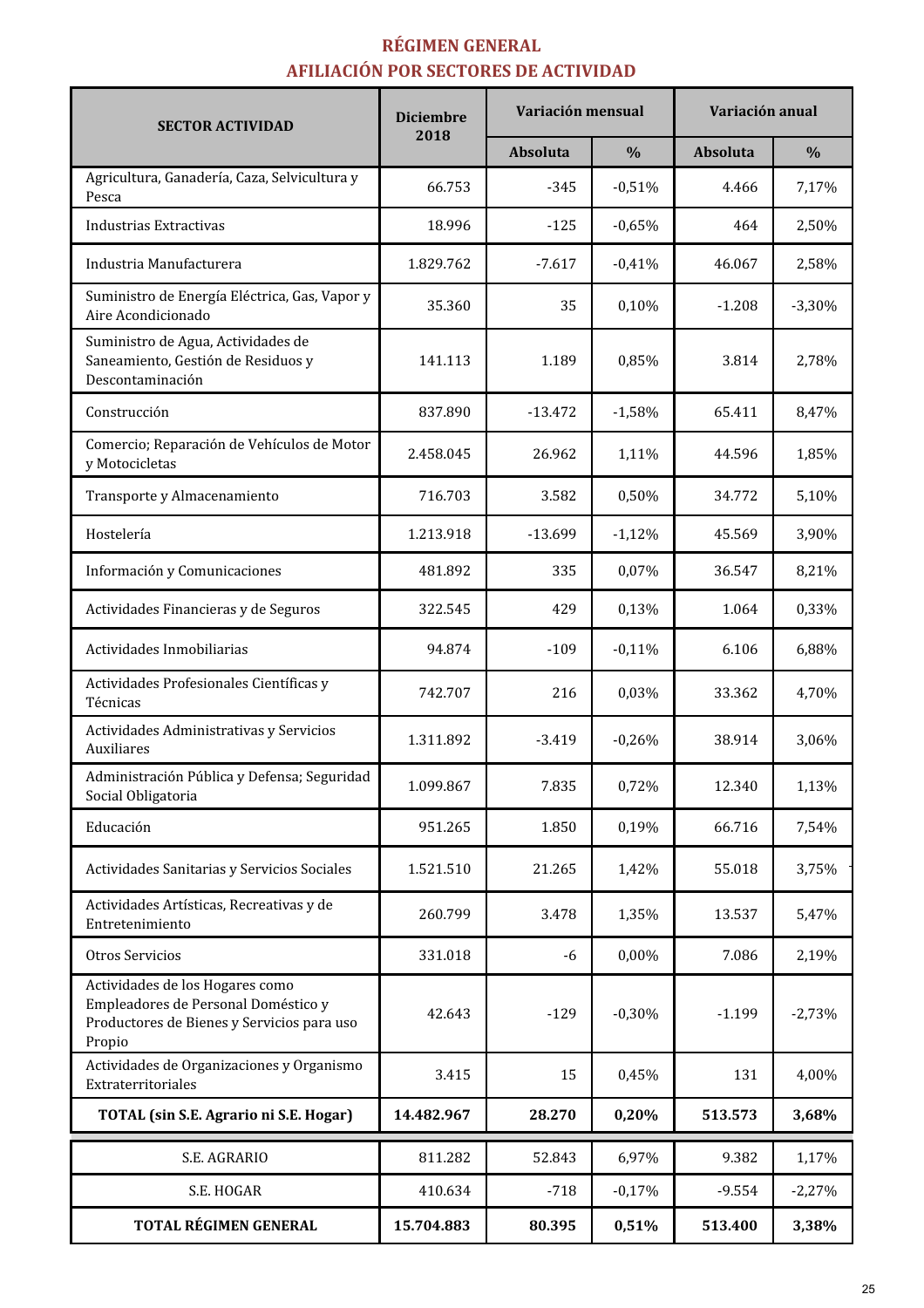# NÚMERO MEDIO DE AFILIADOS EN ALTA EN INVENTARIOS DE ENTES DE ADMINISTRACIONES PÚBLICAS POR ACTIVIDAD ECONÓMICA (CNAE 2009)

|                             | nov-18<br>$nov-17$ |           | <b>Diferencia</b> |        |  |
|-----------------------------|--------------------|-----------|-------------------|--------|--|
|                             |                    |           | Absoluta          | en $%$ |  |
| Administración Estatal      | 315.725            | 329.485   | 13.760            | 4,36%  |  |
| Administración Autónomica   | 1.399.310          | 1.454.440 | 55.131            | 3,94%  |  |
| Administración Local        | 699.096            | 700.793   | 1.697             | 0,24%  |  |
| <b>Total Administración</b> | 2.414.131          | 2.484.718 | 70.587            | 2,92%  |  |

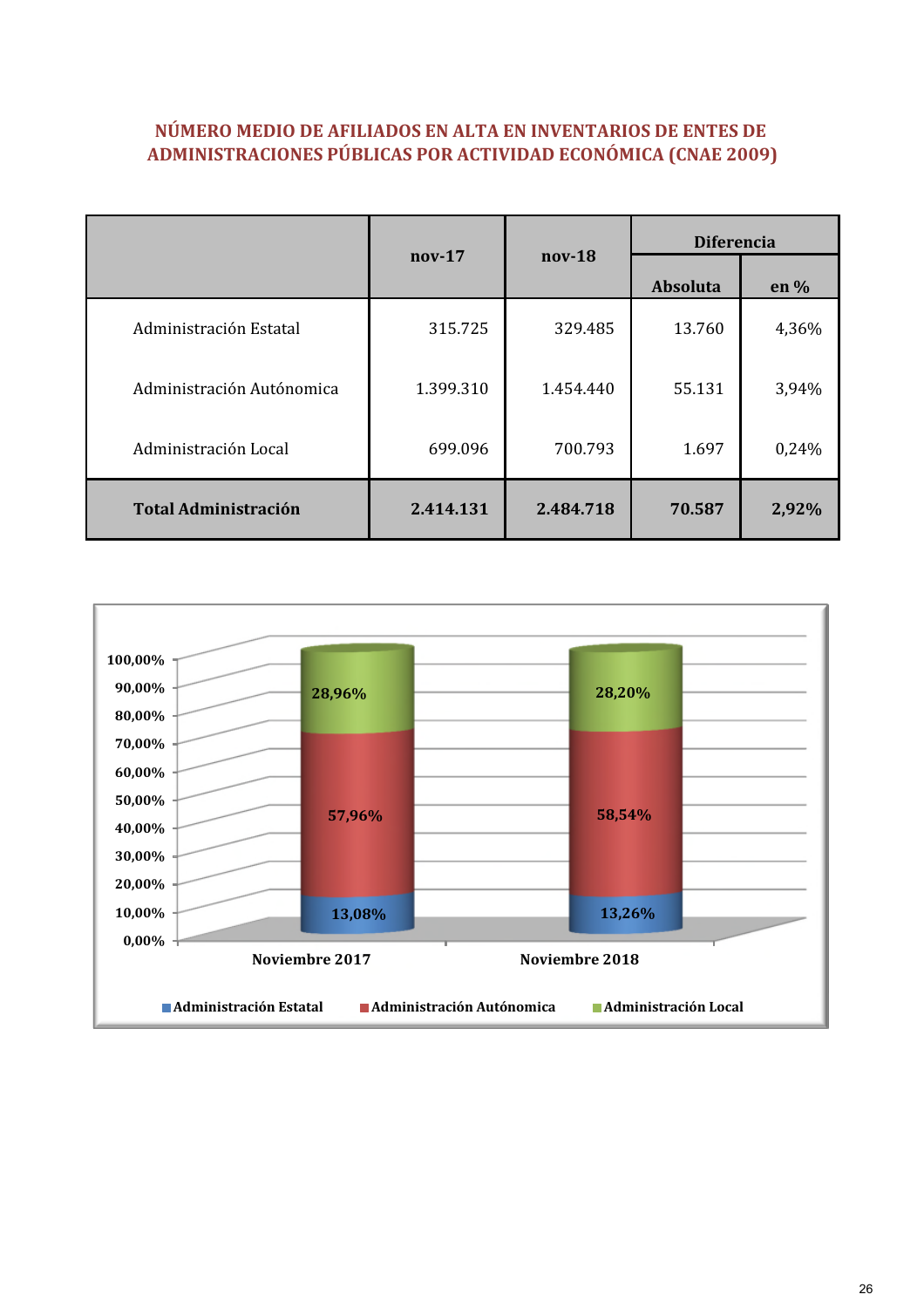# EVOLUCIÓN DE LA AFILIACIÓN MEDIA RÉGIMEN ESPECIAL DE TRABAJADORES AUTÓNOMOS

| <b>ALTA</b><br><b>ABSOLUTA</b><br><b>RELATIVA</b><br><b>ABSOLUTA</b><br><b>RELATIVA</b><br><b>SERIE HISTÓRICA</b><br>DE LOS MESES DE<br><b>DICIEMBRE</b><br>2001<br>2.622.593<br>$-322$<br>$-0,01$<br>31.999<br>1,24<br>2002<br>2.675.696<br>144<br>0,01<br>53.103<br>2,02<br>5.327<br>2003<br>2.770.251<br>0,19<br>94.555<br>3,53<br>2.878.779<br>5.459<br>2004<br>0,19<br>108.528<br>3,92<br>2005<br>3,09<br>2.967.849<br>4.328<br>0,15<br>89.070<br>2006<br>6.025<br>3.053.034<br>0,20<br>85.185<br>2,87<br>2007<br>2.105<br>105.983<br>3.159.017<br>0,07<br>3,47<br>2008<br>3.319.188<br>$-17.291$<br>$-0,52$<br>160.171<br>5,07<br>2009<br>3.162.337<br>$-8.019$<br>$-0,25$<br>$-156.852$<br>$-4,73$<br>2010<br>$-6.497$<br>3.104.248<br>$-0,21$<br>$-58.089$<br>$-1,84$<br>2011<br>$-6.699$<br>$-32.579$<br>3.071.669<br>$-0,22$<br>$-1,05$<br>2012<br>3.024.652<br>$-4.142$<br>$-0,14$<br>$-47.017$<br>$-1,53$<br>2013<br>3.050.341<br>7.745<br>0,25<br>25.689<br>0,85<br>5.754<br>2014<br>3.125.806<br>0,18<br>75.466<br>2,47<br>2015<br>3.167.999<br>1.811<br>0,06<br>42.193<br>1,35<br>2016<br>$-18.527$<br>$-0,58$<br>35.083<br>1,13<br>Enero<br>3.149.472<br>3.593<br>3.153.066<br>0,11<br>38.214<br>1,23<br>Febrero<br>16.230<br>0,51<br>1,20<br>3.169.296<br>37.667<br>Marzo<br>Abril<br>3.184.134<br>14.839<br>0,47<br>32.541<br>1,03<br>Mayo<br>3.198.148<br>14.014<br>0,44<br>29.777<br>0,94<br>3.209.379<br>11.230<br>0,35<br>28.293<br>0,89<br>Junio<br>Julio<br>3.205.027<br>$-4.351$<br>$-0,14$<br>26.675<br>0,84<br>27.022<br>0,85<br>3.191.697<br>$-13.330$<br>$-0,42$<br>Agosto<br>Septiembre<br>3.191.839<br>142<br>0,00<br>26.443<br>0,84<br>2.421<br>Octubre<br>3.194.260<br>0,08<br>28.698<br>0,91<br>Noviembre<br>$-366$<br>0,88<br>3.193.893<br>$-0,01$<br>27.706<br><b>Diciembre</b><br>3.194.210<br>316<br>0,01<br>26.211<br>0,83<br>2017<br>27.959<br>3.177.431<br>$-16.778$<br>$-0,53$<br>0,89<br>Enero<br>0,90<br>Febrero<br>3.181.472<br>4.041<br>0,13<br>28.407<br>3.196.754<br>15.282<br>0,48<br>27.459<br>0,87<br>Marzo<br>0,54<br>Abril<br>3.214.007<br>17.253<br>29.873<br>0,94<br>15.079<br>0,97<br>Mayo<br>3.229.086<br>0,47<br>30.938<br>3.238.410<br>9.324<br>0,29<br>29.032<br>Junio<br>0,90<br>Julio<br>3.229.905<br>$-8.506$<br>$-0,26$<br>24.877<br>0,78<br>3.213.140<br>$-16.765$<br>$-0,52$<br>21.443<br>0,67<br>Agosto<br>0,77<br>Septiembre<br>3.132<br>0,10<br>24.433<br>3.216.272<br>Octubre<br>1.630<br>0,05<br>23.642<br>0,74<br>3.217.902<br>$-7.022$<br>Noviembre<br>3.210.880<br>$-0,22$<br>16.986<br>0,53<br><b>Diciembre</b><br>3.204.678<br>$-6.202$<br>$-0,19$<br>10.468<br>0,33<br>2018<br>3.193.892<br>$-10.785$<br>$-0,34$<br>16.461<br>0,52<br>Enero<br>Febrero<br>3.209.919<br>16.027<br>0,50<br>28.447<br>0,89<br>Marzo<br>3.230.400<br>20.481<br>0,64<br>33.646<br>1,05<br>Abril<br>16.454<br>0,51<br>32.846<br>1,02<br>3.246.854<br>14.544<br>3.261.398<br>0,45<br>32.312<br>1,00<br>Mayo<br>12.160<br>0,37<br>Junio<br>3.273.558<br>35.148<br>1,09<br>$-6.389$<br>Julio<br>3.267.169<br>$-0,20$<br>37.265<br>1,15<br>3.249.275<br>$-17.894$<br>$-0,55$<br>36.135<br>Agosto<br>1,12<br>Septiembre<br>3.253.670<br>4.395<br>0,14<br>37.398<br>1,16<br>Octubre<br>4.942<br>3.258.612<br>0,15<br>40.710<br>1,27<br>Noviembre<br>3.254.138<br>$-4.474$<br>43.258<br>$-0,14$<br>1,35 |                  | <b>TRABAJADORES EN</b> | <b>VARIACIÓN MENSUAL</b> |      | <b>VARIACION ANUAL</b> |      |
|---------------------------------------------------------------------------------------------------------------------------------------------------------------------------------------------------------------------------------------------------------------------------------------------------------------------------------------------------------------------------------------------------------------------------------------------------------------------------------------------------------------------------------------------------------------------------------------------------------------------------------------------------------------------------------------------------------------------------------------------------------------------------------------------------------------------------------------------------------------------------------------------------------------------------------------------------------------------------------------------------------------------------------------------------------------------------------------------------------------------------------------------------------------------------------------------------------------------------------------------------------------------------------------------------------------------------------------------------------------------------------------------------------------------------------------------------------------------------------------------------------------------------------------------------------------------------------------------------------------------------------------------------------------------------------------------------------------------------------------------------------------------------------------------------------------------------------------------------------------------------------------------------------------------------------------------------------------------------------------------------------------------------------------------------------------------------------------------------------------------------------------------------------------------------------------------------------------------------------------------------------------------------------------------------------------------------------------------------------------------------------------------------------------------------------------------------------------------------------------------------------------------------------------------------------------------------------------------------------------------------------------------------------------------------------------------------------------------------------------------------------------------------------------------------------------------------------------------------------------------------------------------------------------------------------------------------------------------------------------------------------------------------------------------------------------------------------------------------------------------------------------------------------------------------------------------------------------------------------------------------------------------------------------------------------------------------------------------------------|------------------|------------------------|--------------------------|------|------------------------|------|
|                                                                                                                                                                                                                                                                                                                                                                                                                                                                                                                                                                                                                                                                                                                                                                                                                                                                                                                                                                                                                                                                                                                                                                                                                                                                                                                                                                                                                                                                                                                                                                                                                                                                                                                                                                                                                                                                                                                                                                                                                                                                                                                                                                                                                                                                                                                                                                                                                                                                                                                                                                                                                                                                                                                                                                                                                                                                                                                                                                                                                                                                                                                                                                                                                                                                                                                                                         |                  |                        |                          |      |                        |      |
|                                                                                                                                                                                                                                                                                                                                                                                                                                                                                                                                                                                                                                                                                                                                                                                                                                                                                                                                                                                                                                                                                                                                                                                                                                                                                                                                                                                                                                                                                                                                                                                                                                                                                                                                                                                                                                                                                                                                                                                                                                                                                                                                                                                                                                                                                                                                                                                                                                                                                                                                                                                                                                                                                                                                                                                                                                                                                                                                                                                                                                                                                                                                                                                                                                                                                                                                                         |                  |                        |                          |      |                        |      |
|                                                                                                                                                                                                                                                                                                                                                                                                                                                                                                                                                                                                                                                                                                                                                                                                                                                                                                                                                                                                                                                                                                                                                                                                                                                                                                                                                                                                                                                                                                                                                                                                                                                                                                                                                                                                                                                                                                                                                                                                                                                                                                                                                                                                                                                                                                                                                                                                                                                                                                                                                                                                                                                                                                                                                                                                                                                                                                                                                                                                                                                                                                                                                                                                                                                                                                                                                         |                  |                        |                          |      |                        |      |
|                                                                                                                                                                                                                                                                                                                                                                                                                                                                                                                                                                                                                                                                                                                                                                                                                                                                                                                                                                                                                                                                                                                                                                                                                                                                                                                                                                                                                                                                                                                                                                                                                                                                                                                                                                                                                                                                                                                                                                                                                                                                                                                                                                                                                                                                                                                                                                                                                                                                                                                                                                                                                                                                                                                                                                                                                                                                                                                                                                                                                                                                                                                                                                                                                                                                                                                                                         |                  |                        |                          |      |                        |      |
|                                                                                                                                                                                                                                                                                                                                                                                                                                                                                                                                                                                                                                                                                                                                                                                                                                                                                                                                                                                                                                                                                                                                                                                                                                                                                                                                                                                                                                                                                                                                                                                                                                                                                                                                                                                                                                                                                                                                                                                                                                                                                                                                                                                                                                                                                                                                                                                                                                                                                                                                                                                                                                                                                                                                                                                                                                                                                                                                                                                                                                                                                                                                                                                                                                                                                                                                                         |                  |                        |                          |      |                        |      |
|                                                                                                                                                                                                                                                                                                                                                                                                                                                                                                                                                                                                                                                                                                                                                                                                                                                                                                                                                                                                                                                                                                                                                                                                                                                                                                                                                                                                                                                                                                                                                                                                                                                                                                                                                                                                                                                                                                                                                                                                                                                                                                                                                                                                                                                                                                                                                                                                                                                                                                                                                                                                                                                                                                                                                                                                                                                                                                                                                                                                                                                                                                                                                                                                                                                                                                                                                         |                  |                        |                          |      |                        |      |
|                                                                                                                                                                                                                                                                                                                                                                                                                                                                                                                                                                                                                                                                                                                                                                                                                                                                                                                                                                                                                                                                                                                                                                                                                                                                                                                                                                                                                                                                                                                                                                                                                                                                                                                                                                                                                                                                                                                                                                                                                                                                                                                                                                                                                                                                                                                                                                                                                                                                                                                                                                                                                                                                                                                                                                                                                                                                                                                                                                                                                                                                                                                                                                                                                                                                                                                                                         |                  |                        |                          |      |                        |      |
|                                                                                                                                                                                                                                                                                                                                                                                                                                                                                                                                                                                                                                                                                                                                                                                                                                                                                                                                                                                                                                                                                                                                                                                                                                                                                                                                                                                                                                                                                                                                                                                                                                                                                                                                                                                                                                                                                                                                                                                                                                                                                                                                                                                                                                                                                                                                                                                                                                                                                                                                                                                                                                                                                                                                                                                                                                                                                                                                                                                                                                                                                                                                                                                                                                                                                                                                                         |                  |                        |                          |      |                        |      |
|                                                                                                                                                                                                                                                                                                                                                                                                                                                                                                                                                                                                                                                                                                                                                                                                                                                                                                                                                                                                                                                                                                                                                                                                                                                                                                                                                                                                                                                                                                                                                                                                                                                                                                                                                                                                                                                                                                                                                                                                                                                                                                                                                                                                                                                                                                                                                                                                                                                                                                                                                                                                                                                                                                                                                                                                                                                                                                                                                                                                                                                                                                                                                                                                                                                                                                                                                         |                  |                        |                          |      |                        |      |
|                                                                                                                                                                                                                                                                                                                                                                                                                                                                                                                                                                                                                                                                                                                                                                                                                                                                                                                                                                                                                                                                                                                                                                                                                                                                                                                                                                                                                                                                                                                                                                                                                                                                                                                                                                                                                                                                                                                                                                                                                                                                                                                                                                                                                                                                                                                                                                                                                                                                                                                                                                                                                                                                                                                                                                                                                                                                                                                                                                                                                                                                                                                                                                                                                                                                                                                                                         |                  |                        |                          |      |                        |      |
|                                                                                                                                                                                                                                                                                                                                                                                                                                                                                                                                                                                                                                                                                                                                                                                                                                                                                                                                                                                                                                                                                                                                                                                                                                                                                                                                                                                                                                                                                                                                                                                                                                                                                                                                                                                                                                                                                                                                                                                                                                                                                                                                                                                                                                                                                                                                                                                                                                                                                                                                                                                                                                                                                                                                                                                                                                                                                                                                                                                                                                                                                                                                                                                                                                                                                                                                                         |                  |                        |                          |      |                        |      |
|                                                                                                                                                                                                                                                                                                                                                                                                                                                                                                                                                                                                                                                                                                                                                                                                                                                                                                                                                                                                                                                                                                                                                                                                                                                                                                                                                                                                                                                                                                                                                                                                                                                                                                                                                                                                                                                                                                                                                                                                                                                                                                                                                                                                                                                                                                                                                                                                                                                                                                                                                                                                                                                                                                                                                                                                                                                                                                                                                                                                                                                                                                                                                                                                                                                                                                                                                         |                  |                        |                          |      |                        |      |
|                                                                                                                                                                                                                                                                                                                                                                                                                                                                                                                                                                                                                                                                                                                                                                                                                                                                                                                                                                                                                                                                                                                                                                                                                                                                                                                                                                                                                                                                                                                                                                                                                                                                                                                                                                                                                                                                                                                                                                                                                                                                                                                                                                                                                                                                                                                                                                                                                                                                                                                                                                                                                                                                                                                                                                                                                                                                                                                                                                                                                                                                                                                                                                                                                                                                                                                                                         |                  |                        |                          |      |                        |      |
|                                                                                                                                                                                                                                                                                                                                                                                                                                                                                                                                                                                                                                                                                                                                                                                                                                                                                                                                                                                                                                                                                                                                                                                                                                                                                                                                                                                                                                                                                                                                                                                                                                                                                                                                                                                                                                                                                                                                                                                                                                                                                                                                                                                                                                                                                                                                                                                                                                                                                                                                                                                                                                                                                                                                                                                                                                                                                                                                                                                                                                                                                                                                                                                                                                                                                                                                                         |                  |                        |                          |      |                        |      |
|                                                                                                                                                                                                                                                                                                                                                                                                                                                                                                                                                                                                                                                                                                                                                                                                                                                                                                                                                                                                                                                                                                                                                                                                                                                                                                                                                                                                                                                                                                                                                                                                                                                                                                                                                                                                                                                                                                                                                                                                                                                                                                                                                                                                                                                                                                                                                                                                                                                                                                                                                                                                                                                                                                                                                                                                                                                                                                                                                                                                                                                                                                                                                                                                                                                                                                                                                         |                  |                        |                          |      |                        |      |
|                                                                                                                                                                                                                                                                                                                                                                                                                                                                                                                                                                                                                                                                                                                                                                                                                                                                                                                                                                                                                                                                                                                                                                                                                                                                                                                                                                                                                                                                                                                                                                                                                                                                                                                                                                                                                                                                                                                                                                                                                                                                                                                                                                                                                                                                                                                                                                                                                                                                                                                                                                                                                                                                                                                                                                                                                                                                                                                                                                                                                                                                                                                                                                                                                                                                                                                                                         |                  |                        |                          |      |                        |      |
|                                                                                                                                                                                                                                                                                                                                                                                                                                                                                                                                                                                                                                                                                                                                                                                                                                                                                                                                                                                                                                                                                                                                                                                                                                                                                                                                                                                                                                                                                                                                                                                                                                                                                                                                                                                                                                                                                                                                                                                                                                                                                                                                                                                                                                                                                                                                                                                                                                                                                                                                                                                                                                                                                                                                                                                                                                                                                                                                                                                                                                                                                                                                                                                                                                                                                                                                                         |                  |                        |                          |      |                        |      |
|                                                                                                                                                                                                                                                                                                                                                                                                                                                                                                                                                                                                                                                                                                                                                                                                                                                                                                                                                                                                                                                                                                                                                                                                                                                                                                                                                                                                                                                                                                                                                                                                                                                                                                                                                                                                                                                                                                                                                                                                                                                                                                                                                                                                                                                                                                                                                                                                                                                                                                                                                                                                                                                                                                                                                                                                                                                                                                                                                                                                                                                                                                                                                                                                                                                                                                                                                         |                  |                        |                          |      |                        |      |
|                                                                                                                                                                                                                                                                                                                                                                                                                                                                                                                                                                                                                                                                                                                                                                                                                                                                                                                                                                                                                                                                                                                                                                                                                                                                                                                                                                                                                                                                                                                                                                                                                                                                                                                                                                                                                                                                                                                                                                                                                                                                                                                                                                                                                                                                                                                                                                                                                                                                                                                                                                                                                                                                                                                                                                                                                                                                                                                                                                                                                                                                                                                                                                                                                                                                                                                                                         |                  |                        |                          |      |                        |      |
|                                                                                                                                                                                                                                                                                                                                                                                                                                                                                                                                                                                                                                                                                                                                                                                                                                                                                                                                                                                                                                                                                                                                                                                                                                                                                                                                                                                                                                                                                                                                                                                                                                                                                                                                                                                                                                                                                                                                                                                                                                                                                                                                                                                                                                                                                                                                                                                                                                                                                                                                                                                                                                                                                                                                                                                                                                                                                                                                                                                                                                                                                                                                                                                                                                                                                                                                                         |                  |                        |                          |      |                        |      |
|                                                                                                                                                                                                                                                                                                                                                                                                                                                                                                                                                                                                                                                                                                                                                                                                                                                                                                                                                                                                                                                                                                                                                                                                                                                                                                                                                                                                                                                                                                                                                                                                                                                                                                                                                                                                                                                                                                                                                                                                                                                                                                                                                                                                                                                                                                                                                                                                                                                                                                                                                                                                                                                                                                                                                                                                                                                                                                                                                                                                                                                                                                                                                                                                                                                                                                                                                         |                  |                        |                          |      |                        |      |
|                                                                                                                                                                                                                                                                                                                                                                                                                                                                                                                                                                                                                                                                                                                                                                                                                                                                                                                                                                                                                                                                                                                                                                                                                                                                                                                                                                                                                                                                                                                                                                                                                                                                                                                                                                                                                                                                                                                                                                                                                                                                                                                                                                                                                                                                                                                                                                                                                                                                                                                                                                                                                                                                                                                                                                                                                                                                                                                                                                                                                                                                                                                                                                                                                                                                                                                                                         |                  |                        |                          |      |                        |      |
|                                                                                                                                                                                                                                                                                                                                                                                                                                                                                                                                                                                                                                                                                                                                                                                                                                                                                                                                                                                                                                                                                                                                                                                                                                                                                                                                                                                                                                                                                                                                                                                                                                                                                                                                                                                                                                                                                                                                                                                                                                                                                                                                                                                                                                                                                                                                                                                                                                                                                                                                                                                                                                                                                                                                                                                                                                                                                                                                                                                                                                                                                                                                                                                                                                                                                                                                                         |                  |                        |                          |      |                        |      |
|                                                                                                                                                                                                                                                                                                                                                                                                                                                                                                                                                                                                                                                                                                                                                                                                                                                                                                                                                                                                                                                                                                                                                                                                                                                                                                                                                                                                                                                                                                                                                                                                                                                                                                                                                                                                                                                                                                                                                                                                                                                                                                                                                                                                                                                                                                                                                                                                                                                                                                                                                                                                                                                                                                                                                                                                                                                                                                                                                                                                                                                                                                                                                                                                                                                                                                                                                         |                  |                        |                          |      |                        |      |
|                                                                                                                                                                                                                                                                                                                                                                                                                                                                                                                                                                                                                                                                                                                                                                                                                                                                                                                                                                                                                                                                                                                                                                                                                                                                                                                                                                                                                                                                                                                                                                                                                                                                                                                                                                                                                                                                                                                                                                                                                                                                                                                                                                                                                                                                                                                                                                                                                                                                                                                                                                                                                                                                                                                                                                                                                                                                                                                                                                                                                                                                                                                                                                                                                                                                                                                                                         |                  |                        |                          |      |                        |      |
|                                                                                                                                                                                                                                                                                                                                                                                                                                                                                                                                                                                                                                                                                                                                                                                                                                                                                                                                                                                                                                                                                                                                                                                                                                                                                                                                                                                                                                                                                                                                                                                                                                                                                                                                                                                                                                                                                                                                                                                                                                                                                                                                                                                                                                                                                                                                                                                                                                                                                                                                                                                                                                                                                                                                                                                                                                                                                                                                                                                                                                                                                                                                                                                                                                                                                                                                                         |                  |                        |                          |      |                        |      |
|                                                                                                                                                                                                                                                                                                                                                                                                                                                                                                                                                                                                                                                                                                                                                                                                                                                                                                                                                                                                                                                                                                                                                                                                                                                                                                                                                                                                                                                                                                                                                                                                                                                                                                                                                                                                                                                                                                                                                                                                                                                                                                                                                                                                                                                                                                                                                                                                                                                                                                                                                                                                                                                                                                                                                                                                                                                                                                                                                                                                                                                                                                                                                                                                                                                                                                                                                         |                  |                        |                          |      |                        |      |
|                                                                                                                                                                                                                                                                                                                                                                                                                                                                                                                                                                                                                                                                                                                                                                                                                                                                                                                                                                                                                                                                                                                                                                                                                                                                                                                                                                                                                                                                                                                                                                                                                                                                                                                                                                                                                                                                                                                                                                                                                                                                                                                                                                                                                                                                                                                                                                                                                                                                                                                                                                                                                                                                                                                                                                                                                                                                                                                                                                                                                                                                                                                                                                                                                                                                                                                                                         |                  |                        |                          |      |                        |      |
|                                                                                                                                                                                                                                                                                                                                                                                                                                                                                                                                                                                                                                                                                                                                                                                                                                                                                                                                                                                                                                                                                                                                                                                                                                                                                                                                                                                                                                                                                                                                                                                                                                                                                                                                                                                                                                                                                                                                                                                                                                                                                                                                                                                                                                                                                                                                                                                                                                                                                                                                                                                                                                                                                                                                                                                                                                                                                                                                                                                                                                                                                                                                                                                                                                                                                                                                                         |                  |                        |                          |      |                        |      |
|                                                                                                                                                                                                                                                                                                                                                                                                                                                                                                                                                                                                                                                                                                                                                                                                                                                                                                                                                                                                                                                                                                                                                                                                                                                                                                                                                                                                                                                                                                                                                                                                                                                                                                                                                                                                                                                                                                                                                                                                                                                                                                                                                                                                                                                                                                                                                                                                                                                                                                                                                                                                                                                                                                                                                                                                                                                                                                                                                                                                                                                                                                                                                                                                                                                                                                                                                         |                  |                        |                          |      |                        |      |
|                                                                                                                                                                                                                                                                                                                                                                                                                                                                                                                                                                                                                                                                                                                                                                                                                                                                                                                                                                                                                                                                                                                                                                                                                                                                                                                                                                                                                                                                                                                                                                                                                                                                                                                                                                                                                                                                                                                                                                                                                                                                                                                                                                                                                                                                                                                                                                                                                                                                                                                                                                                                                                                                                                                                                                                                                                                                                                                                                                                                                                                                                                                                                                                                                                                                                                                                                         |                  |                        |                          |      |                        |      |
|                                                                                                                                                                                                                                                                                                                                                                                                                                                                                                                                                                                                                                                                                                                                                                                                                                                                                                                                                                                                                                                                                                                                                                                                                                                                                                                                                                                                                                                                                                                                                                                                                                                                                                                                                                                                                                                                                                                                                                                                                                                                                                                                                                                                                                                                                                                                                                                                                                                                                                                                                                                                                                                                                                                                                                                                                                                                                                                                                                                                                                                                                                                                                                                                                                                                                                                                                         |                  |                        |                          |      |                        |      |
|                                                                                                                                                                                                                                                                                                                                                                                                                                                                                                                                                                                                                                                                                                                                                                                                                                                                                                                                                                                                                                                                                                                                                                                                                                                                                                                                                                                                                                                                                                                                                                                                                                                                                                                                                                                                                                                                                                                                                                                                                                                                                                                                                                                                                                                                                                                                                                                                                                                                                                                                                                                                                                                                                                                                                                                                                                                                                                                                                                                                                                                                                                                                                                                                                                                                                                                                                         |                  |                        |                          |      |                        |      |
|                                                                                                                                                                                                                                                                                                                                                                                                                                                                                                                                                                                                                                                                                                                                                                                                                                                                                                                                                                                                                                                                                                                                                                                                                                                                                                                                                                                                                                                                                                                                                                                                                                                                                                                                                                                                                                                                                                                                                                                                                                                                                                                                                                                                                                                                                                                                                                                                                                                                                                                                                                                                                                                                                                                                                                                                                                                                                                                                                                                                                                                                                                                                                                                                                                                                                                                                                         |                  |                        |                          |      |                        |      |
|                                                                                                                                                                                                                                                                                                                                                                                                                                                                                                                                                                                                                                                                                                                                                                                                                                                                                                                                                                                                                                                                                                                                                                                                                                                                                                                                                                                                                                                                                                                                                                                                                                                                                                                                                                                                                                                                                                                                                                                                                                                                                                                                                                                                                                                                                                                                                                                                                                                                                                                                                                                                                                                                                                                                                                                                                                                                                                                                                                                                                                                                                                                                                                                                                                                                                                                                                         |                  |                        |                          |      |                        |      |
|                                                                                                                                                                                                                                                                                                                                                                                                                                                                                                                                                                                                                                                                                                                                                                                                                                                                                                                                                                                                                                                                                                                                                                                                                                                                                                                                                                                                                                                                                                                                                                                                                                                                                                                                                                                                                                                                                                                                                                                                                                                                                                                                                                                                                                                                                                                                                                                                                                                                                                                                                                                                                                                                                                                                                                                                                                                                                                                                                                                                                                                                                                                                                                                                                                                                                                                                                         |                  |                        |                          |      |                        |      |
|                                                                                                                                                                                                                                                                                                                                                                                                                                                                                                                                                                                                                                                                                                                                                                                                                                                                                                                                                                                                                                                                                                                                                                                                                                                                                                                                                                                                                                                                                                                                                                                                                                                                                                                                                                                                                                                                                                                                                                                                                                                                                                                                                                                                                                                                                                                                                                                                                                                                                                                                                                                                                                                                                                                                                                                                                                                                                                                                                                                                                                                                                                                                                                                                                                                                                                                                                         |                  |                        |                          |      |                        |      |
|                                                                                                                                                                                                                                                                                                                                                                                                                                                                                                                                                                                                                                                                                                                                                                                                                                                                                                                                                                                                                                                                                                                                                                                                                                                                                                                                                                                                                                                                                                                                                                                                                                                                                                                                                                                                                                                                                                                                                                                                                                                                                                                                                                                                                                                                                                                                                                                                                                                                                                                                                                                                                                                                                                                                                                                                                                                                                                                                                                                                                                                                                                                                                                                                                                                                                                                                                         |                  |                        |                          |      |                        |      |
|                                                                                                                                                                                                                                                                                                                                                                                                                                                                                                                                                                                                                                                                                                                                                                                                                                                                                                                                                                                                                                                                                                                                                                                                                                                                                                                                                                                                                                                                                                                                                                                                                                                                                                                                                                                                                                                                                                                                                                                                                                                                                                                                                                                                                                                                                                                                                                                                                                                                                                                                                                                                                                                                                                                                                                                                                                                                                                                                                                                                                                                                                                                                                                                                                                                                                                                                                         |                  |                        |                          |      |                        |      |
|                                                                                                                                                                                                                                                                                                                                                                                                                                                                                                                                                                                                                                                                                                                                                                                                                                                                                                                                                                                                                                                                                                                                                                                                                                                                                                                                                                                                                                                                                                                                                                                                                                                                                                                                                                                                                                                                                                                                                                                                                                                                                                                                                                                                                                                                                                                                                                                                                                                                                                                                                                                                                                                                                                                                                                                                                                                                                                                                                                                                                                                                                                                                                                                                                                                                                                                                                         |                  |                        |                          |      |                        |      |
|                                                                                                                                                                                                                                                                                                                                                                                                                                                                                                                                                                                                                                                                                                                                                                                                                                                                                                                                                                                                                                                                                                                                                                                                                                                                                                                                                                                                                                                                                                                                                                                                                                                                                                                                                                                                                                                                                                                                                                                                                                                                                                                                                                                                                                                                                                                                                                                                                                                                                                                                                                                                                                                                                                                                                                                                                                                                                                                                                                                                                                                                                                                                                                                                                                                                                                                                                         |                  |                        |                          |      |                        |      |
|                                                                                                                                                                                                                                                                                                                                                                                                                                                                                                                                                                                                                                                                                                                                                                                                                                                                                                                                                                                                                                                                                                                                                                                                                                                                                                                                                                                                                                                                                                                                                                                                                                                                                                                                                                                                                                                                                                                                                                                                                                                                                                                                                                                                                                                                                                                                                                                                                                                                                                                                                                                                                                                                                                                                                                                                                                                                                                                                                                                                                                                                                                                                                                                                                                                                                                                                                         |                  |                        |                          |      |                        |      |
|                                                                                                                                                                                                                                                                                                                                                                                                                                                                                                                                                                                                                                                                                                                                                                                                                                                                                                                                                                                                                                                                                                                                                                                                                                                                                                                                                                                                                                                                                                                                                                                                                                                                                                                                                                                                                                                                                                                                                                                                                                                                                                                                                                                                                                                                                                                                                                                                                                                                                                                                                                                                                                                                                                                                                                                                                                                                                                                                                                                                                                                                                                                                                                                                                                                                                                                                                         |                  |                        |                          |      |                        |      |
|                                                                                                                                                                                                                                                                                                                                                                                                                                                                                                                                                                                                                                                                                                                                                                                                                                                                                                                                                                                                                                                                                                                                                                                                                                                                                                                                                                                                                                                                                                                                                                                                                                                                                                                                                                                                                                                                                                                                                                                                                                                                                                                                                                                                                                                                                                                                                                                                                                                                                                                                                                                                                                                                                                                                                                                                                                                                                                                                                                                                                                                                                                                                                                                                                                                                                                                                                         |                  |                        |                          |      |                        |      |
|                                                                                                                                                                                                                                                                                                                                                                                                                                                                                                                                                                                                                                                                                                                                                                                                                                                                                                                                                                                                                                                                                                                                                                                                                                                                                                                                                                                                                                                                                                                                                                                                                                                                                                                                                                                                                                                                                                                                                                                                                                                                                                                                                                                                                                                                                                                                                                                                                                                                                                                                                                                                                                                                                                                                                                                                                                                                                                                                                                                                                                                                                                                                                                                                                                                                                                                                                         |                  |                        |                          |      |                        |      |
|                                                                                                                                                                                                                                                                                                                                                                                                                                                                                                                                                                                                                                                                                                                                                                                                                                                                                                                                                                                                                                                                                                                                                                                                                                                                                                                                                                                                                                                                                                                                                                                                                                                                                                                                                                                                                                                                                                                                                                                                                                                                                                                                                                                                                                                                                                                                                                                                                                                                                                                                                                                                                                                                                                                                                                                                                                                                                                                                                                                                                                                                                                                                                                                                                                                                                                                                                         |                  |                        |                          |      |                        |      |
|                                                                                                                                                                                                                                                                                                                                                                                                                                                                                                                                                                                                                                                                                                                                                                                                                                                                                                                                                                                                                                                                                                                                                                                                                                                                                                                                                                                                                                                                                                                                                                                                                                                                                                                                                                                                                                                                                                                                                                                                                                                                                                                                                                                                                                                                                                                                                                                                                                                                                                                                                                                                                                                                                                                                                                                                                                                                                                                                                                                                                                                                                                                                                                                                                                                                                                                                                         |                  |                        |                          |      |                        |      |
|                                                                                                                                                                                                                                                                                                                                                                                                                                                                                                                                                                                                                                                                                                                                                                                                                                                                                                                                                                                                                                                                                                                                                                                                                                                                                                                                                                                                                                                                                                                                                                                                                                                                                                                                                                                                                                                                                                                                                                                                                                                                                                                                                                                                                                                                                                                                                                                                                                                                                                                                                                                                                                                                                                                                                                                                                                                                                                                                                                                                                                                                                                                                                                                                                                                                                                                                                         |                  |                        |                          |      |                        |      |
|                                                                                                                                                                                                                                                                                                                                                                                                                                                                                                                                                                                                                                                                                                                                                                                                                                                                                                                                                                                                                                                                                                                                                                                                                                                                                                                                                                                                                                                                                                                                                                                                                                                                                                                                                                                                                                                                                                                                                                                                                                                                                                                                                                                                                                                                                                                                                                                                                                                                                                                                                                                                                                                                                                                                                                                                                                                                                                                                                                                                                                                                                                                                                                                                                                                                                                                                                         |                  |                        |                          |      |                        |      |
|                                                                                                                                                                                                                                                                                                                                                                                                                                                                                                                                                                                                                                                                                                                                                                                                                                                                                                                                                                                                                                                                                                                                                                                                                                                                                                                                                                                                                                                                                                                                                                                                                                                                                                                                                                                                                                                                                                                                                                                                                                                                                                                                                                                                                                                                                                                                                                                                                                                                                                                                                                                                                                                                                                                                                                                                                                                                                                                                                                                                                                                                                                                                                                                                                                                                                                                                                         |                  |                        |                          |      |                        |      |
|                                                                                                                                                                                                                                                                                                                                                                                                                                                                                                                                                                                                                                                                                                                                                                                                                                                                                                                                                                                                                                                                                                                                                                                                                                                                                                                                                                                                                                                                                                                                                                                                                                                                                                                                                                                                                                                                                                                                                                                                                                                                                                                                                                                                                                                                                                                                                                                                                                                                                                                                                                                                                                                                                                                                                                                                                                                                                                                                                                                                                                                                                                                                                                                                                                                                                                                                                         |                  |                        |                          |      |                        |      |
|                                                                                                                                                                                                                                                                                                                                                                                                                                                                                                                                                                                                                                                                                                                                                                                                                                                                                                                                                                                                                                                                                                                                                                                                                                                                                                                                                                                                                                                                                                                                                                                                                                                                                                                                                                                                                                                                                                                                                                                                                                                                                                                                                                                                                                                                                                                                                                                                                                                                                                                                                                                                                                                                                                                                                                                                                                                                                                                                                                                                                                                                                                                                                                                                                                                                                                                                                         |                  |                        |                          |      |                        |      |
|                                                                                                                                                                                                                                                                                                                                                                                                                                                                                                                                                                                                                                                                                                                                                                                                                                                                                                                                                                                                                                                                                                                                                                                                                                                                                                                                                                                                                                                                                                                                                                                                                                                                                                                                                                                                                                                                                                                                                                                                                                                                                                                                                                                                                                                                                                                                                                                                                                                                                                                                                                                                                                                                                                                                                                                                                                                                                                                                                                                                                                                                                                                                                                                                                                                                                                                                                         |                  |                        |                          |      |                        |      |
|                                                                                                                                                                                                                                                                                                                                                                                                                                                                                                                                                                                                                                                                                                                                                                                                                                                                                                                                                                                                                                                                                                                                                                                                                                                                                                                                                                                                                                                                                                                                                                                                                                                                                                                                                                                                                                                                                                                                                                                                                                                                                                                                                                                                                                                                                                                                                                                                                                                                                                                                                                                                                                                                                                                                                                                                                                                                                                                                                                                                                                                                                                                                                                                                                                                                                                                                                         |                  |                        |                          |      |                        |      |
|                                                                                                                                                                                                                                                                                                                                                                                                                                                                                                                                                                                                                                                                                                                                                                                                                                                                                                                                                                                                                                                                                                                                                                                                                                                                                                                                                                                                                                                                                                                                                                                                                                                                                                                                                                                                                                                                                                                                                                                                                                                                                                                                                                                                                                                                                                                                                                                                                                                                                                                                                                                                                                                                                                                                                                                                                                                                                                                                                                                                                                                                                                                                                                                                                                                                                                                                                         |                  |                        |                          |      |                        |      |
|                                                                                                                                                                                                                                                                                                                                                                                                                                                                                                                                                                                                                                                                                                                                                                                                                                                                                                                                                                                                                                                                                                                                                                                                                                                                                                                                                                                                                                                                                                                                                                                                                                                                                                                                                                                                                                                                                                                                                                                                                                                                                                                                                                                                                                                                                                                                                                                                                                                                                                                                                                                                                                                                                                                                                                                                                                                                                                                                                                                                                                                                                                                                                                                                                                                                                                                                                         | <b>Diciembre</b> | 3.254.663              | 526                      | 0,02 | 49.986                 | 1,56 |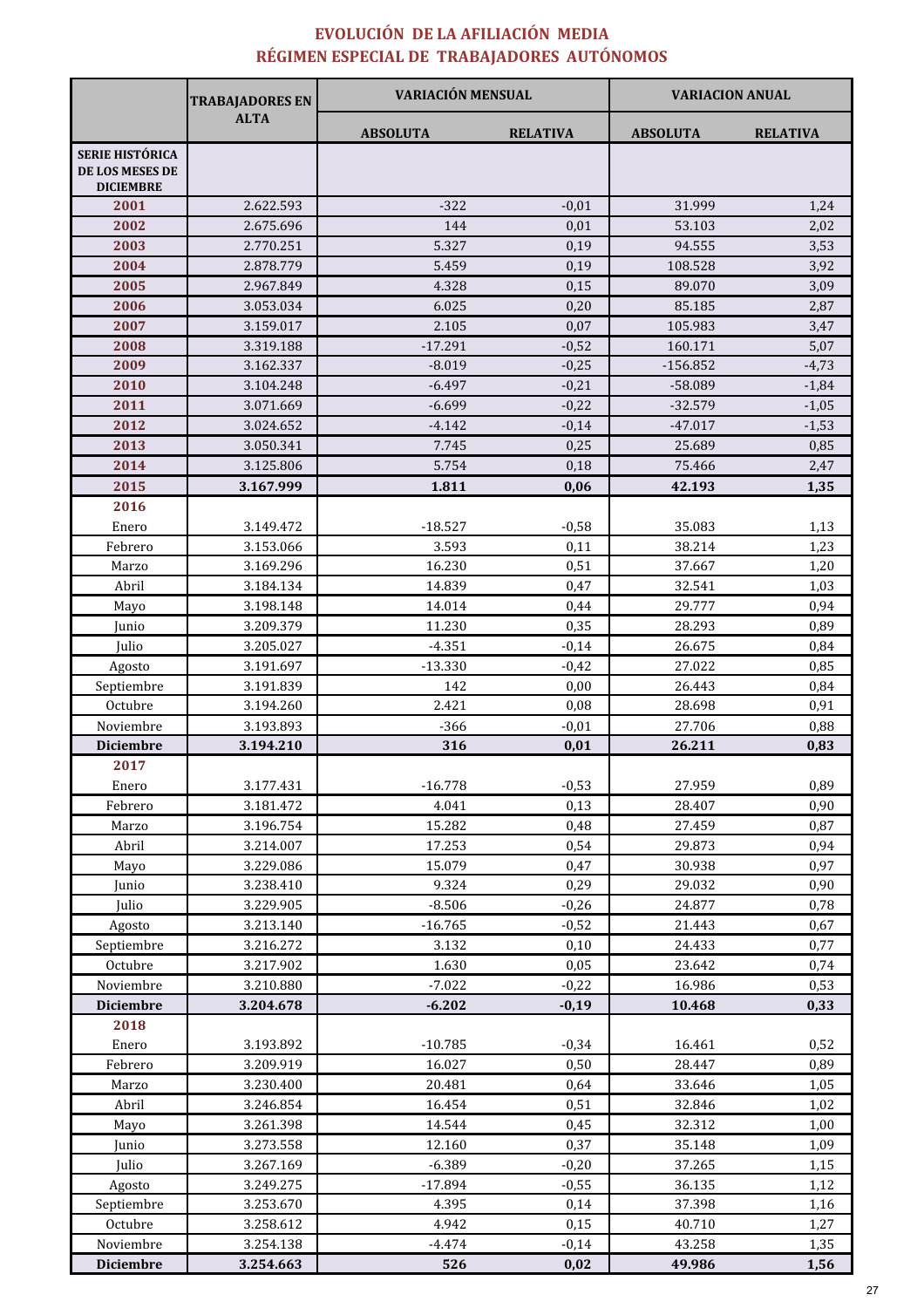# RÉGIMEN ESPECIAL DE TRABAJADORES AUTÓNOMOS

# AFILIACIÓN POR SECTORES DE ACTIVIDAD

| <b>SECTOR ACTIVIDAD</b>                                                                                                        | <b>Diciembre</b> | Variación intermensual |               | Variación interanual |               |
|--------------------------------------------------------------------------------------------------------------------------------|------------------|------------------------|---------------|----------------------|---------------|
|                                                                                                                                | 2018             | Absoluta               | $\frac{0}{0}$ | Absoluta             | $\frac{0}{0}$ |
| Agricultura, Ganadería, Caza, Selvicultura y<br>Pesca                                                                          | 266.008          | $-9$                   | 0,00%         | 874                  | 0,33%         |
| <b>Industrias Extractivas</b>                                                                                                  | 1.533            | $-5$                   | $-0,32%$      | $-45$                | $-2,86%$      |
| Industria Manufacturera                                                                                                        | 228.531          | $-874$                 | $-0,38%$      | $-3.540$             | $-1,53%$      |
| Suministro de Energía Eléctrica, Gas, Vapor y<br>Aire Acondicionado                                                            | 1.574            | $-3$                   | $-0,21%$      | 53                   | 3,52%         |
| Suministro de Agua, Actividades de<br>Saneamiento, Gestión de Residuos y<br>Descontaminación                                   | 2.420            | 1                      | 0,04%         | $-14$                | $-0,57%$      |
| Construcción                                                                                                                   | 377.426          | $-1.402$               | $-0,37%$      | 9.235                | 2,51%         |
| Comercio; Reparación de Vehículos de Motor<br>y Motocicletas                                                                   | 789.355          | 342                    | 0,04%         | $-7.779$             | $-0,98%$      |
| Transporte y Almacenamiento                                                                                                    | 201.597          | 465                    | 0,23%         | 3.310                | 1,67%         |
| Hostelería                                                                                                                     | 319.641          | $-672$                 | $-0,21%$      | $-620$               | $-0,19%$      |
| Información y Comunicaciones                                                                                                   | 64.711           | 362                    | 0,56%         | 3.745                | 6,14%         |
| Actividades Financieras y de Seguros                                                                                           | 59.933           | 169                    | 0,28%         | 1.929                | 3,33%         |
| Actividades Inmobiliarias                                                                                                      | 46.234           | 171                    | 0,37%         | 3.897                | 9,21%         |
| Actividades Profesionales Científicas y<br>Técnicas                                                                            | 285.687          | 939                    | 0,33%         | 13.762               | 5,06%         |
| Actividades Administrativas y Servicios<br>Auxiliares                                                                          | 130.044          | $-317$                 | $-0,24%$      | 4.158                | 3,30%         |
| Administración Pública y Defensa; Seguridad<br>Social Obligatoria                                                              | 1.055            | 19                     | 1,81%         | 154                  | 17,11%        |
| Educación                                                                                                                      | 90.469           | 360                    | 0,40%         | 5.395                | 6,34%         |
| Actividades Sanitarias y Servicios Sociales                                                                                    | 113.405          | 108                    | 0,10%         | 4.797                | 4,42%         |
| Actividades Artísticas, Recreativas y de<br>Entretenimiento                                                                    | 68.607           | 444                    | 0,65%         | 5.428                | 8,59%         |
| Otros Servicios                                                                                                                | 205.806          | 419                    | 0,20%         | 5.239                | 2,61%         |
| Actividades de los Hogares como<br>Empleadores de Personal Doméstico y<br>Productores de Bienes y Servicios para uso<br>Propio | 375              | 4                      | 1,11%         | $-29$                | $-7,17%$      |
| Actividades de Organizaciones y Organismo<br>Extraterritoriales                                                                | 252              | 5                      | 1,93%         | 36                   | 16,45%        |
| <b>TOTAL</b>                                                                                                                   | 3.254.663        | 526                    | 0,02%         | 49.986               | 1,56%         |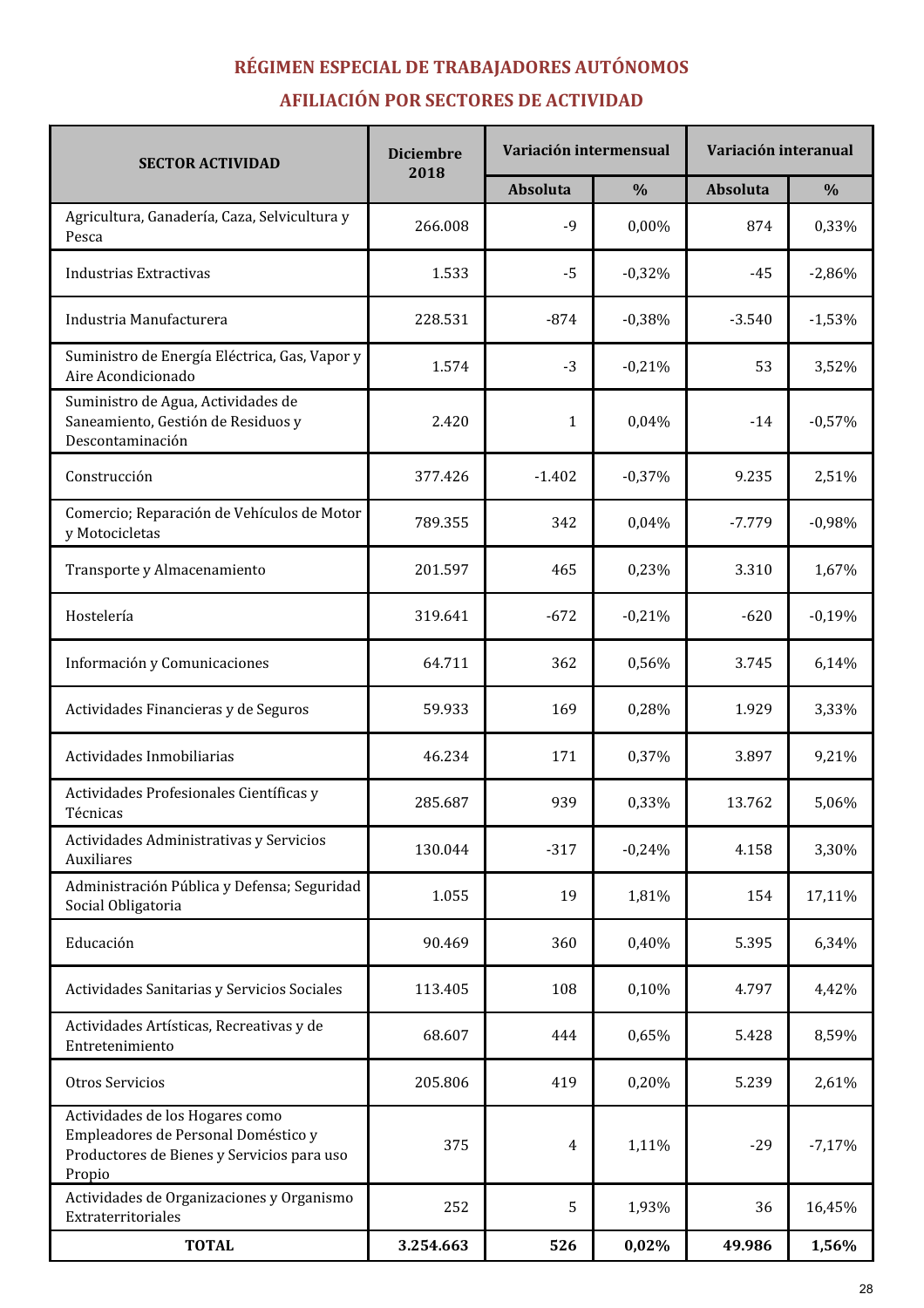# EVOLUCIÓN DE LA AFILIACIÓN MEDIA RÉGIMEN ESPECIAL DE TRABAJADORES DEL MAR

|                                                                      | <b>TRABAJADORES</b> | <b>VARIACIÓN MENSUAL</b> |                 | <b>VARIACION ANUAL</b> |                 |  |
|----------------------------------------------------------------------|---------------------|--------------------------|-----------------|------------------------|-----------------|--|
|                                                                      | <b>EN ALTA</b>      | <b>ABSOLUTA</b>          | <b>RELATIVA</b> | <b>ABSOLUTA</b>        | <b>RELATIVA</b> |  |
| <b>SERIE HISTÓRICA DE</b><br><b>LOS MESES DE</b><br><b>DICIEMBRE</b> |                     |                          |                 |                        |                 |  |
| 2001                                                                 | 76.157              | $-2.213$                 | $-2,82$         | $-581$                 | $-0,76$         |  |
| 2002                                                                 | 74.939              | $-1.033$                 | $-1,36$         | $-1.218$               | $-1,60$         |  |
| 2003                                                                 | 72.668              | $-2.424$                 | $-3,23$         | $-2.271$               | $-3,03$         |  |
| 2004                                                                 | 71.265              | $-2.318$                 | $-3,15$         | $-1.403$               | $-1,93$         |  |
| 2005                                                                 | 70.229              | $-2.042$                 | $-2,83$         | $-1.036$               | $-1,45$         |  |
| 2006                                                                 | 69.067              | $-2.010$                 | $-2,83$         | $-1.162$               | $-1,65$         |  |
| 2007                                                                 | 67.826              | $-1.882$                 | $-2,70$         | $-1.241$               | $-1,80$         |  |
| 2008                                                                 | 66.138              | $-2.768$                 | $-4,02$         | $-1.688$               | $-2,49$         |  |
| 2009                                                                 | 63.530              | $-2.125$                 | $-3,24$         | $-2.608$               | $-3,94$         |  |
| 2010                                                                 | 61.344              | $-2.563$                 | $-4,01$         | $-2.186$               | $-3,44$         |  |
| 2011                                                                 | 60.035              | $-2.699$                 | $-4,30$         | $-1.310$               | $-2,13$         |  |
| 2012                                                                 | 59.252              | $-2.967$                 | $-4,77$         | $-783$                 | $-1,30$         |  |
| 2013                                                                 | 59.074              | $-2.658$                 | $-4,31$         | $-178$                 | $-0,30$         |  |
| 2014                                                                 | 58.841              | $-2.752$                 | $-4,47$         | $-233$                 | $-0,40$         |  |
| 2015                                                                 | 57.599              | $-2.986$                 | $-4,93$         | $-1.241$               | $-2,11$         |  |
| 2016                                                                 |                     |                          |                 |                        |                 |  |
| Enero                                                                | 58.891              | 1.292                    | 2,24            | 1.223                  | 2,12            |  |
| Febrero                                                              | 60.481              | 1.589                    | 2,70            | 2.268                  | 3,90            |  |
| Marzo                                                                | 62.826              | 2.345                    | 3,88            | 2.792                  | 4,65            |  |
| Abril                                                                | 63.515              | 689                      | 1,10            | 2.521                  | 4,13            |  |
| Mayo                                                                 | 63.898              | 383                      | 0,60            | 2.518                  | 4,10            |  |
| Junio                                                                | 64.981              | 1.083                    | 1,70            | 2.153                  | 3,43            |  |
| Julio                                                                | 67.915              | 2.934                    | 4,52            | 3.424                  | 5,31            |  |
| Agosto                                                               | 68.695              | 780                      | 1,15            | 3.852                  | 5,94            |  |
| Septiembre                                                           | 66.725              | $-1.970$                 | $-2,87$         | 2.760                  | 4,31            |  |
| Octubre                                                              | 65.155              | $-1.570$                 | $-2,35$         | 3.266                  | 5,28            |  |
| Noviembre                                                            | 64.082              | $-1.072$                 | $-1,65$         | 3.497                  | 5,77            |  |
| <b>Diciembre</b>                                                     | 60.220              | $-3.862$                 | $-6,03$         | 2.621                  | 4,55            |  |
| 2017                                                                 |                     |                          |                 |                        |                 |  |
| Enero                                                                | 59.874              | $-347$                   | $-0,58$         | 982                    | 1,67            |  |
| Febrero                                                              | 61.385              | 1.511                    | 2,52            | 904                    | 1,49            |  |
| Marzo                                                                | 63.485              | 2.100                    | 3,42            | 659                    | 1,05            |  |
| Abril                                                                | 64.516              | 1.031                    | 1,62            | 1.001                  | 1,58            |  |
| Mayo                                                                 | 65.040              | 524                      | 0,81            | 1.142                  | 1,79            |  |
| Junio                                                                | 66.323              | 1.284                    | 1,97            | 1.343                  | 2,07            |  |
| Julio                                                                | 68.684              | 2.360                    | 3,56            | 769                    | 1,13            |  |
| Agosto                                                               | 68.741              | 57                       | 0,08            | 46                     | 0,07            |  |
| Septiembre                                                           | 67.504              | $-1.236$                 | $-1,80$         | 779                    | 1,17            |  |
| Octubre                                                              | 65.309              | $-2.195$                 | $-3,25$         | 154                    | 0,24            |  |
| Noviembre                                                            | 64.468              | $-841$                   | $-1,29$         | 385                    | 0,60            |  |
| <b>Diciembre</b>                                                     | 61.617              | $-2.851$                 | $-4,42$         | 1.396                  | 2,32            |  |
| 2018                                                                 |                     |                          |                 |                        |                 |  |
| Enero                                                                | 60.224              | $-1.393$                 | $-2,26$         | 350                    | 0,58            |  |
| Febrero                                                              | 61.092              | 868                      | 1,44            | $-293$                 | $-0,48$         |  |
| Marzo                                                                | 62.967              | 1.876                    | 3,07            | $-517$                 | $-0,81$         |  |
| Abril                                                                | 64.853              | 1.886                    | 3,00            | 338                    | 0,52            |  |
| Mayo                                                                 | 65.382              | 528                      | 0,81            | 342                    | 0,53            |  |
| Junio                                                                | 67.081              | 1.699                    | 2,60            | 758                    | 1,14            |  |
| Julio                                                                | 69.303              | 2.222                    | 3,31            | 619                    | 0,90            |  |
|                                                                      |                     |                          |                 |                        |                 |  |
| Agosto                                                               | 68.884              | $-419$                   | $-0,60$         | 144                    | 0,21            |  |
| Septiembre                                                           | 67.271              | $-1.613$                 | $-2,34$         | $-233$                 | $-0,34$         |  |
| Octubre                                                              | 65.907              | $-1.364$                 | $-2,03$         | 598                    | 0,92            |  |
| Noviembre                                                            | 64.953              | $-954$                   | $-1,45$         | 485                    | 0,75            |  |
| <b>Diciembre</b>                                                     | 62.620              | $-2.333$                 | $-3,59$         | 1.003                  | 1,63            |  |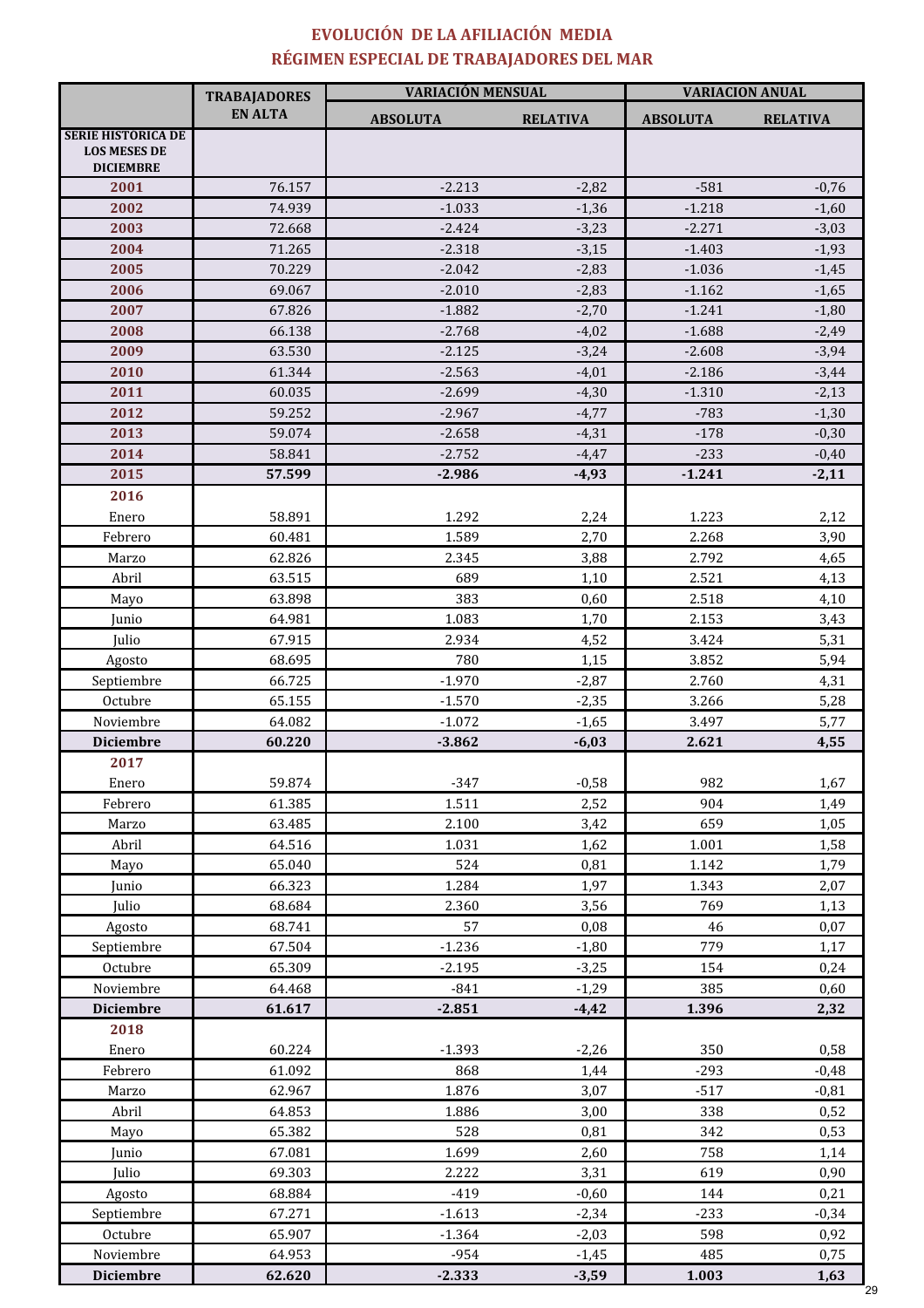### EVOLUCIÓN DE LA AFILIACIÓN MEDIA RÉGIMEN ESPECIAL DE LA MINERÍA DEL CARBÓN

|                                                                      | <b>TRABAJADORES</b> | VARIACIÓN MENSUAL |                 | <b>VARIACION ANUAL</b> |                 |  |
|----------------------------------------------------------------------|---------------------|-------------------|-----------------|------------------------|-----------------|--|
|                                                                      | <b>EN ALTA</b>      | <b>ABSOLUTA</b>   | <b>RELATIVA</b> | <b>ABSOLUTA</b>        | <b>RELATIVA</b> |  |
| <b>SERIE HISTÓRICA DE</b><br><b>LOS MESES DE</b><br><b>DICIEMBRE</b> |                     |                   |                 |                        |                 |  |
| 2001                                                                 | 15.745              | $-145$            | $-0,91$         | $-1.519$               | $-8,80$         |  |
| 2002                                                                 | 14.249              | $-174$            | $-1,20$         | $-1.497$               | $-9,50$         |  |
| 2003                                                                 | 12.790              | $-82$             | $-0,64$         | $-1.459$               | $-10,24$        |  |
| 2004                                                                 | 11.261              | $-187$            | $-1,63$         | $-1.530$               | $-11,96$        |  |
| 2005                                                                 | 9.747               | $-16$             | $-0,16$         | $-1.514$               | $-13,44$        |  |
| 2006                                                                 | 9.016               | $-96$             | $-1,05$         | $-731$                 | $-7,50$         |  |
| 2007                                                                 | 8.207               | $-155$            | $-1,85$         | $-809$                 | $-8,97$         |  |
| 2008                                                                 | 7.749               | $-156$            | $-1,97$         | $-459$                 | $-5,59$         |  |
| 2009                                                                 | 7.207               | $-38$             | $-0,53$         | $-541$                 | $-6,99$         |  |
| 2010                                                                 | 6.281               | $-119$            | $-1,87$         | $-926$                 | $-12,85$        |  |
| 2011                                                                 | 5.670               | $-269$            | $-4,53$         | $-611$                 | $-9,73$         |  |
| 2012                                                                 | 4.737               | $-201$            | $-4,08$         | $-933$                 | $-16,46$        |  |
| 2013                                                                 | 4.357               | $-4$              | $-0,09$         | $-379$                 | $-8,01$         |  |
| 2014                                                                 | 4.050               | $-38$             | $-0,94$         | $-307$                 | $-7,05$         |  |
| 2015                                                                 | 3.626               | $-39$             | $-1,05$         | $-424$                 | $-10,47$        |  |
| 2016                                                                 |                     |                   |                 |                        |                 |  |
| Enero                                                                | 3.548               | $-79$             | $-2,17$         | $-403$                 | $-10,20$        |  |
| Febrero                                                              | 3.553               | 5                 | 0,15            | $-417$                 | $-10,51$        |  |
| Marzo                                                                | 3.473               | $-80$             | $-2,25$         | $-432$                 | $-11,05$        |  |
| Abril                                                                | 3.340               | $-133$            | $-3,82$         | $-519$                 | $-13,44$        |  |
| Mayo                                                                 | 3.285               | $-55$             | $-1,64$         | $-544$                 | $-14,21$        |  |
| Junio                                                                | 3.217               | $-69$             | $-2,09$         | $-536$                 | $-14,29$        |  |
| Julio                                                                | 3.102               | $-114$            | $-3,55$         | $-667$                 | $-17,69$        |  |
| Agosto                                                               | 2.899               | $-204$            | $-6,57$         | $-894$                 | $-23,57$        |  |
| Septiembre                                                           | 2.828               | $-70$             | $-2,42$         | -939                   | $-24,93$        |  |
| Octubre                                                              | 2.792               | $-36$             | $-1,28$         | $-891$                 | $-24,19$        |  |
| Noviembre                                                            | 2.752               | $-40$             | $-1,43$         | $-913$                 | $-24,90$        |  |
| <b>Diciembre</b>                                                     | 2.717               | $-36$             | $-1,30$         | $-910$                 | $-25,09$        |  |
| 2017                                                                 |                     |                   |                 |                        |                 |  |
| Enero                                                                | 2.595               | $-121$            | $-4,46$         | $-952$                 | $-26,85$        |  |
| Febrero                                                              | 2.618               | 22                | 0,86            | $-935$                 | $-26,32$        |  |
| Marzo                                                                | 2.650               | 33                | 1,25            | $-823$                 | $-23,69$        |  |
| Abril                                                                | 2.645               | $-5$              | $-0,19$         | $-695$                 | $-20,80$        |  |
| Mayo                                                                 | 2.664               | 18                | 0,70            | $-622$                 | $-18,93$        |  |
| Junio                                                                | 2.654               | $-10$             | $-0,36$         | $-563$                 | $-17,49$        |  |
| Julio                                                                | 2.658               | $\overline{4}$    | 0,15            | $-444$                 | $-14,32$        |  |
| Agosto                                                               | 2.615               | $-43$             | $-1,63$         | $-284$                 | $-9,80$         |  |
| Septiembre                                                           | 2.525               | $-89$             | $-3,41$         | $-303$                 | $-10,71$        |  |
| Octubre                                                              | 2.479               | $-46$             | $-1,83$         | $-313$                 | $-11,21$        |  |
| Noviembre                                                            | 2.424               | $-55$             | $-2,21$         | $-328$                 | $-11,92$        |  |
| <b>Diciembre</b>                                                     | 2.423               | $\mathbf{-1}$     | $-0,04$         | $-293$                 | $-10,80$        |  |
| 2018                                                                 |                     |                   |                 |                        |                 |  |
| Enero                                                                | 2.401               | $-22$             | $-0,92$         | $-194$                 | $-7,49$         |  |
| Febrero                                                              | 2.347               | $-54$             | $-2,25$         | $-271$                 | $-10,34$        |  |
| Marzo                                                                | 2.293               | $-54$             | $-2,29$         | $-357$                 | $-13,47$        |  |
| Abril                                                                | 2.263               | $-30$             | $-1,30$         | $-382$                 | $-14,44$        |  |
| Mayo                                                                 | 2.265               | $\sqrt{2}$        | 0,07            | $-399$                 | $-14,97$        |  |
| Junio                                                                | 2.251               | $-14$             | $-0,60$         | $-403$                 | $-15,17$        |  |
| Julio                                                                | 2.209               | $-42$             | $-1,87$         | -449                   | $-16,89$        |  |
| Agosto                                                               | 2.185               | $-24$             | $-1,07$         | $-429$                 | $-16,42$        |  |
| Septiembre                                                           | 2.168               | $-18$             | $-0,80$         | $-358$                 | $-14,16$        |  |
| Octubre                                                              | 2.101               | $-67$             | $-3,10$         | $-379$                 | $-15,27$        |  |
| Noviembre                                                            | 2.046               | $-55$             | $-2,62$         | $-379$                 | $-15,63$        |  |
| <b>Diciembre</b>                                                     | 1.999               | $-47$             | $-2,29$         | $-425$                 | $-17,52$        |  |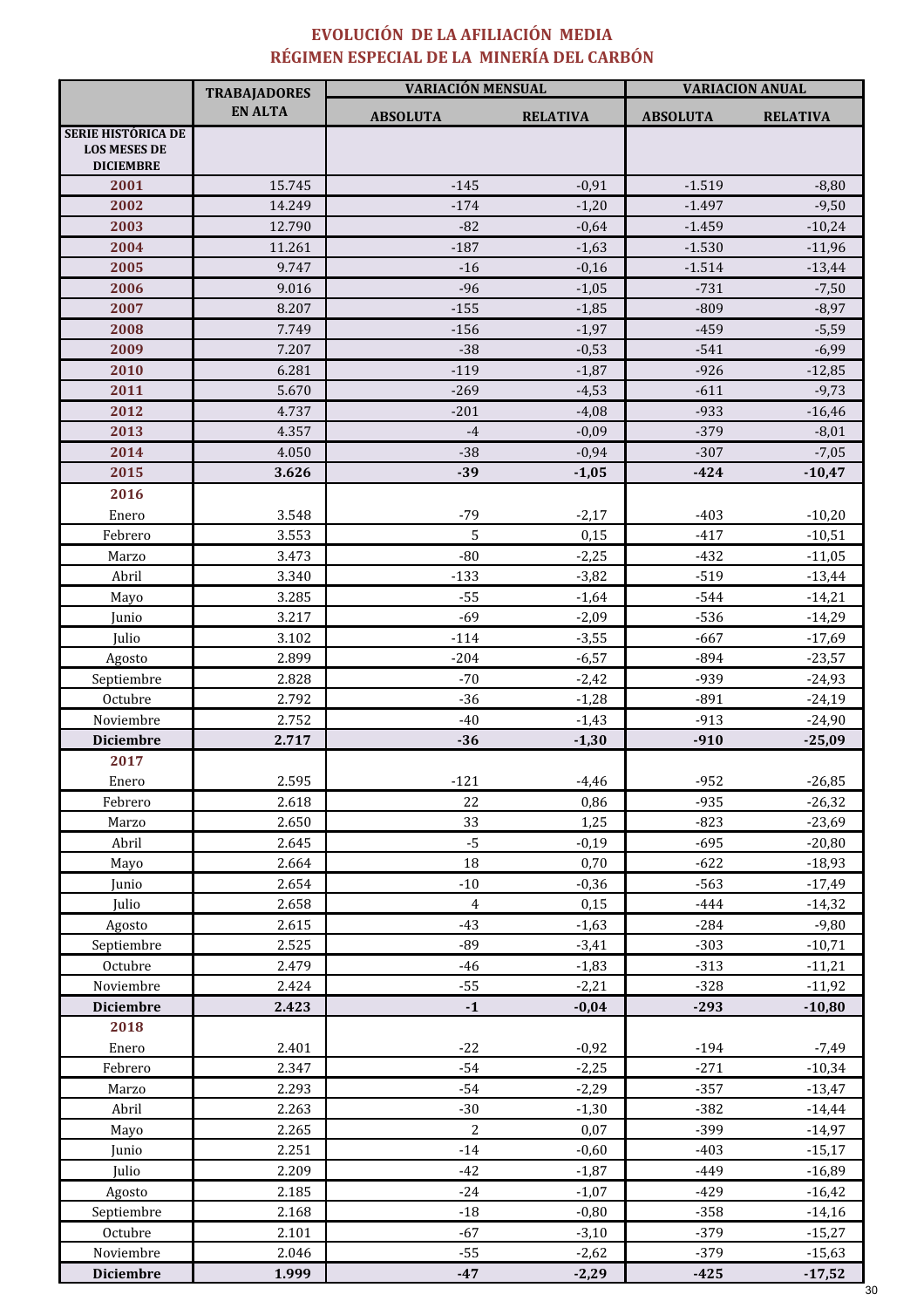# EVOLUCIÓN AFILIADOS/PENSIONISTAS

|              | <b>AFILIADOS</b><br><b>OCUPADOS</b> | <b>AFILIADOS</b><br><b>EN DESEMPLEO</b> | <b>TOTAL</b><br><b>AFILIADOS</b> | <b>PENSIONISTAS</b> | <b>RELACION</b><br><b>AFIL./PENS</b> |
|--------------|-------------------------------------|-----------------------------------------|----------------------------------|---------------------|--------------------------------------|
| dic-91       | 12.614.031                          | 1.532.417                               | 14.146.448                       | 5.913.691           | 2,39                                 |
| dic-92       | 12.234.096                          | 1.607.685                               | 13.841.781                       | 6.054.084           | 2,29                                 |
| dic-93       | 11.916.436                          | 1.736.397                               | 13.652.833                       | 6.268.105           | 2,18                                 |
| dic-94       | 12.109.602                          | 1.410.066                               | 13.519.668                       | 6.391.427           | 2,12                                 |
| dic-95       | 12.300.791                          | 1.194.809                               | 13.495.600                       | 6.516.282           | 2,07                                 |
| dic-96       | 12.534.661                          | 1.152.362                               | 13.687.023                       | 6.636.497           | 2,06                                 |
| dic-97       | 13.029.432                          | 1.034.695                               | 14.064.127                       | 6.740.378           | 2,09                                 |
| dic-98       | 13.816.294                          | 914.356                                 | 14.730.650                       | 6.846.595           | 2,15                                 |
| dic-99       | 14.578.326                          | 853.664                                 | 15.431.990                       | 6.932.804           | 2,23                                 |
| dic-00       | 15.236.218                          | 863.763                                 | 16.099.981                       | 7.017.233           | 2,29                                 |
| dic-01       | 15.748.752                          | 920.661                                 | 16.669.413                       | 7.121.087           | 2,34                                 |
| dic-02       | 16.188.390                          | 1.000.967                               | 17.189.357                       | 7.190.919           | 2,39                                 |
| dic-03       | 16.589.561                          | 1.073.834                               | 17.663.395                       | 7.247.856           | 2,44                                 |
| dic-04       | 17.161.920                          | 1.121.015                               | 18.282.935                       | 7.300.329           | 2,50                                 |
| dic-05       | 18.156.182                          | 1.169.636                               | 19.325.818                       | 7.388.500           | 2,62                                 |
| dic-06       | 18.770.259                          | 1.209.077                               | 19.979.336                       | 7.494.385           | 2,67                                 |
| dic-07       | 19.195.755                          | 1.367.463                               | 20.563.218                       | 7.586.574           | 2,71                                 |
| dic-08       | 18.305.613                          | 2.156.051                               | 20.461.664                       | 7.700.749           | 2,66                                 |
| dic-09       | 17.640.018                          | 2.874.522                               | 20.514.540                       | 7.826.416           | 2,62                                 |
| $dic-10$     | 17.478.095                          | 2.858.314                               | 20.336.409                       | 7.948.463           | 2,56                                 |
| $dic-11$     | 17.111.792                          | 2.770.164                               | 19.881.956                       | 8.061.785           | 2,47                                 |
| dic-12       | 16.332.488                          | 2.798.733                               | 19.131.221                       | 8.182.112           | 2,34                                 |
| $dic-13$     | 16.258.042                          | 2.592.428                               | 18.850.470                       | 8.315.826           | 2,27                                 |
| dic-14       | 16.651.884                          | 2.280.749                               | 18.932.633                       | 8.428.617           | 2,25                                 |
| dic-15       | 17.180.590                          | 1.982.624                               | 19.163.214                       | 8.508.482           | 2,25                                 |
| dic-16       | 17.741.897                          | 1.842.758                               | 19.584.655                       | 8.609.085           | 2,27                                 |
| dic-17       | 18.331.107                          | 1.124.277                               | 19.455.384                       | 8.705.707           | 2,23                                 |
| dic-18 $(1)$ | 18.914.563                          | 1.176.227                               | 20.090.790                       | 8.806.744           | 2,28                                 |

(1) El dato de afiliados en desempleo corresponde a la media mensual

Los datos de afiliados ocupados corresponden al último día de cada mes (no son medios como en las estadísticas anteriores), debido a la antigüedad de la serie cuando no se disponía de datos medios y a fin de que se puedan realizar comparaciones homogéneas

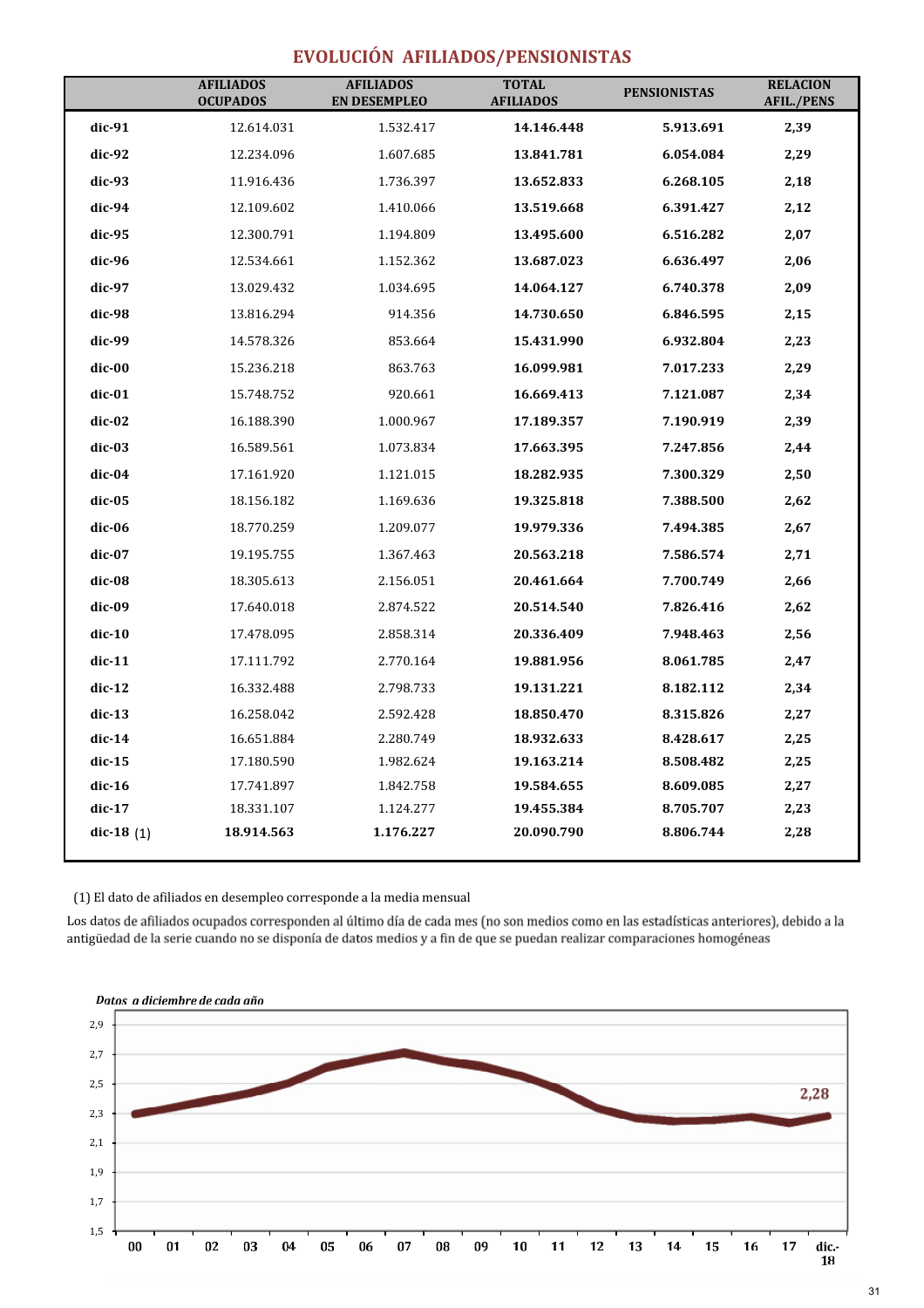### AFILIACIÓN POR PROVINCIAS Y CC.AA. DICIEMBRE 2018

|                        | <b>GENERAL</b> (1) | <b>AUTÓNOMOS</b> | <b>MAR</b>                           | <b>CARBÓN</b>           | <b>TOTAL SISTEMA</b> |
|------------------------|--------------------|------------------|--------------------------------------|-------------------------|----------------------|
| Almería                | 236.563            | 58.408           | 879                                  | $\bf{0}$                | 295.849              |
| Cádiz                  | 301.874            | 59.614           | 4.526                                | $\pmb{0}$               | 366.015              |
| Córdoba                | 252.371            | 52.426           | $\boldsymbol{0}$                     | $\bf{0}$                | 304.796              |
| Granada                | 271.492            | 63.551           | 217                                  | $\pmb{0}$               | 335.260              |
| Huelva                 | 169.336            | 27.291           | 1.808                                | $\bf{0}$                | 198.435              |
| Jaén                   | 226.747            | 40.668           | $\mathbf{0}$                         | $\bf{0}$                | 267.415              |
| Málaga                 | 486.765            | 116.260          | 1.106                                | $\bf{0}$                | 604.131              |
| Sevilla                | 628.251            | 109.644          | 376                                  | $\pmb{0}$               | 738.270              |
| <b>ANDALUCÍA</b>       | 2.573.398          | 527.861          | 8.912                                | 0                       | 3.110.171            |
| Huesca                 | 73.406             | 22.223           | $\mathbf{0}$                         | $\mathbf{0}$            | 95.629               |
| Teruel                 | 41.038             | 13.386           | $\boldsymbol{0}$                     | 89                      | 54.512               |
| Zaragoza               | 348.027            | 68.989           | $\mathbf{0}$                         | 24                      | 417.041              |
| <b>ARAGÓN</b>          | 462.471            | 104.598          | $\bf{0}$                             | 113                     | 567.182              |
| <b>ASTURIAS</b>        | 286.817            | 74.220           | 1.539                                | 1.580                   | 364.156              |
| <b>ILLES BALEARS</b>   | 336.148            | 88.912           | 1.800                                | 0                       | 426.860              |
| Las Palmas             | 364.040            | 63.803           | 3.890                                | $\bf{0}$                | 431.733              |
| S.C.Tenerife           | 316.984            | 61.692           | 2.578                                | $\pmb{0}$               | 381.254              |
| <b>CANARIAS</b>        | 681.024            | 125.495          | 6.468                                | 0                       | 812.987              |
| <b>CANTABRIA</b>       | 172.473            | 41.561           | 1.094                                | $\overline{\mathbf{0}}$ | 215.128              |
| Ávila                  | 38.960             | 14.251           | $\overline{0}$                       | $\overline{0}$          | 53.211               |
| <b>Burgos</b>          | 119.694            | 27.847           | $\boldsymbol{0}$                     | $\bf{0}$                | 147.541              |
| León<br>Palencia       | 120.142            | 37.396           | $\boldsymbol{0}$                     | 283                     | 157.822              |
|                        | 50.372             | 13.387           | $\boldsymbol{0}$                     | 8                       | 63.768               |
| Salamanca              | 92.963             | 26.822           | $\boldsymbol{0}$<br>$\boldsymbol{0}$ | $\pmb{0}$               | 119.785              |
| Segovia<br>Soria       | 46.500<br>30.825   | 14.479<br>7.894  | $\mathbf{0}$                         | $\pmb{0}$<br>0          | 60.980<br>38.719     |
| Valladolid             | 180.056            | 36.263           | $\boldsymbol{0}$                     | $\boldsymbol{0}$        | 216.319              |
| Zamora                 | 40.280             | 17.140           | $\boldsymbol{0}$                     | 0                       | 57.421               |
| <b>CASTILLA-LEÓN</b>   | 719.792            | 195.480          | $\bf{0}$                             | 292                     | 915.564              |
| Albacete               | 108.722            | 29.748           | $\boldsymbol{0}$                     | $\boldsymbol{0}$        | 138.470              |
| Ciudad Real            | 134.263            | 35.660           | $\boldsymbol{0}$                     | 12                      | 169.935              |
| Cuenca                 | 56.761             | 19.243           | $\boldsymbol{0}$                     | $\boldsymbol{0}$        | 76.004               |
| Guadalajara            | 77.553             | 14.956           | $\boldsymbol{0}$                     | $\boldsymbol{0}$        | 92.510               |
| Toledo                 | 179.703            | 49.576           | $\boldsymbol{0}$                     | $\bf{0}$                | 229.279              |
| <b>CAST.-LA MANCHA</b> | 557.003            | 149.183          | $\bf{0}$                             | 12                      | 706.198              |
| Barcelona              | 2.197.669          | 396.855          | 3.167                                | $\boldsymbol{0}$        | 2.597.691            |
| Girona                 | 248.003            | 62.152           | 1.090                                | $\pmb{0}$               | 311.245              |
| Lleida                 | 146.942            | 39.158           | $\mathbf{0}$                         | 1                       | 186.101              |
| Tarragona              | 246.222            | 53.500           | 1.863                                | $\boldsymbol{0}$        | 301.584              |
| <b>CATALUÑA</b>        | 2.838.836          | 551.665          | 6.119                                | 1                       | 3.396.621            |
| Alicante               | 516.829            | 129.750          | 2.483                                | $\boldsymbol{0}$        | 649.061              |
| Castellón              | 198.401            | 40.779           | 995                                  | $\boldsymbol{0}$        | 240.175              |
| Valencia               | 834.186            | 177.835          | 2.990                                | 0                       | 1.015.011            |
| <b>C. VALENCIANA</b>   | 1.549.415          | 348.364          | 6.468                                | 0                       | 1.904.247            |
| Badajoz                | 201.892            | 48.913           | 0                                    | $\overline{0}$          | 250.805              |
| Cáceres                | 112.236            | 31.428           | 0                                    | $\boldsymbol{0}$        | 143.665              |
| <b>EXTREMADURA</b>     | 314.129            | 80.341           | 0                                    | 0                       | 394.470              |
| A Coruña               | 339.839            | 85.798           | 6.190                                | $\boldsymbol{0}$        | 431.828              |
| Lugo                   | 85.923             | 34.455           | 1.521                                | 0                       | 121.898              |
| Ourense                | 77.874             | 24.119           | $\boldsymbol{0}$                     | 0                       | 101.993              |
| Pontevedra             | 269.786            | 66.915           | 13.687                               | 0                       | 350.389              |
| <b>GALICIA</b>         | 773.423            | 211.287          | 21.398                               | 0                       | 1.006.107            |
| <b>C. DE MADRID</b>    | 2.802.881          | 401.769          | 3.896                                | $\mathbf{1}$            | 3.208.547            |
| <b>R. DE MURCIA</b>    | 474.743            | 99.097           | 1.025                                | $\overline{\mathbf{0}}$ | 574.865              |
| <b>NAVARRA</b>         | 234.860            | 47.782           | 0                                    | $\bf{0}$                | 282.642              |
| Araba/Álava            | 138.039            | 20.637           | $\bf{0}$                             | 0                       | 158.676              |
| Gipuzkoa               | 253.612            | 67.258           | 646                                  | 0                       | 321.516              |
| Bizkaia                | 394.366            | 84.591           | 2.956                                | 0                       | 481.912              |
| PAÍS VASCO             | 786.016            | 172.486          | 3.602                                | 0                       | 962.104              |
| LA RIOJA               | 102.259            | 26.235           | $\bf{0}$                             | 0                       | 128.495              |
| <b>CEUTA</b>           | 19.303             | 3.436            | 204                                  | $\bf{0}$                | 22.943               |
| <b>MELILLA</b>         | 19.892             | 4.892            | 96                                   | 0                       | 24.880               |
| <b>TOTAL</b>           | 15.704.883         | 3.254.663        | 62.620                               | 1.999                   | 19.024.165           |

(1) El desglose figura en la siguiente página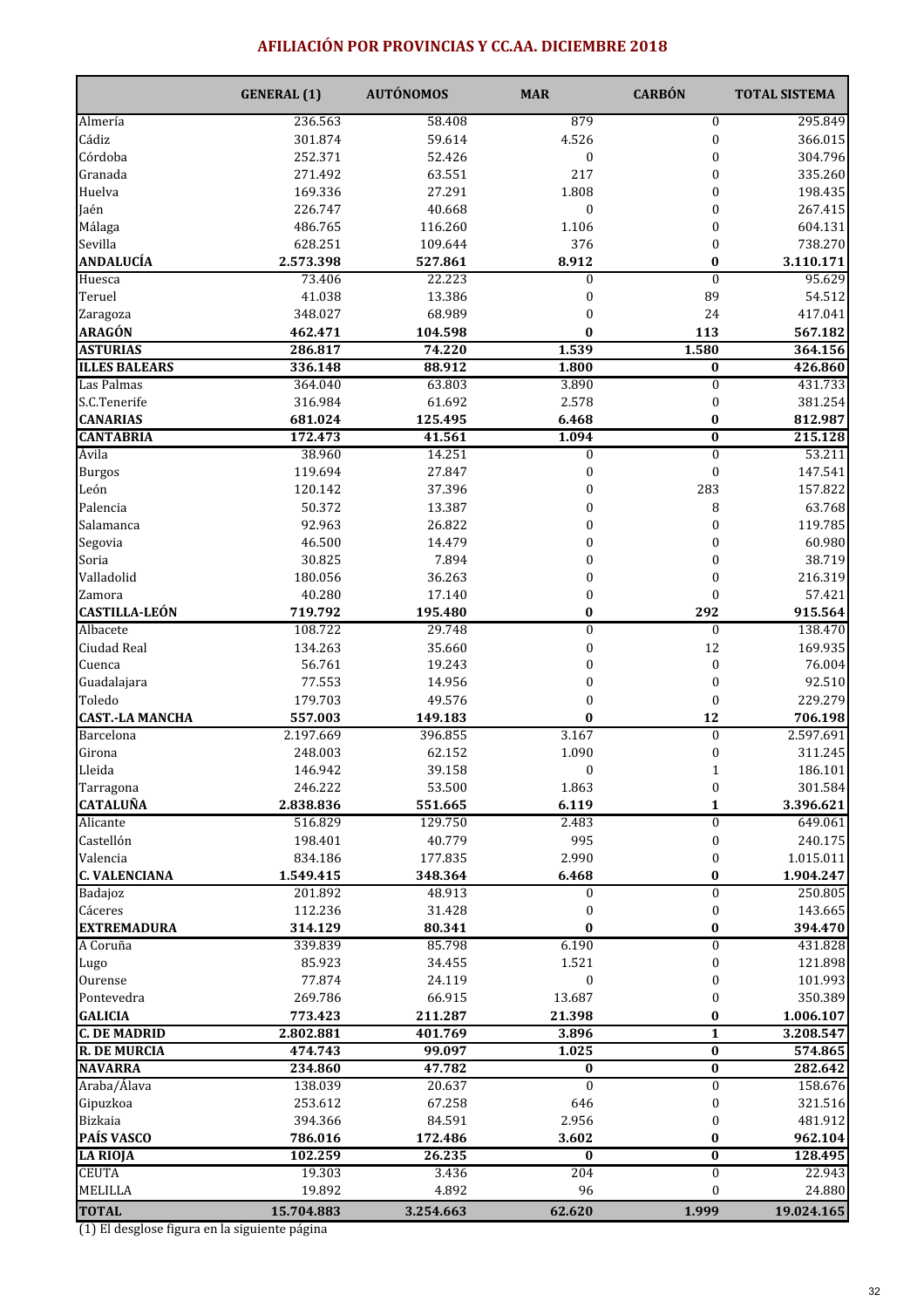# AFILIACIÓN POR PROVINCIAS Y CC.AA. RÉGIMEN GENERAL. DICIEMBRE 2018

|                                  | <b>GENERAL</b>       | <b>S.E. AGRARIO</b> | <b>S.E.HOGAR</b> | <b>TOTAL RÉGIMEN</b><br><b>GENERAL</b> |
|----------------------------------|----------------------|---------------------|------------------|----------------------------------------|
| Almería                          | 176.935              | 56.830              | 2.797            | 236.563                                |
| Cádiz                            | 270.026              | 27.626              | 4.222            | 301.874                                |
| Córdoba                          | 175.647              | 73.028              | 3.696            | 252.371                                |
| Granada                          | 209.606              | 56.321              | 5.566            | 271.492                                |
| Huelva                           | 111.825              | 56.027              | 1.484            | 169.336                                |
| Jaén                             | 129.254              | 95.381              | 2.112            | 226.747                                |
| Málaga                           | 440.827              | 34.038              | 11.899           | 486.765                                |
| Sevilla                          | 521.551              | 93.632              | 13.067           | 628.251                                |
| <b>ANDALUCÍA</b>                 | 2.035.672            | 492.883             | 44.843           | 2.573.398                              |
| Huesca                           | 68.215               | 3.657               | 1.534            | 73.406                                 |
| Teruel                           | 39.218               | 1.001               | 818              | 41.038                                 |
| Zaragoza                         | 333.053              | 5.784               | 9.191            | 348.027                                |
| <b>ARAGÓN</b>                    | 440.486              | 10.442              | 11.543           | 462.471                                |
| <b>ASTURIAS</b>                  | 277.107              | 1.036               | 8.674            | 286.817                                |
| <b>ILLES BALEARS</b>             | 323.492              | 2.295               | 10.361           | 336.148                                |
| Las Palmas                       | 351.543              | 6.752               | 5.745            | 364.040                                |
| S.C.Tenerife                     | 305.127              | 7.395               | 4.463            | 316.984                                |
| <b>CANARIAS</b>                  | 656.670              | 14.147              | 10.207           | 681.024                                |
| <b>CANTABRIA</b>                 | 166.282              | 897                 | 5.294            | 172.473                                |
| Ávila                            | 36.551               | 1.301               | 1.108            | 38.960                                 |
| <b>Burgos</b>                    | 115.794              | 1.116               | 2.784            | 119.694                                |
| León                             | 115.719              | 1.135               | 3.289            | 120.142                                |
| Palencia                         | 48.524               | 896                 | 952              | 50.372                                 |
| Salamanca                        | 88.334               | 1.859               | 2.769            | 92.963                                 |
| Segovia                          | 43.357               | 1.827               | 1.317            | 46.500                                 |
| Soria                            | 29.540               | 511                 | 774              | 30.825                                 |
| Valladolid                       | 172.620              | 3.107               | 4.329            | 180.056                                |
| Zamora                           | 38.051               | 1.318               | 911              | 40.280                                 |
| <b>CASTILLA-LEÓN</b>             | 688.490              | 13.069              | 18.233           | 719.792                                |
| Albacete                         | 96.634               | 9.702               | 2.385            | 108.722                                |
| Ciudad Real                      | 117.987              | 13.237              | 3.040            | 134.263                                |
| Cuenca                           | 49.712               | 5.740               | 1.309            | 56.761                                 |
| Guadalajara                      | 75.306               | 712                 | 1.536            | 77.553                                 |
| Toledo                           | 168.868              | 7.464               | 3.371            | 179.703                                |
| <b>CAST.-LA MANCHA</b>           | 508.507              | 36.855              | 11.641           | 557.003                                |
| Barcelona                        | 2.140.949            | 4.768               | 51.952           | 2.197.669                              |
| Girona                           | 239.809              | 3.091               | 5.103            | 248.003                                |
| Lleida                           | 138.086              | 6.459               | 2.398            | 146.942                                |
| Tarragona                        | 235.023              | 7.343               | 3.856            | 246.222                                |
| <b>CATALUÑA</b>                  | 2.753.866            | 21.661              | 63.309           | 2.838.836                              |
| Alicante                         | 489.762              | 17.636              | 9.430            | 516.829                                |
| Castellón                        | 180.925              | 13.477              | 3.999            | 198.401                                |
| Valencia<br><b>C. VALENCIANA</b> | 779.481<br>1.450.168 | 35.799              | 18.906<br>32.335 | 834.186                                |
| Badajoz                          | 157.890              | 66.913<br>41.203    | 2.799            | 1.549.415<br>201.892                   |
| Cáceres                          | 90.722               |                     |                  | 112.236                                |
| <b>EXTREMADURA</b>               | 248.612              | 19.462<br>60.665    | 2.053<br>4.852   | 314.129                                |
| A Coruña                         | 326.456              | 1.854               | 11.530           | 339.839                                |
| Lugo                             | 80.648               | 1.820               | 3.454            | 85.923                                 |
| Ourense                          | 74.360               | 316                 | 3.199            | 77.874                                 |
| Pontevedra                       | 259.834              | 1.228               | 8.725            | 269.786                                |
| <b>GALICIA</b>                   | 741.297              | 5.218               | 26.907           | 773.423                                |
| <b>C. DE MADRID</b>              | 2.692.465            | 2.009               | 108.408          | 2.802.881                              |
| <b>R. DE MURCIA</b>              | 391.005              | 72.282              | 11.456           | 474.743                                |
| <b>NAVARRA</b>                   | 222.486              | 5.016               | 7.359            | 234.860                                |
| Araba/Álava                      | 134.169              | 761                 | 3.109            | 138.039                                |
| Gipuzkoa                         | 242.895              | 537                 | 10.179           | 253.612                                |
| Bizkaia                          | 377.376              | 872                 | 16.117           | 394.366                                |
| <b>PAÍS VASCO</b>                | 754.441              | 2.171               | 29.404           | 786.016                                |
| <b>LA RIOJA</b>                  | 95.705               | 3.714               | 2.840            | 102.259                                |
| <b>CEUTA</b>                     | 17.986               | $\overline{4}$      | 1.313            | 19.303                                 |
| <b>MELILLA</b>                   | 18.231               | 5                   | 1.656            | 19.892                                 |
| <b>TOTAL</b>                     | 14.482.967           | 811.282             | 410.634          | 15.704.883                             |